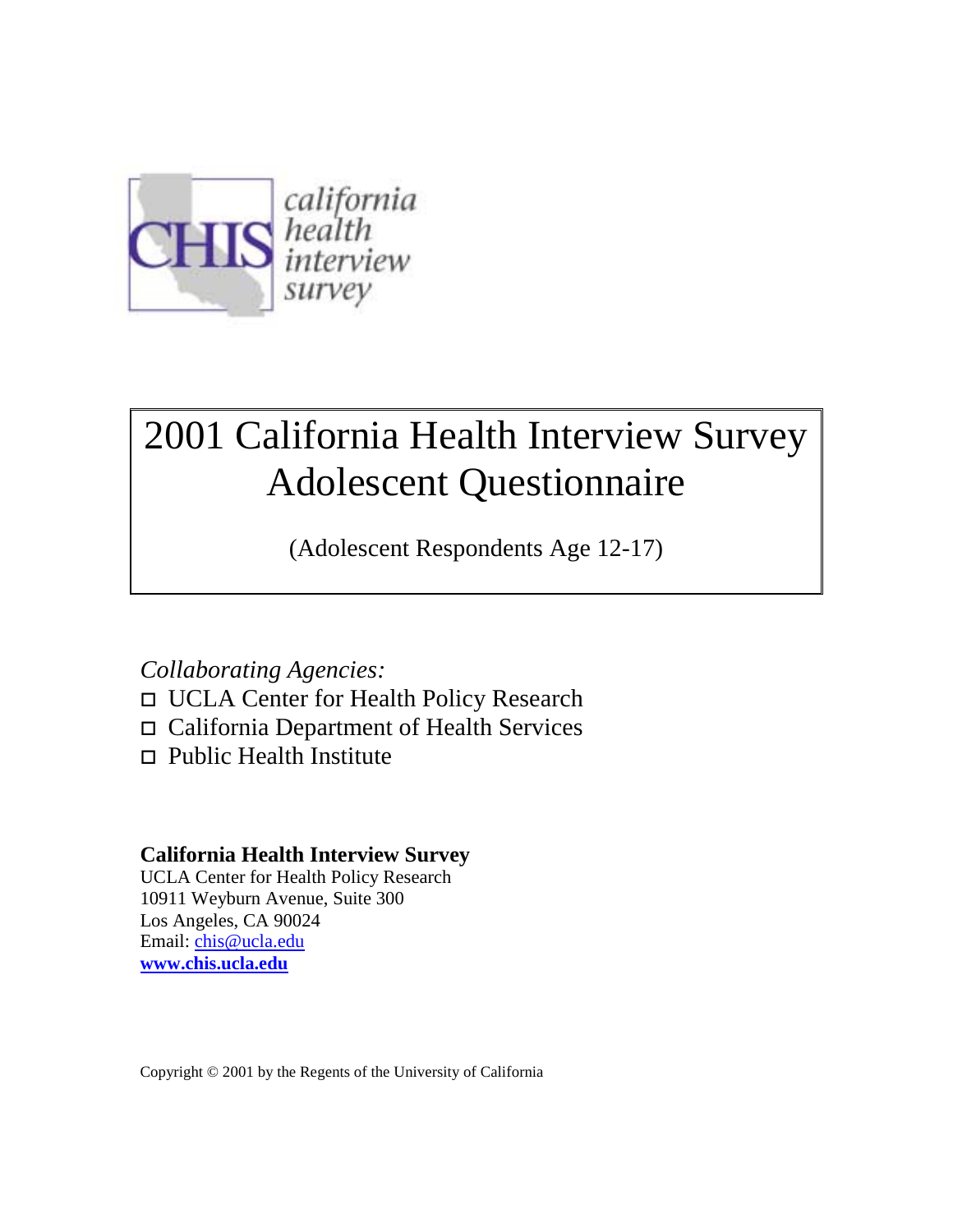| Section B (Health Status, Specific Conditions/Disease Management) T-3     |  |
|---------------------------------------------------------------------------|--|
|                                                                           |  |
|                                                                           |  |
|                                                                           |  |
|                                                                           |  |
| Section E (Health Behavior, Video/Computer Games, Cancer Prevention) T-16 |  |
|                                                                           |  |
|                                                                           |  |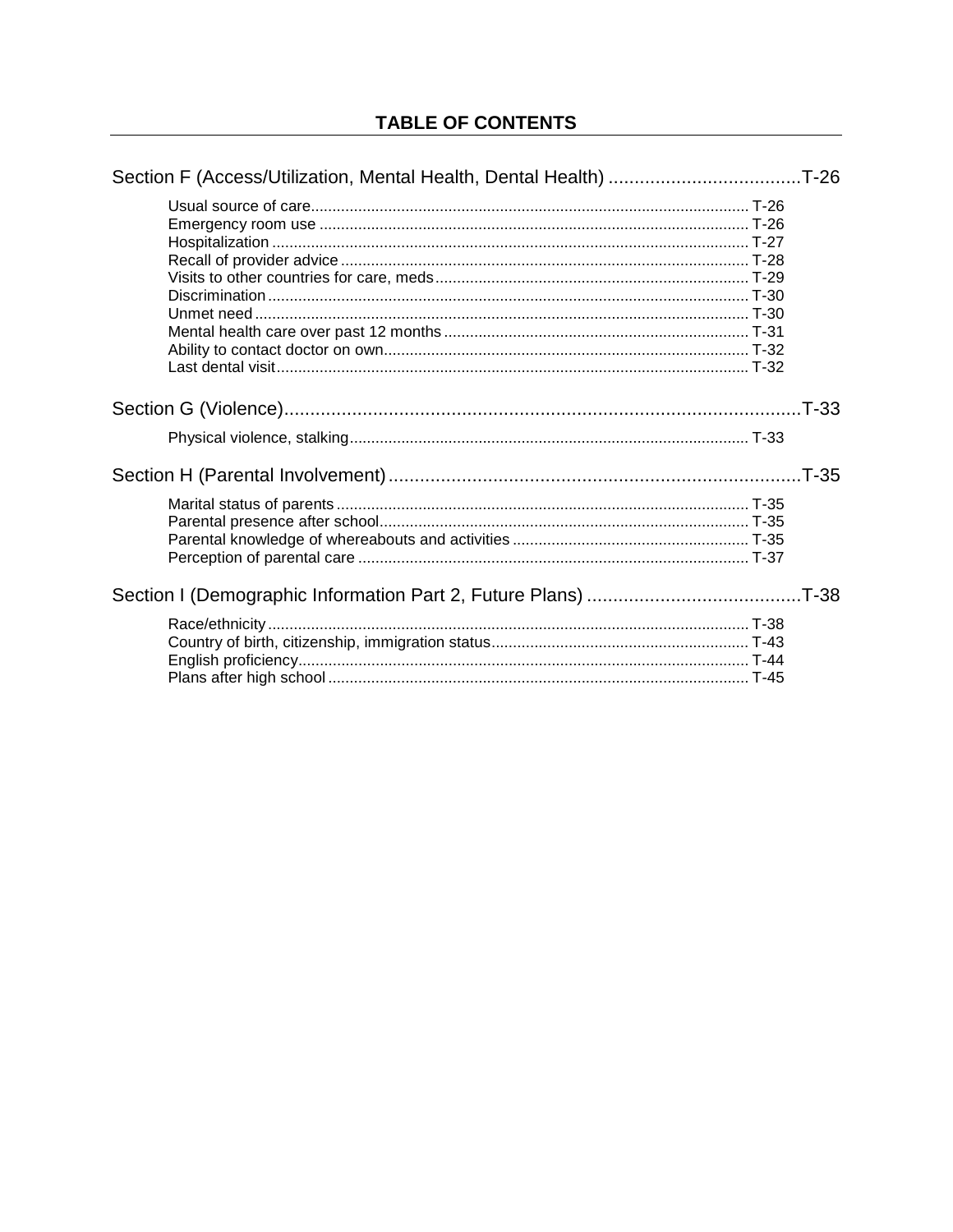### **Section A**

## **Section A**

|                                         | <b>PROGRAMMING NOTE TA1:</b><br>SET TADATE = CURRENT DATE (YYYYMMDD)                                                                                                                                                                           | <b>TADATE</b>                        |
|-----------------------------------------|------------------------------------------------------------------------------------------------------------------------------------------------------------------------------------------------------------------------------------------------|--------------------------------------|
| TA <sub>1</sub>                         |                                                                                                                                                                                                                                                |                                      |
| TA <sub>1</sub>                         | What is your date of birth?                                                                                                                                                                                                                    | <b>TA1MON TA1DAY</b><br><b>TA1YR</b> |
|                                         | MONTH _______ DAY _______ YEAR<br>[HR: 1-31] [SR: 1982-1988]<br>$[HR: 1-12]$                                                                                                                                                                   | [SKIP TO TA3]                        |
|                                         |                                                                                                                                                                                                                                                |                                      |
|                                         | 1. JANUARY<br>7. JULY<br>8. AUGUST<br>2. FEBRUARY<br>3. MARCH<br>9. SEPTEMBER<br>4. APRIL<br>10. OCTOBER<br>5. MAY<br>11. NOVEMBER<br>6. JUNE<br>12. DECEMBER                                                                                  |                                      |
| TA <sub>2</sub>                         |                                                                                                                                                                                                                                                |                                      |
| TA <sub>2</sub>                         | How old are you?                                                                                                                                                                                                                               | TA <sub>2</sub>                      |
|                                         | [SR: 12-17]<br><u>and the community of the community</u>                                                                                                                                                                                       |                                      |
|                                         | <b>PROGRAMMING NOTE TA3:</b><br><b>CALCULATE VALUE OF TEENAGE BASED ON TA1 OR TA2;</b><br>IF TA1 AND TA2 ARE NOT KNOWN, USE CHILD ROSTER AGE (ENUM.AGE);<br>IF TEENAGE <> BETWEEN 12 AND 17, THEN TERMINATE INTERVIEW AND CODE INELIGIBLE (IT) | <b>TEENAGE</b>                       |
| TA <sub>3</sub>                         |                                                                                                                                                                                                                                                |                                      |
| TA <sub>3</sub>                         | Are you male or female?                                                                                                                                                                                                                        | TA3                                  |
|                                         |                                                                                                                                                                                                                                                |                                      |
| TB2                                     |                                                                                                                                                                                                                                                |                                      |
| TB <sub>2</sub>                         | How tall are you without shoes?                                                                                                                                                                                                                |                                      |
| TB2F TB2I<br>TB2M TB2C<br><b>TB2FMT</b> | ______ FEET ______ INCHES<br>[FT HR: 3-7, IN HR: 0-11]<br>METERS _____ CENTIMETERS<br>[M HR: 1-2, CM HR: 0-99]                                                                                                                                 |                                      |
|                                         |                                                                                                                                                                                                                                                |                                      |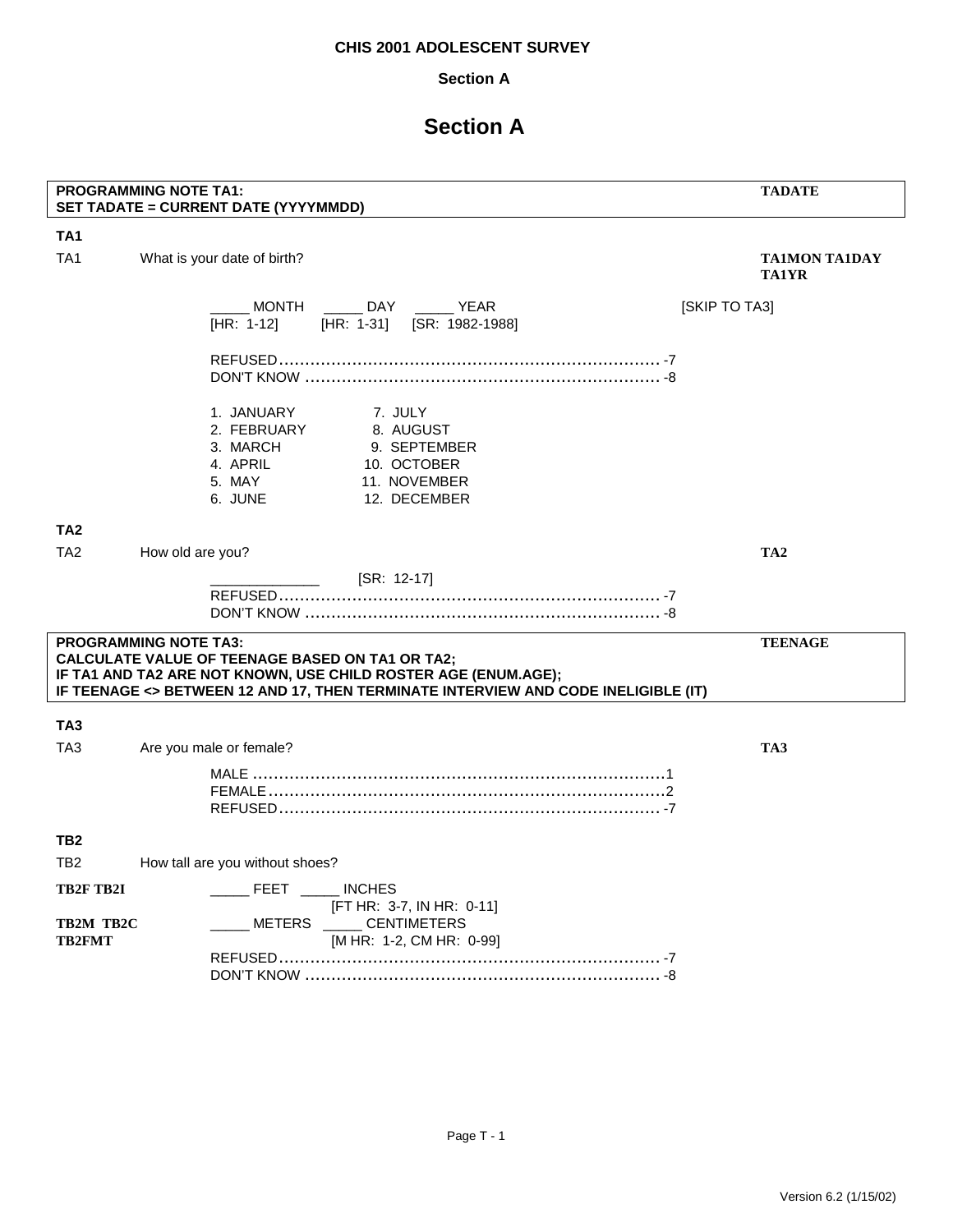#### **Section A**

| TB3                                  |                                                                                                                                                          |
|--------------------------------------|----------------------------------------------------------------------------------------------------------------------------------------------------------|
| TB <sub>3</sub>                      | About how much do you weigh without shoes?                                                                                                               |
| TB3P<br><b>TB3K</b><br><b>TB3FMT</b> | <b>POUNDS</b><br>[HR: 50-450]<br><b>KILOGRAMS</b><br>[HR: 20-220]                                                                                        |
| TA4                                  |                                                                                                                                                          |
| TA4                                  | Do you currently attend school?<br>TA4<br>[NOTE: IF SCHOOL IS NOT YET IN SESSION, ASK IF RESPONDENT WILL BE GOING TO<br><b>SCHOOL WHEN TERM STARTS.]</b> |
|                                      | [NOTE: INCLUDE HOME SCHOOLING.]                                                                                                                          |
|                                      |                                                                                                                                                          |
| TA <sub>5</sub>                      |                                                                                                                                                          |
| TA5                                  | Not including any allowance you may get, have you worked for pay in the past 12 months?<br>TA5                                                           |
|                                      |                                                                                                                                                          |
| TA5A                                 |                                                                                                                                                          |
| TA <sub>5</sub> A                    | How many hours do you spend working for pay in a typical week during the school year?<br>TA5A                                                            |
|                                      | [IF NEEDED, SAY: "Most recent school year."]                                                                                                             |
|                                      | <b>[NOTE: ENTER ZERO IF RESPONDENT DID NOT WORK DURING SCHOOL YEAR.</b><br>IF WORKS FOR PAY INTERMITTENTLY, ENTER 95.]                                   |
|                                      | NUMBER OF HOURS [HR: 0-60]                                                                                                                               |
| TA5B                                 |                                                                                                                                                          |
| TA <sub>5</sub> B                    | And when you are on summer break, how many hours do you spend working for pay in a typical<br>TA5B<br>week?                                              |
|                                      | [IF NEEDED, SAY: "Most recent summer break."]                                                                                                            |
|                                      | [NOTE: ENTER ZERO IF RESPONDENT DID NOT WORK DURING SUMMER BREAK.<br>IF WORKS FOR PAY INTERMITTENTLY, ENTER 95.]                                         |
|                                      | NUMBER OF HOURS [HR: 0-60]                                                                                                                               |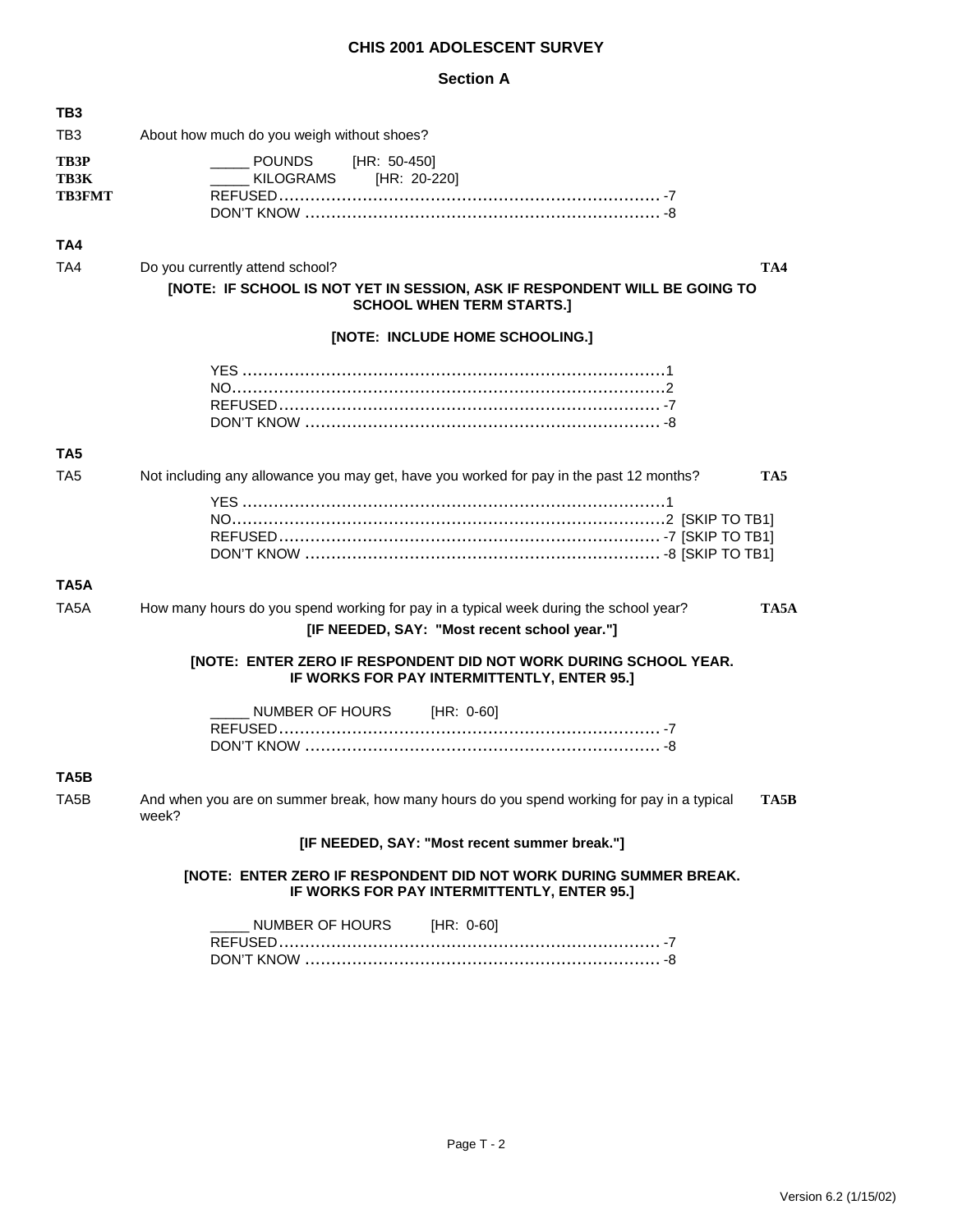#### **Section B**

## **Section B**

| TB1                     |                                                                                                         |     |
|-------------------------|---------------------------------------------------------------------------------------------------------|-----|
| TB <sub>1</sub>         | Now, I am going to ask you some questions about your health.                                            | TB1 |
|                         | In general, would you say your health is excellent, very good, good, fair or poor?                      |     |
|                         |                                                                                                         |     |
| <b>ELSE SKIP TO TB5</b> | <b>PROGRAMMING NOTE TB4:</b><br>IF TA4 = 1 (YES, CURRENTLY IN SCHOOL), CONTINUE WITH TB4;               |     |
| TB4                     |                                                                                                         |     |
| TB4                     | During the last four school weeks, how many days of school did you miss because of a health<br>problem? | TB4 |
|                         | DAYS<br>[HR: 0-20]                                                                                      |     |
| TB <sub>5</sub>         |                                                                                                         |     |
| TB <sub>5</sub>         | These next questions are about health conditions.                                                       | TB5 |
|                         | Has a doctor ever told you that you have asthma?                                                        |     |
|                         | [NOTE: CODE "YES" (1) IF DOCTOR TOLD PARENT WHO LATER TOLD ADOLESCENT.]                                 |     |
|                         |                                                                                                         |     |
| TB6                     |                                                                                                         |     |
| TB <sub>6</sub>         | Are you currently taking any medications to control your asthma, including using an inhaler?            | TB6 |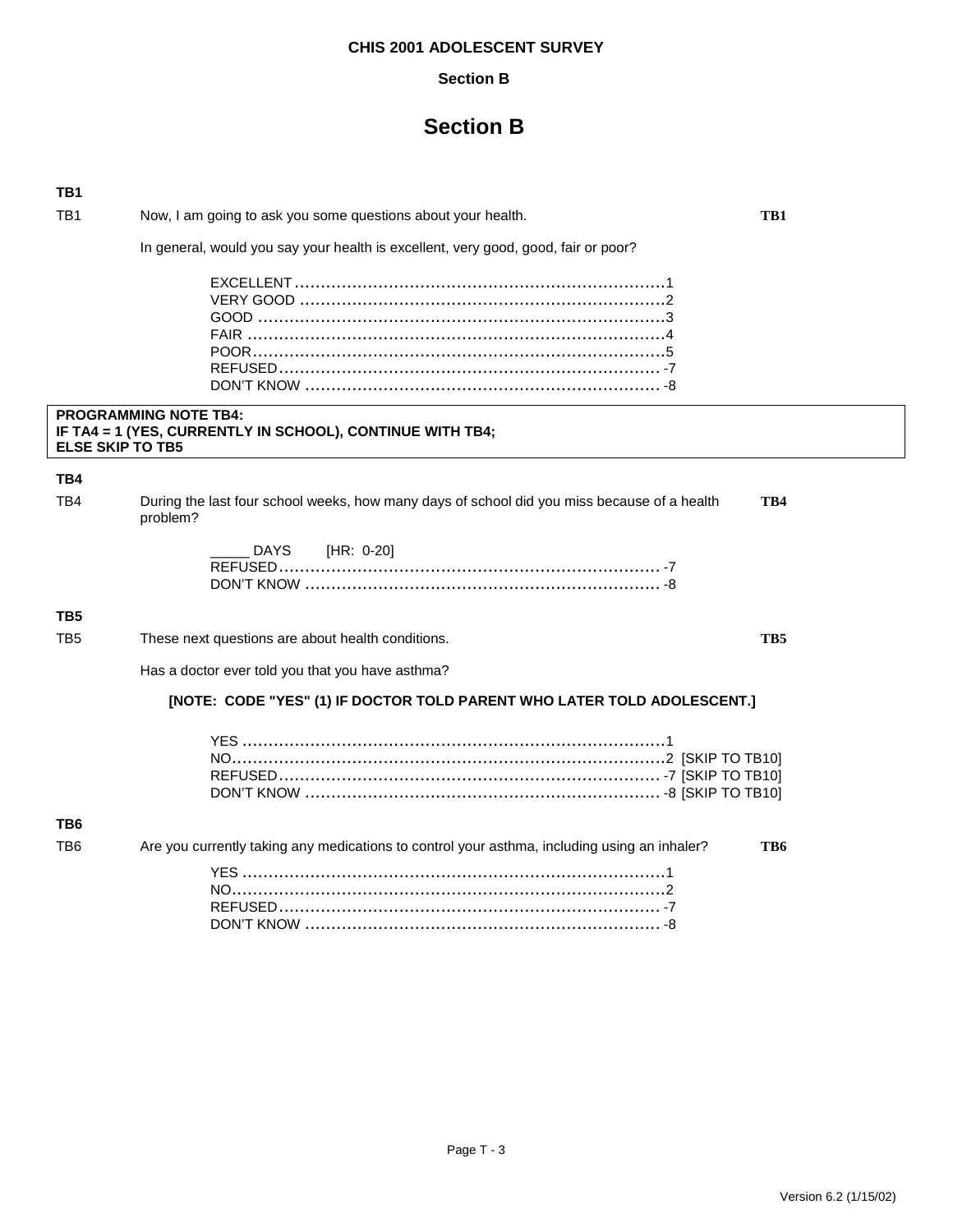#### **Section B**

| TB7             |                                                                                                                                                         |             |
|-----------------|---------------------------------------------------------------------------------------------------------------------------------------------------------|-------------|
| TB7             | During the past 12 months, how often have you had asthma symptoms such as coughing,<br>wheezing, shortness of breath, chest tightness, mucus or phlegm? | TB7         |
|                 |                                                                                                                                                         |             |
|                 |                                                                                                                                                         |             |
|                 |                                                                                                                                                         |             |
|                 | MORE THAN 2 TIMES A MONTH BUT NOT EVERY WEEK 4                                                                                                          |             |
|                 |                                                                                                                                                         |             |
|                 |                                                                                                                                                         |             |
|                 |                                                                                                                                                         |             |
| TB8             |                                                                                                                                                         |             |
| TB8             | Did your doctor ever give you information on how to avoid the things that make your asthma<br>worse?                                                    | TB8         |
|                 |                                                                                                                                                         |             |
|                 |                                                                                                                                                         |             |
|                 |                                                                                                                                                         |             |
|                 |                                                                                                                                                         |             |
| TB9             |                                                                                                                                                         |             |
| TB <sub>9</sub> | Did your doctor ever explain how to recognize early signs of an asthma attack and tell you what<br>you should do?                                       | TB9         |
|                 |                                                                                                                                                         |             |
|                 |                                                                                                                                                         |             |
|                 |                                                                                                                                                         |             |
|                 |                                                                                                                                                         |             |
| <b>TB10</b>     |                                                                                                                                                         |             |
| <b>TB10</b>     | Has a doctor ever told you that you have diabetes or sugar diabetes?                                                                                    | <b>TB10</b> |
|                 |                                                                                                                                                         |             |
|                 |                                                                                                                                                         |             |
|                 |                                                                                                                                                         |             |
|                 |                                                                                                                                                         |             |
| <b>TB11</b>     |                                                                                                                                                         |             |
| <b>TB11</b>     | How old were you when a doctor first told you or your parents that you had diabetes?                                                                    | TB11        |
|                 | [NOTE: IF < 1 YEAR, ENTER "1"]                                                                                                                          |             |
|                 | $[HR: 1-17]$<br><b>YEARS</b>                                                                                                                            |             |
|                 |                                                                                                                                                         |             |
|                 |                                                                                                                                                         |             |
| <b>TB12</b>     |                                                                                                                                                         |             |
|                 |                                                                                                                                                         |             |
| <b>TB12</b>     | Are you currently taking insulin?                                                                                                                       | <b>TB12</b> |
|                 |                                                                                                                                                         |             |
|                 |                                                                                                                                                         |             |
|                 |                                                                                                                                                         |             |
|                 |                                                                                                                                                         |             |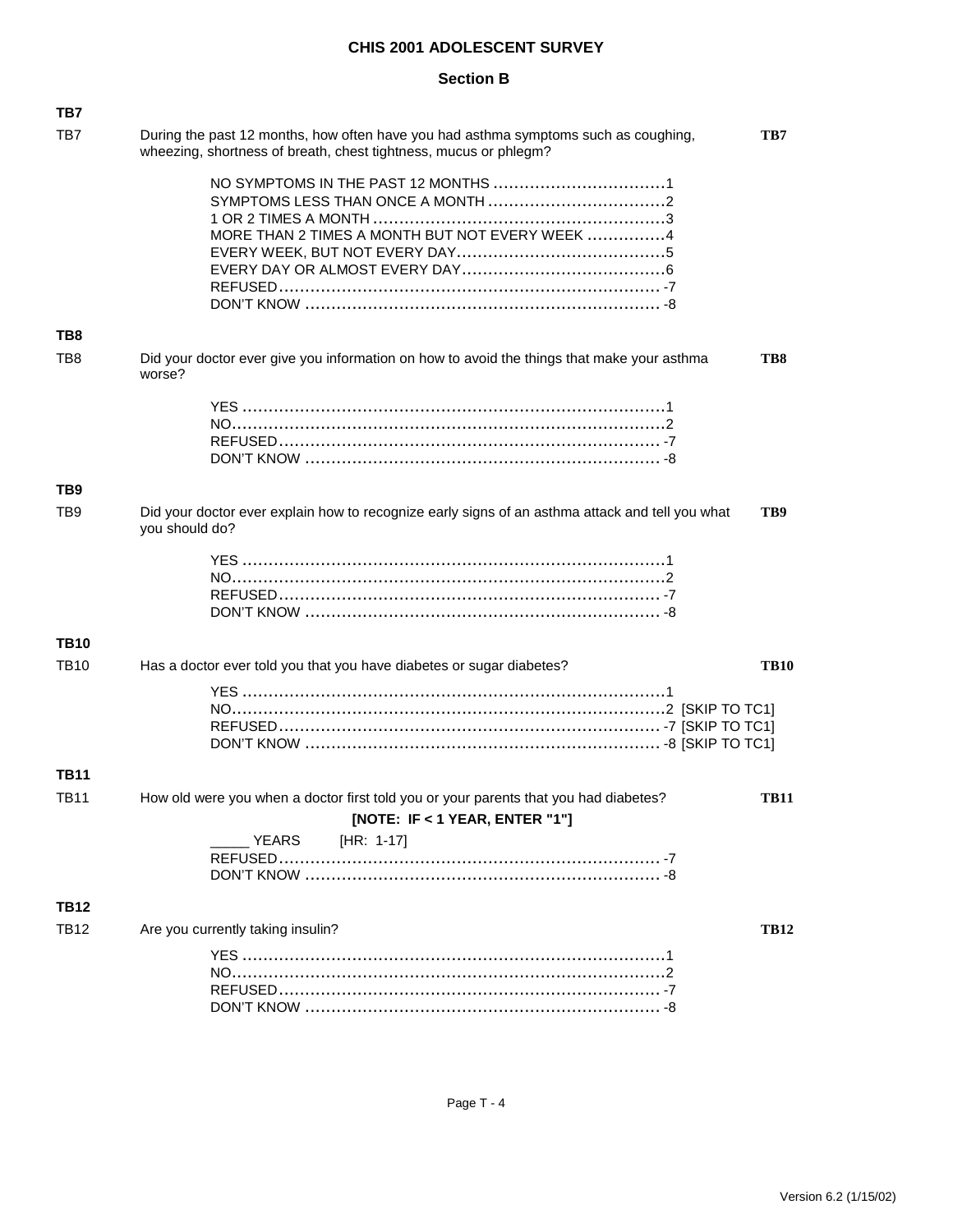### **Section B**

| <b>TB13</b> |                                                                                                                                        |                     |
|-------------|----------------------------------------------------------------------------------------------------------------------------------------|---------------------|
| <b>TB13</b> | Do you currently take diabetic pills to lower your blood sugar?                                                                        | <b>TB13</b>         |
|             | [IF NEEDED, SAY: "These are sometimes called oral agents or oral hypoglycemic<br>agents."]                                             |                     |
|             |                                                                                                                                        |                     |
| <b>TB14</b> |                                                                                                                                        |                     |
| <b>TB14</b> | About how many times - per day, per week, or per month - do you or a family member or friend<br>check your blood for glucose or sugar? | <b>TB14 TB14UNT</b> |
|             | <b>TIMES</b>                                                                                                                           |                     |
|             | PER DAY<br>PER MONTH<br>PER YEAR                                                                                                       |                     |
| <b>TB15</b> |                                                                                                                                        |                     |
| <b>TB15</b> | About how many times in the last year has a doctor checked you for hemoglobin "A one C"?                                               | <b>TB15</b>         |
|             | [IF R NEVER HEARD OF IT, ENTER 93]                                                                                                     |                     |
|             | [HR: 0-52, 93; SR: 0-25, 93]<br>TIMES                                                                                                  |                     |

DON'T KNOW .................................................................... -8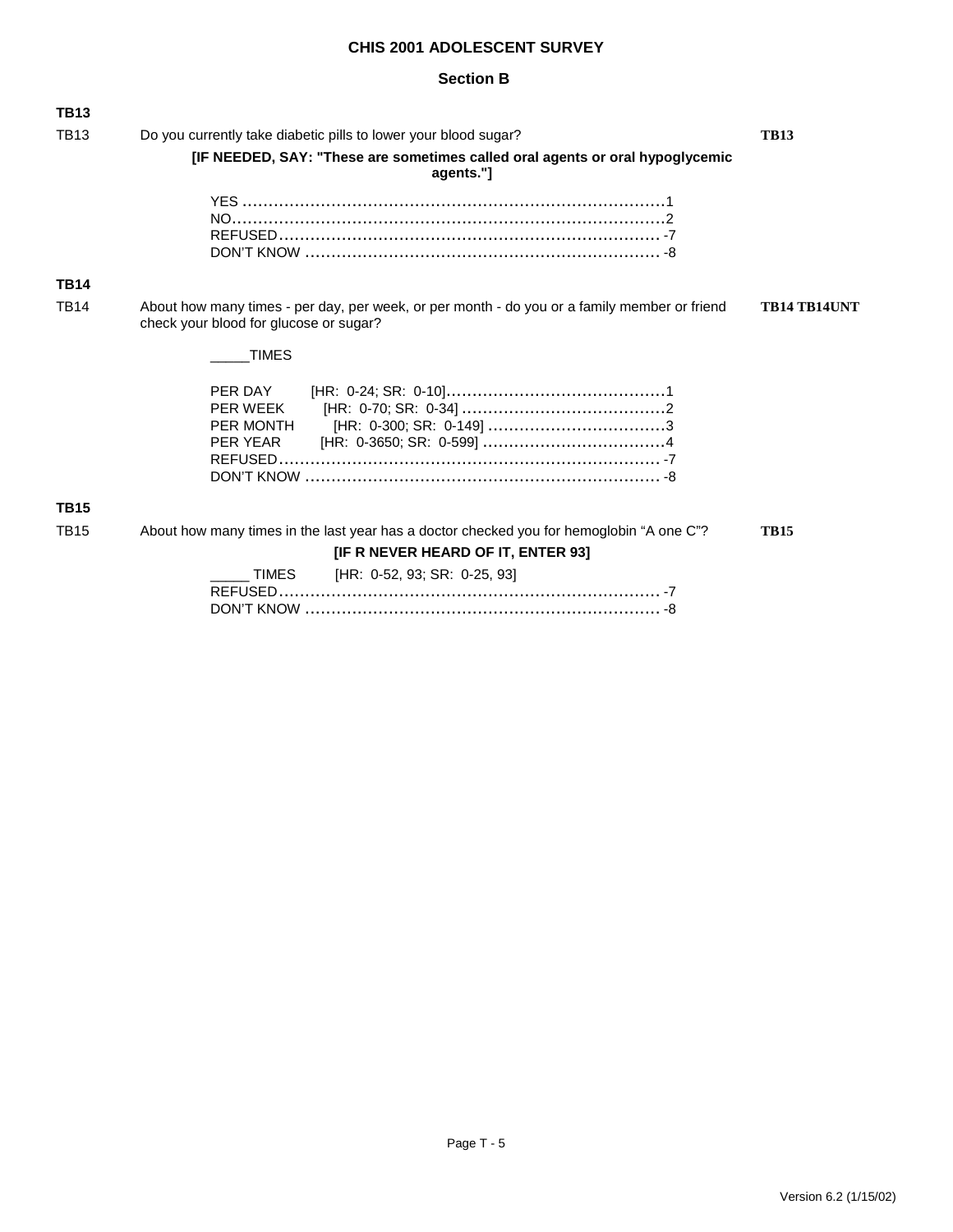### **Section C**

| TC <sub>1</sub> |                                                                                                                                              |                 |
|-----------------|----------------------------------------------------------------------------------------------------------------------------------------------|-----------------|
| TC <sub>1</sub> | During the past 12 months, that is since {DATE ONE YEAR AGO}, were you injured seriously<br>enough that you got medical advice or treatment? | TC1             |
|                 |                                                                                                                                              |                 |
| TC <sub>2</sub> |                                                                                                                                              |                 |
| T <sub>C2</sub> | How many times in the past 12 months were you injured seriously enough that you got medical<br>advice or treatment?                          | TC <sub>2</sub> |
|                 | TIMES [HR: 0-52; SR: 1-12]                                                                                                                   |                 |
| TC <sub>3</sub> |                                                                                                                                              |                 |
| TC <sub>3</sub> | What was the cause of the {most recent serious} injury?                                                                                      | TC3             |
|                 | [NOTE: IF MORE THAN ONE SERIOUS INJURY, ASK ABOUT MOST RECENT SERIOUS<br><b>INJURY.</b>                                                      |                 |
|                 |                                                                                                                                              |                 |
| TC3A            |                                                                                                                                              |                 |
| TC3A            | Was this injury caused by another person?                                                                                                    | TC3A            |
|                 |                                                                                                                                              |                 |
| TC3B            |                                                                                                                                              |                 |
| TC3B            | Was it an accident, or did the person mean to do it?                                                                                         | TC3B            |
|                 |                                                                                                                                              |                 |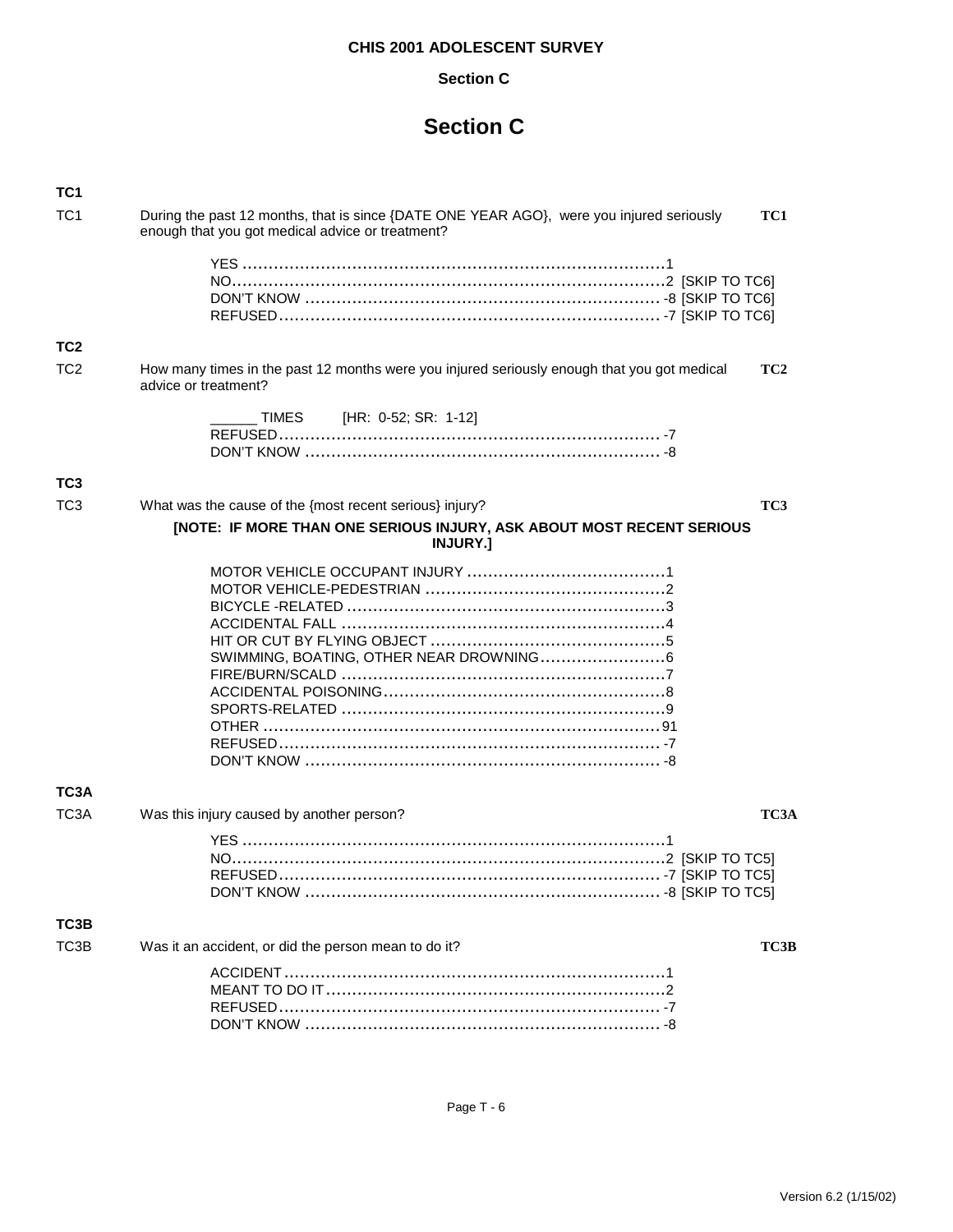|                   | <b>PROGRAMMING NOTE:</b><br>IF TC3A = 1 (YES, INJURY BY ANOTHER PERSON), CONTINUE WITH TC4;<br><b>ELSE SKIP TO TC5</b> |                      |
|-------------------|------------------------------------------------------------------------------------------------------------------------|----------------------|
| TC4               |                                                                                                                        |                      |
| TC4               | Was a gun, knife, or other weapon used when this injury occurred?                                                      | <b>TC4_A - TC4_D</b> |
|                   | [CODE ALL THAT APPLY. CTRL-P TO EXIT.]<br>[PROBE FOR WHICH KIND]                                                       |                      |
| <b>TC4 1</b>      |                                                                                                                        |                      |
| <b>TC4 2</b>      |                                                                                                                        |                      |
| <b>TC4 3</b>      |                                                                                                                        |                      |
| <b>TC4_4</b>      |                                                                                                                        |                      |
|                   |                                                                                                                        |                      |
|                   |                                                                                                                        |                      |
| TC5               |                                                                                                                        |                      |
| TC <sub>5</sub>   | Where were you when the injury happened? Were you                                                                      | TC5                  |
|                   |                                                                                                                        |                      |
|                   |                                                                                                                        |                      |
|                   |                                                                                                                        |                      |
|                   |                                                                                                                        |                      |
|                   |                                                                                                                        |                      |
|                   |                                                                                                                        |                      |
|                   |                                                                                                                        |                      |
|                   |                                                                                                                        |                      |
|                   |                                                                                                                        |                      |
| TC5A              |                                                                                                                        |                      |
| TC <sub>5</sub> A | Were you inside or outside the home?                                                                                   | TC5A                 |
|                   |                                                                                                                        |                      |
|                   |                                                                                                                        |                      |
|                   |                                                                                                                        |                      |
|                   |                                                                                                                        |                      |
| TC6               |                                                                                                                        |                      |
| TC <sub>6</sub>   | How often do you wear a helmet when riding a bicycle? Would you say?                                                   | TC6                  |
|                   |                                                                                                                        |                      |
|                   |                                                                                                                        |                      |
|                   |                                                                                                                        |                      |
|                   |                                                                                                                        |                      |
|                   |                                                                                                                        |                      |
|                   |                                                                                                                        |                      |
|                   |                                                                                                                        |                      |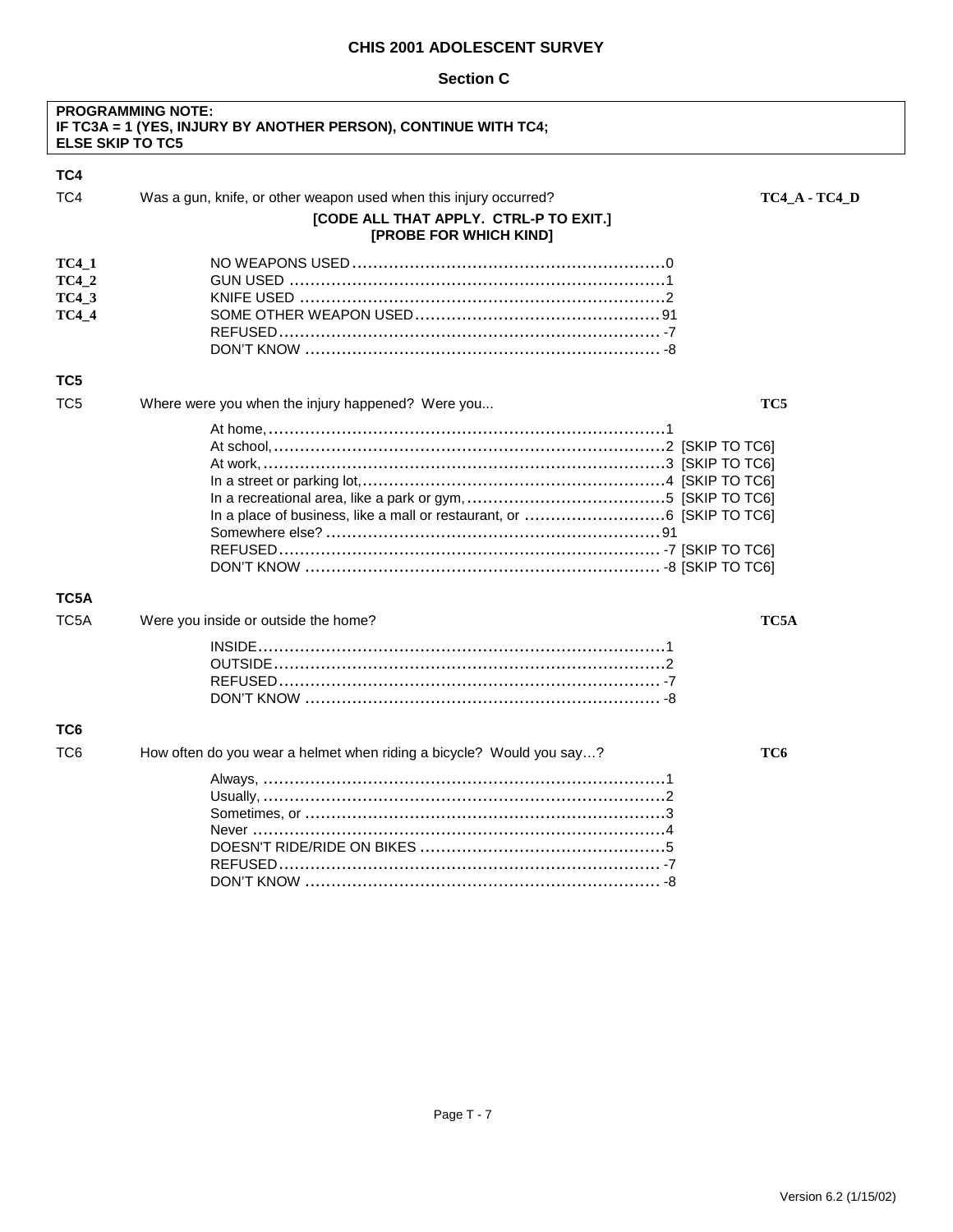| TC6A               |                                                                                                                                                                                                                                            |              |
|--------------------|--------------------------------------------------------------------------------------------------------------------------------------------------------------------------------------------------------------------------------------------|--------------|
| TC <sub>6</sub> A  | How often do you use a seatbelt when riding or driving in a car? Would you say always, usually,<br>sometimes, or never?                                                                                                                    | TC6A         |
|                    |                                                                                                                                                                                                                                            |              |
|                    |                                                                                                                                                                                                                                            |              |
|                    |                                                                                                                                                                                                                                            |              |
|                    |                                                                                                                                                                                                                                            |              |
|                    |                                                                                                                                                                                                                                            |              |
| TC7                |                                                                                                                                                                                                                                            |              |
| TC7                | Have you ever ridden in a car or other vehicle with a driver who has been drinking alcohol?                                                                                                                                                | TC7          |
|                    |                                                                                                                                                                                                                                            |              |
|                    |                                                                                                                                                                                                                                            |              |
|                    |                                                                                                                                                                                                                                            |              |
| <b>TC13</b>        |                                                                                                                                                                                                                                            |              |
| <b>TC13</b>        | Now I'd like to talk to you about firearms. When I say firearms or guns in all of these next<br>questions, I mean rifles, shotguns, pistols, revolvers, or other firearms. I do NOT want you to<br>include BB guns, air guns, or toy guns. | <b>TC13</b>  |
|                    | Does any member of your household happen to keep a firearm at home? It could be kept in<br>your home, garage, outdoor storage area, car, truck, or other motor vehicle.                                                                    |              |
|                    | [IF NEEDED, SAY: "If you have more than one home, please think about the one you are<br>in right now."]                                                                                                                                    |              |
|                    |                                                                                                                                                                                                                                            |              |
|                    |                                                                                                                                                                                                                                            |              |
|                    |                                                                                                                                                                                                                                            |              |
| <b>TC13A</b>       |                                                                                                                                                                                                                                            |              |
| TC <sub>13</sub> A | How many are rifles or shotguns?                                                                                                                                                                                                           | <b>TC13A</b> |
|                    | RIFLES AND SHOTGUNS [HR: 0-999; SR: 0-20]                                                                                                                                                                                                  |              |
|                    |                                                                                                                                                                                                                                            |              |
|                    |                                                                                                                                                                                                                                            |              |
| <b>TC13B</b>       |                                                                                                                                                                                                                                            |              |
| TC13B              | How many are handguns?                                                                                                                                                                                                                     | <b>TC13B</b> |
|                    | HANDGUNS [HR: 0-999; SR: 0-20]                                                                                                                                                                                                             |              |
|                    |                                                                                                                                                                                                                                            |              |
| <b>TC13C</b>       |                                                                                                                                                                                                                                            |              |
| <b>TC13C</b>       | Do you yourself have a gun, either at home or somewhere else?                                                                                                                                                                              | <b>TC13C</b> |
|                    |                                                                                                                                                                                                                                            |              |
|                    |                                                                                                                                                                                                                                            |              |
|                    |                                                                                                                                                                                                                                            |              |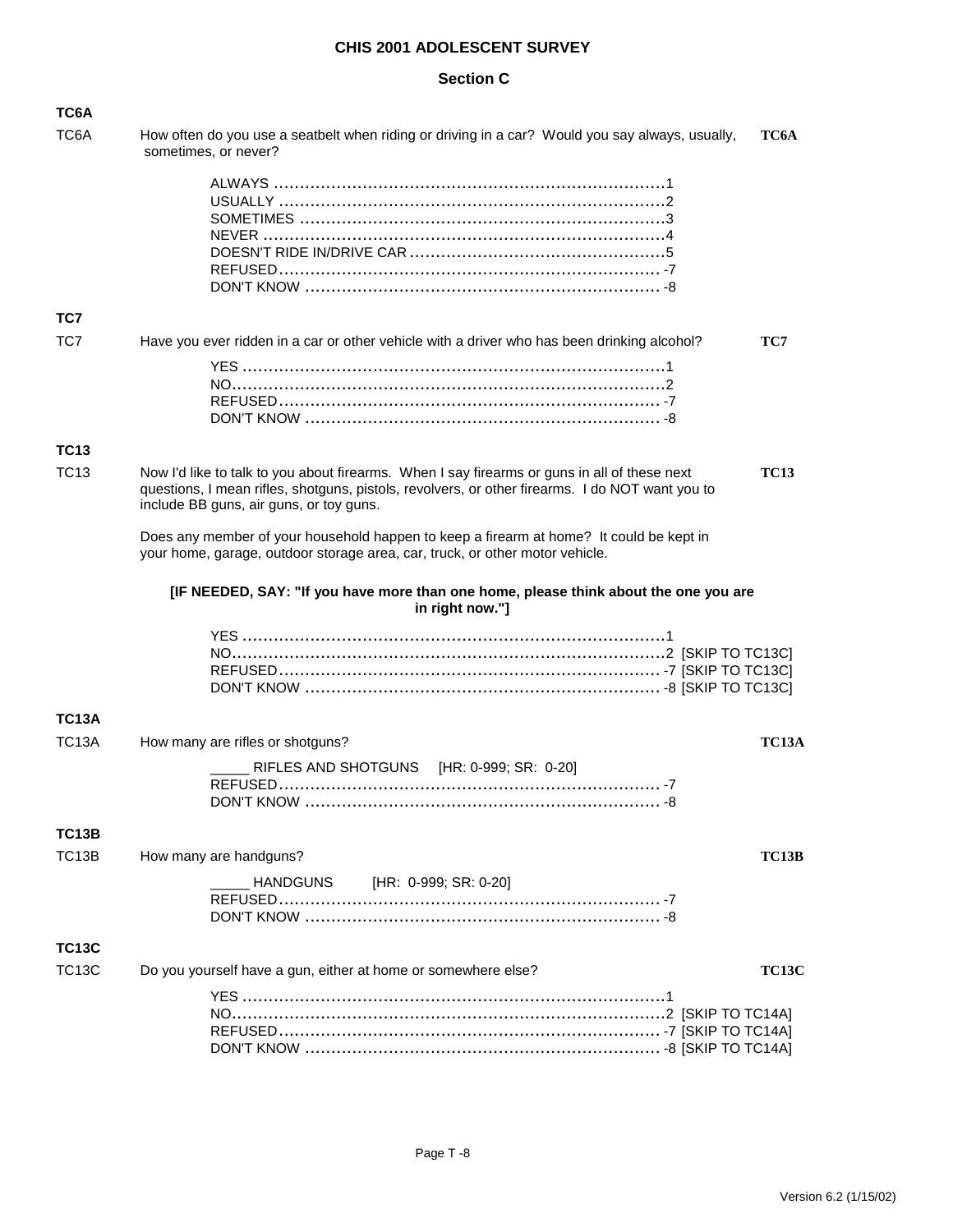| <b>TC13C1</b>                    |                                                                                                                                                                    |                |
|----------------------------------|--------------------------------------------------------------------------------------------------------------------------------------------------------------------|----------------|
| <b>TC13C1</b>                    | How many guns do you have?                                                                                                                                         | <b>TC13C1</b>  |
|                                  | <b>GUNS</b><br>[HR: 0-999; SR: 0-20]                                                                                                                               |                |
|                                  |                                                                                                                                                                    |                |
|                                  |                                                                                                                                                                    |                |
|                                  | <b>PROGRAMMING NOTE TC13E:</b><br>IF TC13C1 = 1 (NUMBER OF FIREARMS OWNED), THEN DISPLAY "Is this a handgun?";<br><b>ELSE DISPLAY "Are any of these handguns?"</b> |                |
|                                  |                                                                                                                                                                    |                |
| <b>TC13E</b>                     |                                                                                                                                                                    |                |
| TC <sub>13</sub> E               | {Is this a handgun?/Are any of these handguns?}                                                                                                                    | TC13E          |
|                                  |                                                                                                                                                                    |                |
|                                  |                                                                                                                                                                    |                |
|                                  |                                                                                                                                                                    |                |
|                                  |                                                                                                                                                                    |                |
|                                  | <b>PROGRAMMING NOTE TC13D:</b>                                                                                                                                     |                |
|                                  | IF TC13E = 1 (NUMBER OF HANDGUNS OWNED), THEN DISPLAY "this handgun" IN QUESTION TEXT AND<br>"as a gift" OR "it" IN RESPONSE OPTIONS;                              |                |
|                                  | ELSE DISPLAY "these handguns" IN QUESTION TEXT AND "as gifts" OR "them" IN RESPONSE OPTIONS                                                                        |                |
|                                  |                                                                                                                                                                    |                |
| TC <sub>13</sub> D               |                                                                                                                                                                    |                |
| TC <sub>13</sub> D               | Did you get {this handgun/these handguns}                                                                                                                          | $TC13D_A$ .    |
|                                  |                                                                                                                                                                    | <b>TC13D_G</b> |
|                                  | [CODE ALL THAT APPLY. CTRL-P TO EXIT]                                                                                                                              |                |
|                                  | [PROBE: "Any other ways?"]                                                                                                                                         |                |
|                                  | [NOTE: RECORD "STOLEN" ONLY IF VOLUNTEERED]                                                                                                                        |                |
|                                  |                                                                                                                                                                    |                |
| <b>TC13D_1</b><br><b>TC13D_2</b> |                                                                                                                                                                    |                |
| <b>TC13D_3</b>                   |                                                                                                                                                                    |                |
| <b>TC13D_4</b>                   |                                                                                                                                                                    |                |
| <b>TC13D_5</b>                   |                                                                                                                                                                    |                |
| <b>TC13D_6</b><br><b>TC13D_7</b> |                                                                                                                                                                    |                |
|                                  |                                                                                                                                                                    |                |
|                                  |                                                                                                                                                                    |                |
| <b>TC14A</b>                     |                                                                                                                                                                    |                |
| <b>TC14A</b>                     | Have you ever held in your own hands a gun of any type?                                                                                                            | <b>TC14A</b>   |
|                                  |                                                                                                                                                                    |                |
|                                  |                                                                                                                                                                    |                |
|                                  |                                                                                                                                                                    |                |
|                                  |                                                                                                                                                                    |                |
| <b>TC14B</b>                     |                                                                                                                                                                    |                |
| TC <sub>14</sub> B               | Have you ever fired a gun of any type?                                                                                                                             | TC14B          |
|                                  |                                                                                                                                                                    |                |
|                                  |                                                                                                                                                                    |                |
|                                  |                                                                                                                                                                    |                |
|                                  |                                                                                                                                                                    |                |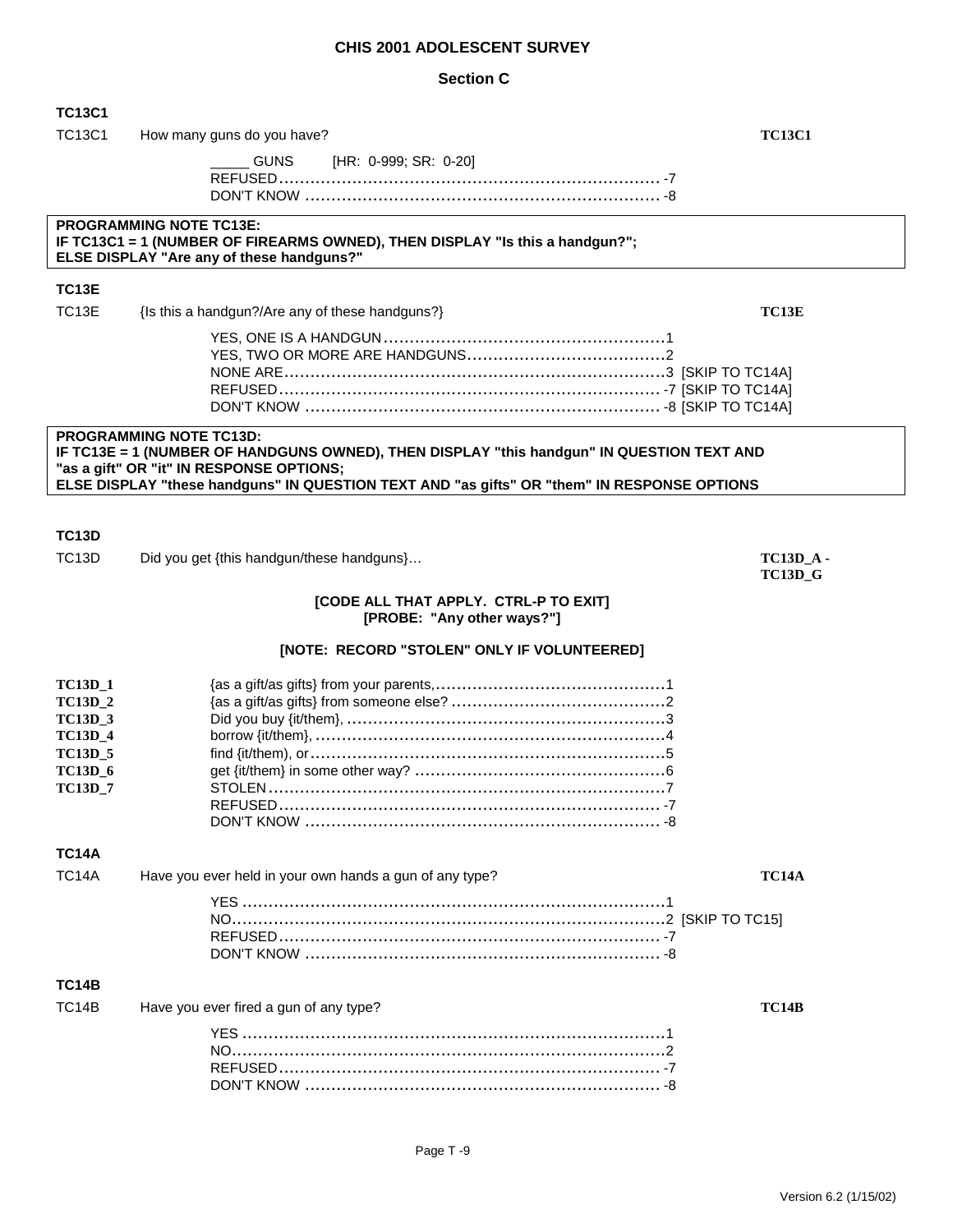| <b>TC14C</b>                                                                                             |                                                                            |                                       |
|----------------------------------------------------------------------------------------------------------|----------------------------------------------------------------------------|---------------------------------------|
| TC <sub>14</sub> C                                                                                       | Have you ever used a gun for hunting or target shooting?                   | <b>TC14C</b>                          |
|                                                                                                          |                                                                            |                                       |
| <b>TC14D</b>                                                                                             |                                                                            |                                       |
| TC <sub>14</sub> D                                                                                       | Have you ever gone hunting or shooting with a member of your family?       | TC14D                                 |
|                                                                                                          |                                                                            |                                       |
| <b>TC14E</b>                                                                                             |                                                                            |                                       |
| TC14E                                                                                                    | Which members of your family have you ever gone hunting and shooting with? | <b>TC14E_A - TC14E_F</b>              |
|                                                                                                          | [CODE ALL THAT APPLY. CTRL-P TO EXIT.]<br>[PROBE: [Any other?"]            |                                       |
| <b>TC14E_1</b><br><b>TC14E_2</b><br><b>TC14E_3</b><br><b>TC14E_4</b><br><b>TC14E_5</b><br><b>TC14E_6</b> |                                                                            |                                       |
| <b>TC14F</b>                                                                                             |                                                                            |                                       |
| TC14F                                                                                                    | Have you ever handled a gun without either adult supervision or knowledge? | <b>TC14F</b>                          |
| <b>TC14G</b><br><b>TC14G</b>                                                                             | Please briefly describe the most recent time.                              | <b>TC14G1 TC14G2</b><br><b>TC14G3</b> |
|                                                                                                          | [RECORD VERBATIM RESPONSE]                                                 |                                       |
|                                                                                                          |                                                                            |                                       |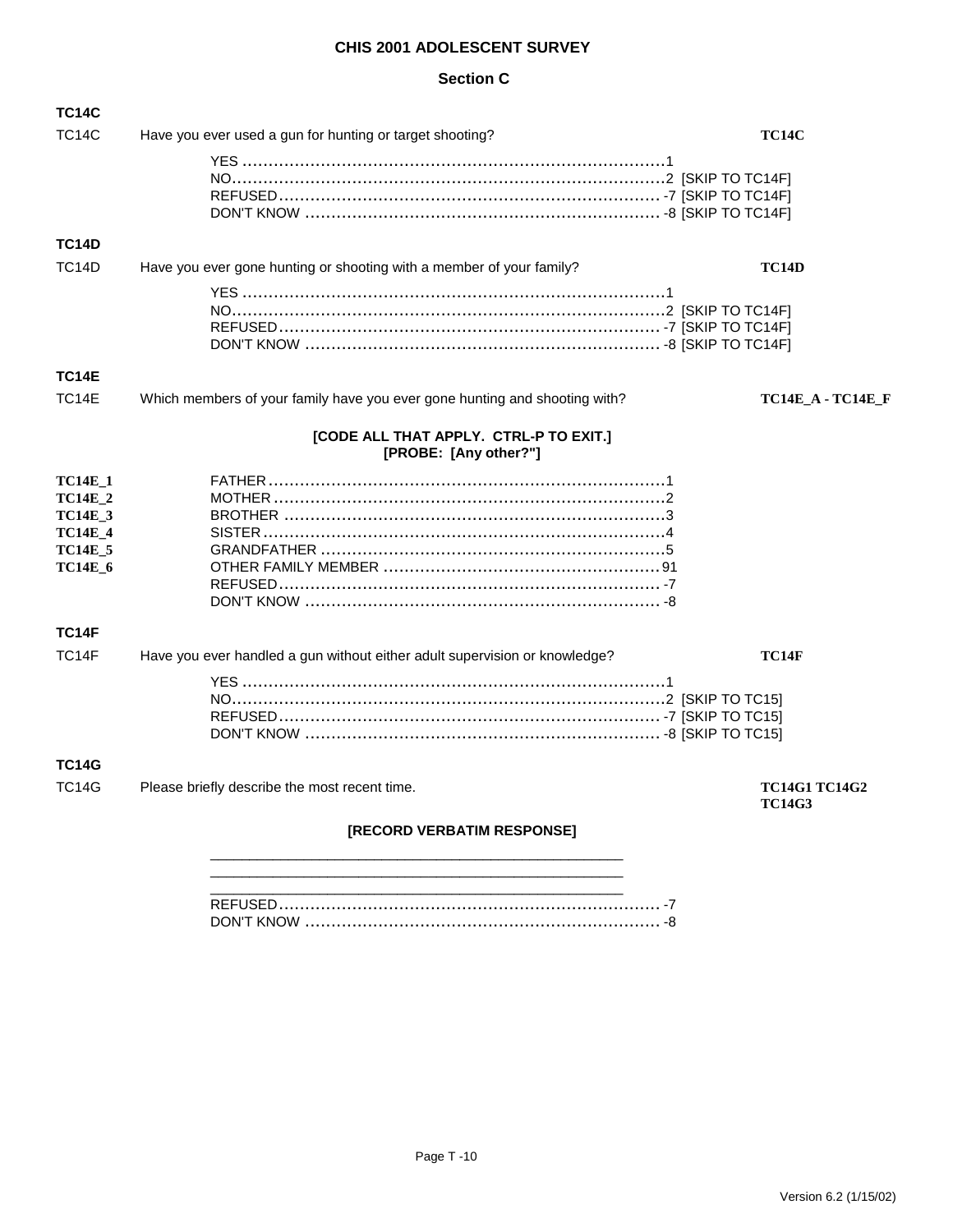#### **Section C**

#### **TC15**

TC15 Think of the two friends you spend the most time with. **TC15**

Are there guns in either of their homes?

### **[IF NO FRIENDS, ENTER ZERO; IF ONLY ONE FRIEND, CODE ANSWER FOR THAT ONE]**

#### **PROGRAMMING NOTE TC15A: IF TC15 = 0 (NO FRIENDS), SKIP TO TC17; ELSE CONTINUE WITH TC15A**

#### **TC15A**

| TC15A Are any of those guns handguns? | ТС15А |
|---------------------------------------|-------|
|                                       |       |
|                                       |       |
|                                       |       |
|                                       |       |

### **TC16**

| TC16 | Do one or both of these friends own a gun themselves? |  |
|------|-------------------------------------------------------|--|
|      |                                                       |  |
|      |                                                       |  |
|      |                                                       |  |

#### **PROGRAMMING NOTE TC16A: IF TC16 = 1, DISPLAY "Is this a handgun?"; ELSE IF TC16 = 2, DISPLAY "Are any of them handguns?"; ELSE SKIP TO TC17**

### **TC16A**

| TC16A | {Is this a handgun?/Are any of them handguns?} | <b>TC16A</b> |
|-------|------------------------------------------------|--------------|
|-------|------------------------------------------------|--------------|

| <b>PROGRAMMING NOTE TC17:</b>                                        |  |
|----------------------------------------------------------------------|--|
| IF TC16A = 1 (YES), DISPLAY "Not counting these two friends, $do$ "; |  |
| ELSE IF $TC15 = 0$ , DISPLAY "Do";                                   |  |
| <b>ELSE DISPLAY "Do"</b>                                             |  |
|                                                                      |  |

#### **TC17**

TC17 {Not counting these two friends, do/Do} you know any people around your age who have a **TC17** handgun?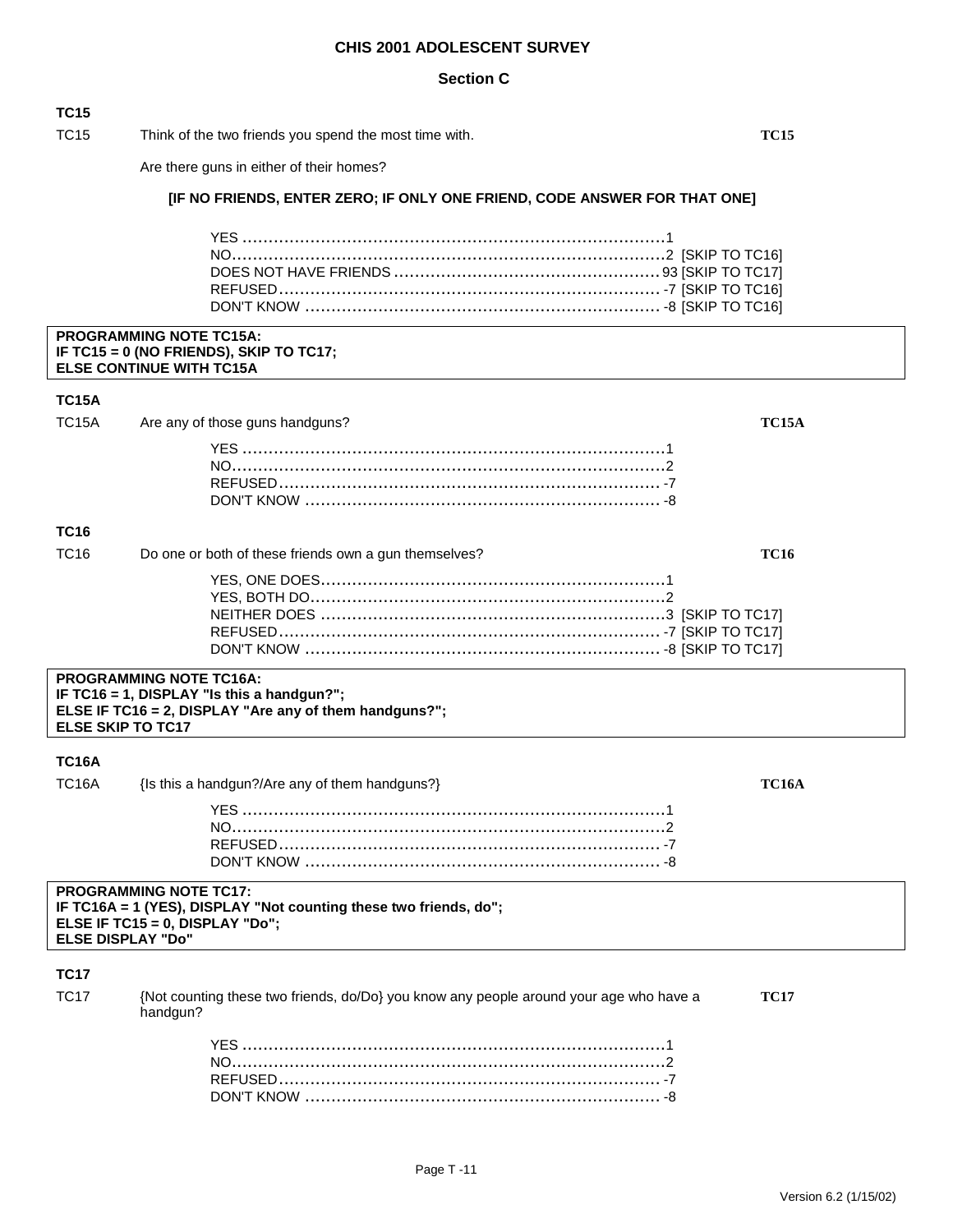| TC18         |                                                                                     |                                       |
|--------------|-------------------------------------------------------------------------------------|---------------------------------------|
| <b>TC18</b>  | Do you think you would be able to get a handgun within 2 days if you wanted one?    | <b>TC18</b>                           |
|              |                                                                                     |                                       |
|              |                                                                                     |                                       |
| <b>TC19</b>  |                                                                                     |                                       |
| <b>TC19</b>  | How would you get one?                                                              | <b>TC19A TC19B</b><br><b>TC19C</b>    |
|              | [RECORD VERBATIM RESPONSE]                                                          |                                       |
|              |                                                                                     |                                       |
|              |                                                                                     |                                       |
| <b>TC20</b>  |                                                                                     |                                       |
| <b>TC20</b>  | Would you prefer to live in a world in which it was                                 | <b>TC20</b>                           |
|              |                                                                                     |                                       |
| <b>TC21</b>  |                                                                                     |                                       |
| <b>TC21</b>  | Has anyone ever brought out, shown, or used a gun against you in a threatening way? | <b>TC21</b>                           |
|              |                                                                                     |                                       |
|              |                                                                                     |                                       |
|              |                                                                                     |                                       |
| <b>TC21A</b> |                                                                                     |                                       |
| <b>TC21A</b> | Please describe the most recent time.                                               | <b>TC21A1 TC21A2</b><br><b>TC21A3</b> |
|              | [RECORD VERBATIM RESPONSE]                                                          |                                       |
|              |                                                                                     |                                       |
|              |                                                                                     |                                       |
| <b>TC22</b>  |                                                                                     |                                       |
| <b>TC22</b>  | Have you ever been shot with a gun? Please do not include a BB gun or air rifle.    | <b>TC22</b>                           |
|              |                                                                                     |                                       |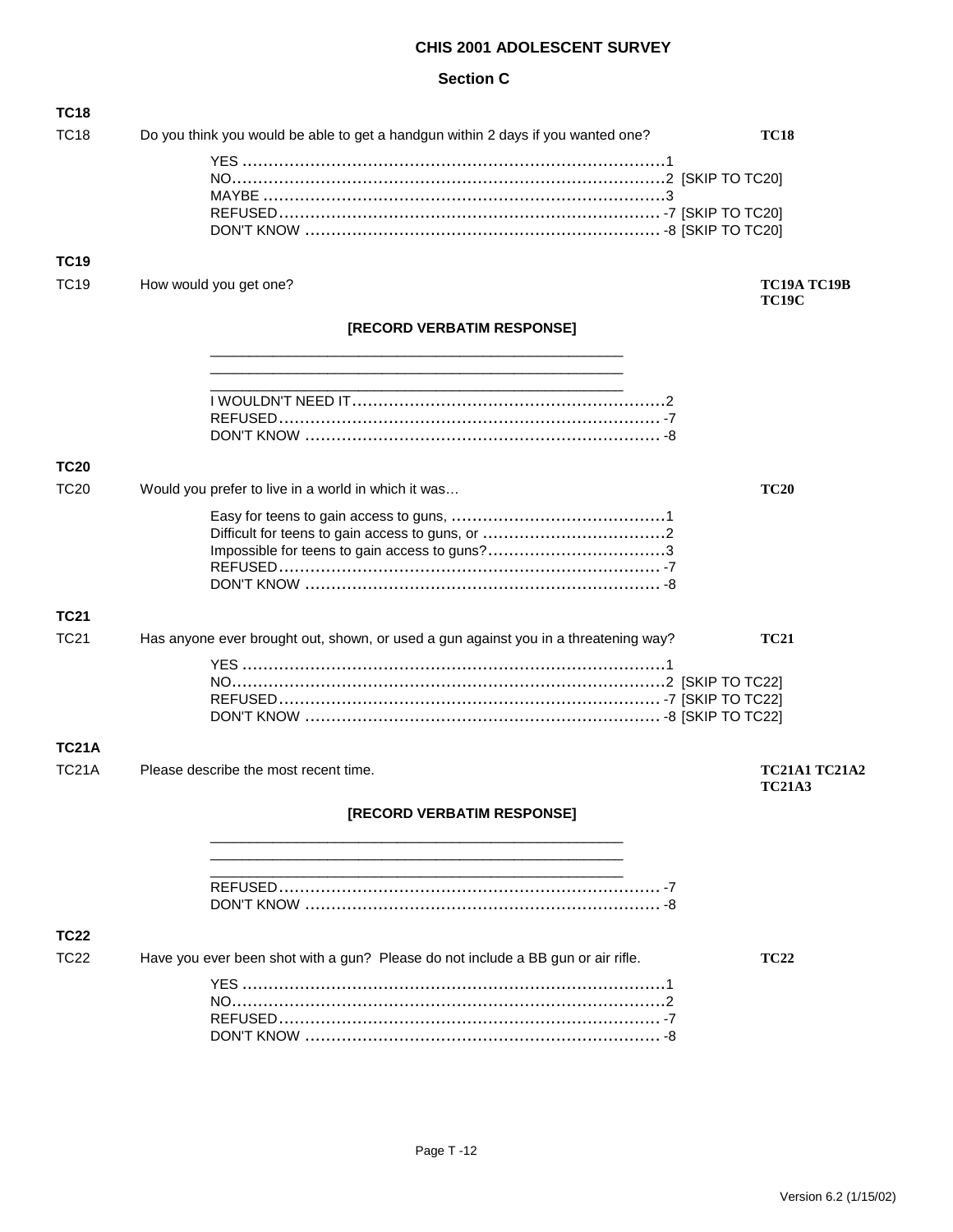### **Section C**

| <b>TC23</b>        |                                                                                                                         |                                       |
|--------------------|-------------------------------------------------------------------------------------------------------------------------|---------------------------------------|
| TC <sub>23</sub>   | Have you ever brought out, shown, or used a gun against another person in self defense?                                 | <b>TC23</b>                           |
|                    |                                                                                                                         |                                       |
|                    |                                                                                                                         |                                       |
|                    |                                                                                                                         |                                       |
| <b>TC23A</b>       |                                                                                                                         |                                       |
|                    |                                                                                                                         |                                       |
| TC <sub>23</sub> A | Please describe the most recent time.                                                                                   | <b>TC23A1 TC23A2</b><br><b>TC23A3</b> |
|                    | <b>[RECORD VERBATIM RESPONSE]</b>                                                                                       |                                       |
|                    |                                                                                                                         |                                       |
|                    |                                                                                                                         |                                       |
|                    |                                                                                                                         |                                       |
|                    |                                                                                                                         |                                       |
| <b>TC24</b>        |                                                                                                                         |                                       |
| <b>TC24</b>        | Have you ever brought out, shown, or used a gun against another person in a threatening way<br>but not in self defense? | <b>TC24</b>                           |
|                    |                                                                                                                         |                                       |
|                    |                                                                                                                         |                                       |
|                    |                                                                                                                         |                                       |
|                    |                                                                                                                         |                                       |
| <b>TC24A</b>       |                                                                                                                         |                                       |
| TC <sub>24</sub> A | Please describe the most recent time.                                                                                   | <b>TC24A1 TC24A2</b><br><b>TC24A3</b> |
|                    | <b>[RECORD VERBATIM RESPONSE]</b>                                                                                       |                                       |

\_\_\_\_\_\_\_\_\_\_\_\_\_\_\_\_\_\_\_\_\_\_\_\_\_\_\_\_\_\_\_\_\_\_\_\_\_\_\_\_\_\_\_\_\_\_\_\_\_\_\_\_\_ \_\_\_\_\_\_\_\_\_\_\_\_\_\_\_\_\_\_\_\_\_\_\_\_\_\_\_\_\_\_\_\_\_\_\_\_\_\_\_\_\_\_\_\_\_\_\_\_\_\_\_\_\_

\_\_\_\_\_\_\_\_\_\_\_\_\_\_\_\_\_\_\_\_\_\_\_\_\_\_\_\_\_\_\_\_\_\_\_\_\_\_\_\_\_\_\_\_\_\_\_\_\_\_\_\_\_ REFUSED......................................................................... -7 DON'T KNOW .................................................................... -8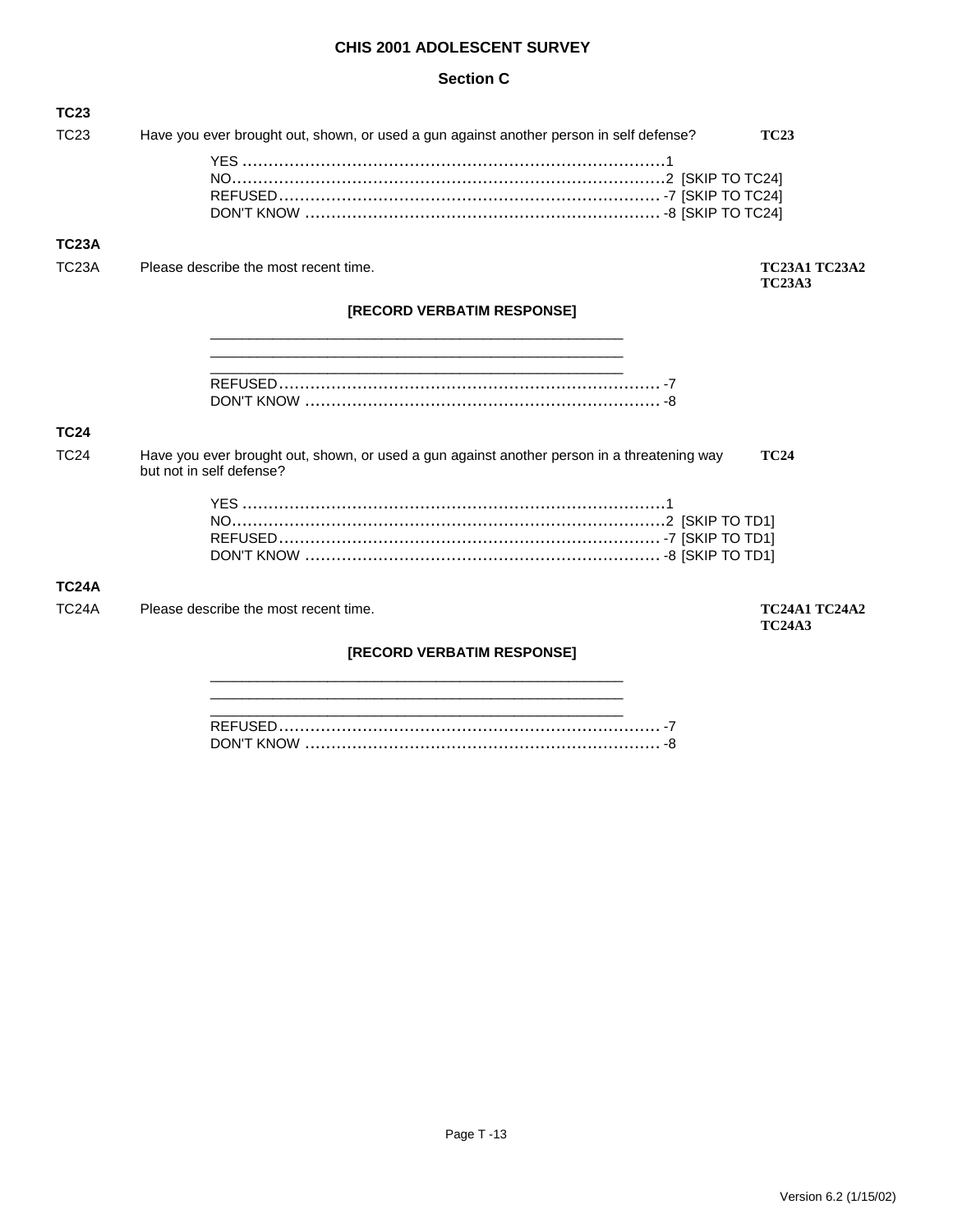#### **Section D**

## **Section D**

| On April 11, 2001, the response category "ALL OF THE TIME" was added to this question. Cases completing this section<br>prior to that date were later recoded to correspond to the new data. |                                                                                                                                                                                                                                                |  |  |
|----------------------------------------------------------------------------------------------------------------------------------------------------------------------------------------------|------------------------------------------------------------------------------------------------------------------------------------------------------------------------------------------------------------------------------------------------|--|--|
|                                                                                                                                                                                              | <b>PROGRAMMING NOTE AB9:</b><br><b>TD1FLAG</b>                                                                                                                                                                                                 |  |  |
|                                                                                                                                                                                              | SET TD1FLAG TO "1" TO INDICATE THAT TD1-TD5 WERE ASKED WITH 5 RESPONSE CATEGORIES. ALL<br>CASES COMPLETING THIS SECTION PRIOR TO 4/11/01 CARRY A VALUE OF -1 FOR AB9FLAG, INDICATING<br>THIS SERIES WAS ASKED WITH ONLY 4 RESPONSE CATEGORIES. |  |  |
| TD <sub>1</sub>                                                                                                                                                                              |                                                                                                                                                                                                                                                |  |  |
| TD <sub>1</sub>                                                                                                                                                                              | The next questions are about how you feel and how things have been going with you during the<br>TD1<br>past 4 weeks. For each question, please give the one answer that comes closest to the way<br>you have been feeling.                     |  |  |
|                                                                                                                                                                                              | How much of the time during the past 4 weeks have you been a very nervous person? All of the<br>time, most of the time, some of the time, a little of the time, or not at all?                                                                 |  |  |
|                                                                                                                                                                                              |                                                                                                                                                                                                                                                |  |  |
|                                                                                                                                                                                              | On April 11, 2001, the response category "ALL OF THE TIME" was added to this question. Cases completing this section<br>prior to that date were later recoded to correspond to the new data.                                                   |  |  |
| TD <sub>2</sub>                                                                                                                                                                              |                                                                                                                                                                                                                                                |  |  |
| TD <sub>2</sub>                                                                                                                                                                              | How much of the time during the past 4 weeks have you felt so down in the dumps that nothing<br>TD <sub>2</sub><br>could cheer you up? All of the time, most of the time, some of the time, a little of the time, or not<br>at all?            |  |  |
|                                                                                                                                                                                              |                                                                                                                                                                                                                                                |  |  |
|                                                                                                                                                                                              | On April 11, 2001, the response category "ALL OF THE TIME" was added to this question. Cases completing this section<br>prior to that date were later recoded to correspond to the new data.                                                   |  |  |
| TD <sub>3</sub>                                                                                                                                                                              |                                                                                                                                                                                                                                                |  |  |
| TD <sub>3</sub>                                                                                                                                                                              | Have you felt peaceful and calm? (How much of the time during the past 4 weeks?) (All of the<br>TD3<br>time, most of the time, some of the time, a little of the time, or not at all?                                                          |  |  |
|                                                                                                                                                                                              |                                                                                                                                                                                                                                                |  |  |

A LITTLE OF THE TIME..........................................................4 NOT AT ALL .......................................................................5 REFUSED......................................................................... -7 DON'T KNOW .................................................................... -8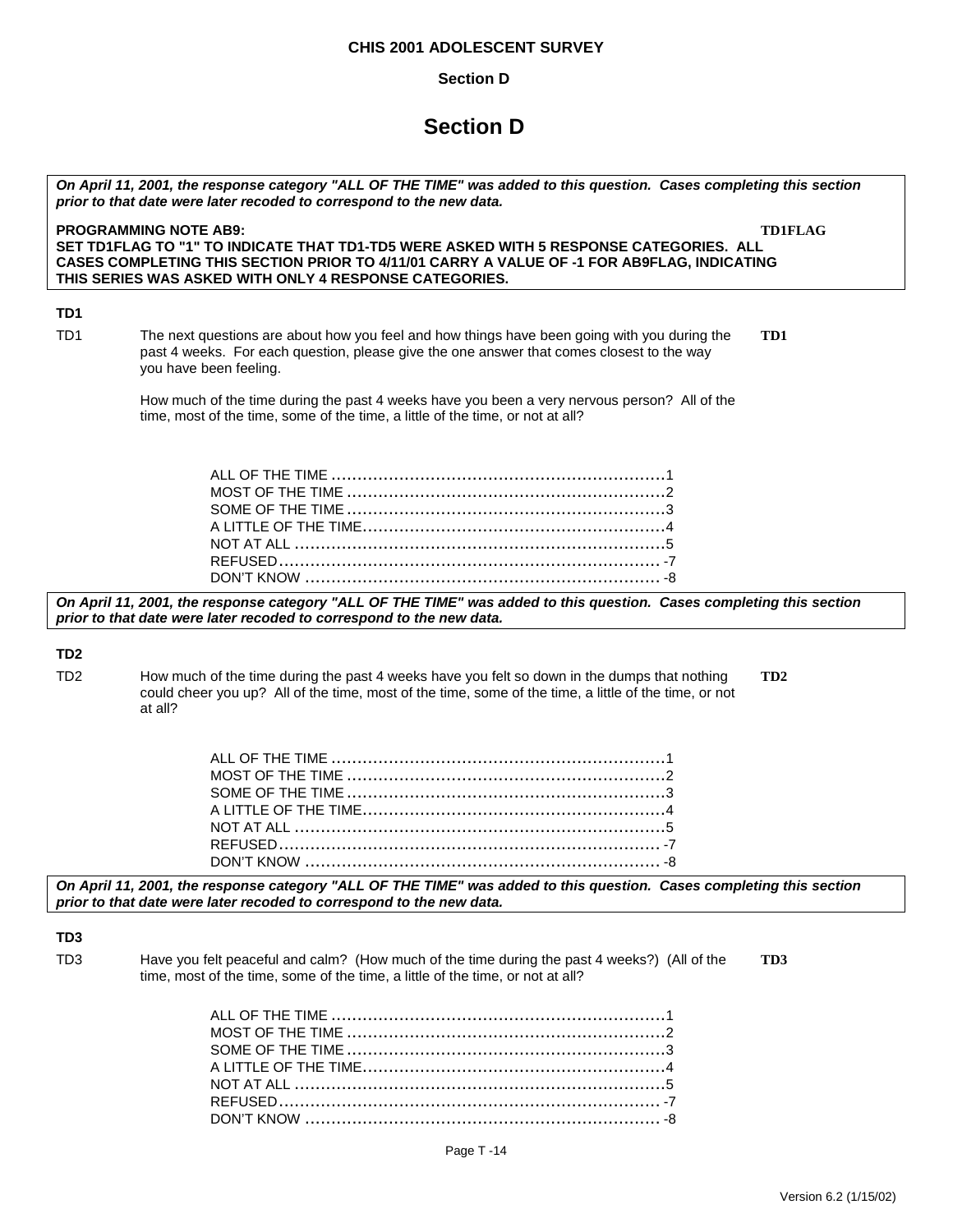#### **Section D**

*On April 11, 2001, the response category "ALL OF THE TIME" was added to this question. Cases completing this section prior to that date were later recoded to correspond to the new data.* 

#### **TD4**

TD4 Have you felt downhearted and sad? (How much of the time during the past 4 weeks?) (All of **TD4**  the time, most of the time, some of the time, a little of the time, or not at all?)

*On April 11, 2001, the response category "ALL OF THE TIME" was added to this question. Cases completing this section prior to that date were later recoded to correspond to the new data.* 

### **TD5**

TD5 Have you been a happy person? (How much of the time during the past 4 weeks?) (All of the **TD5**  time, most of the time, some of the time, a little of the time, or not at all?)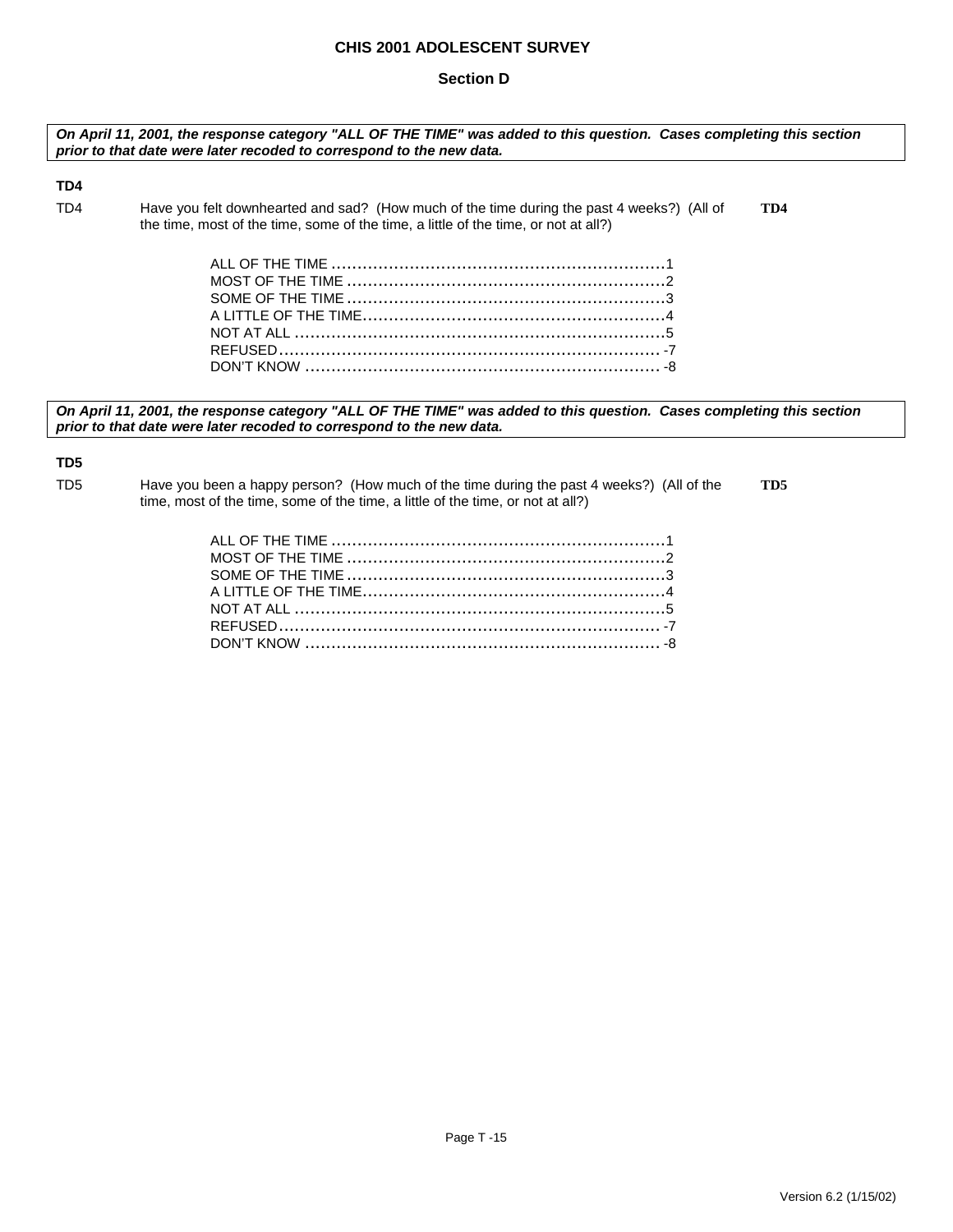#### **Section E**

## **Section E**

| ×. |
|----|
|    |
|    |

TE1 I'm now going to ask some questions about the foods you ate yesterday, including both meals **TE1**  and snacks.

> How many glasses of real, 100% fruit juice did you drink yesterday? Do not include fruit drinks like Kool-Aid or lemonade, cranberry juice cocktail, Hi-C, Tang, Tampico, Sunny Delight, or Twister.

#### **[PART OF A GLASS COUNTS AS ONE GLASS.]**

#### **[ASK R TO ESTIMATE NUMBER OF GLASSES IF DRINKING FROM A BOTTLE OR CARTON]**

\_\_\_\_\_ GLASSES [HR: 0-20; SR: 0-9]

#### **TE2**

TE2 How many glasses of milk did you drink yesterday? **TE2 [PART OF A GLASS COUNTS AS ONE GLASS.]**

#### **[ASK R TO ESTIMATE NUMBER OF GLASSES IF DRINKING FROM A BOTTLE OR CARTON]**

|                 | GLASSES [HR: 0-20; SR: 0-9]                                                      |     |
|-----------------|----------------------------------------------------------------------------------|-----|
| TE <sub>3</sub> |                                                                                  |     |
| TE <sub>3</sub> | How many glasses or cans of soda like Coke or 7-Up did you have yesterday?       | TE3 |
|                 | [PART OF A GLASS COUNTS AS ONE GLASS.]                                           |     |
|                 | DRINKS [HR: 0-20; SR: 0-9]                                                       |     |
| TE4             |                                                                                  |     |
| TE4             | How many servings of fruit, such as an apple or banana (did you have yesterday)? | TE4 |
|                 | SERVINGS [HR: 0-20; SR: 0-9]                                                     |     |
| TE <sub>5</sub> |                                                                                  |     |
| TE <sub>5</sub> | How many servings of potatoes or french fries (did you have yesterday)?          | TE5 |
|                 | SERVINGS [HR: 0-20; SR: 0-5]                                                     |     |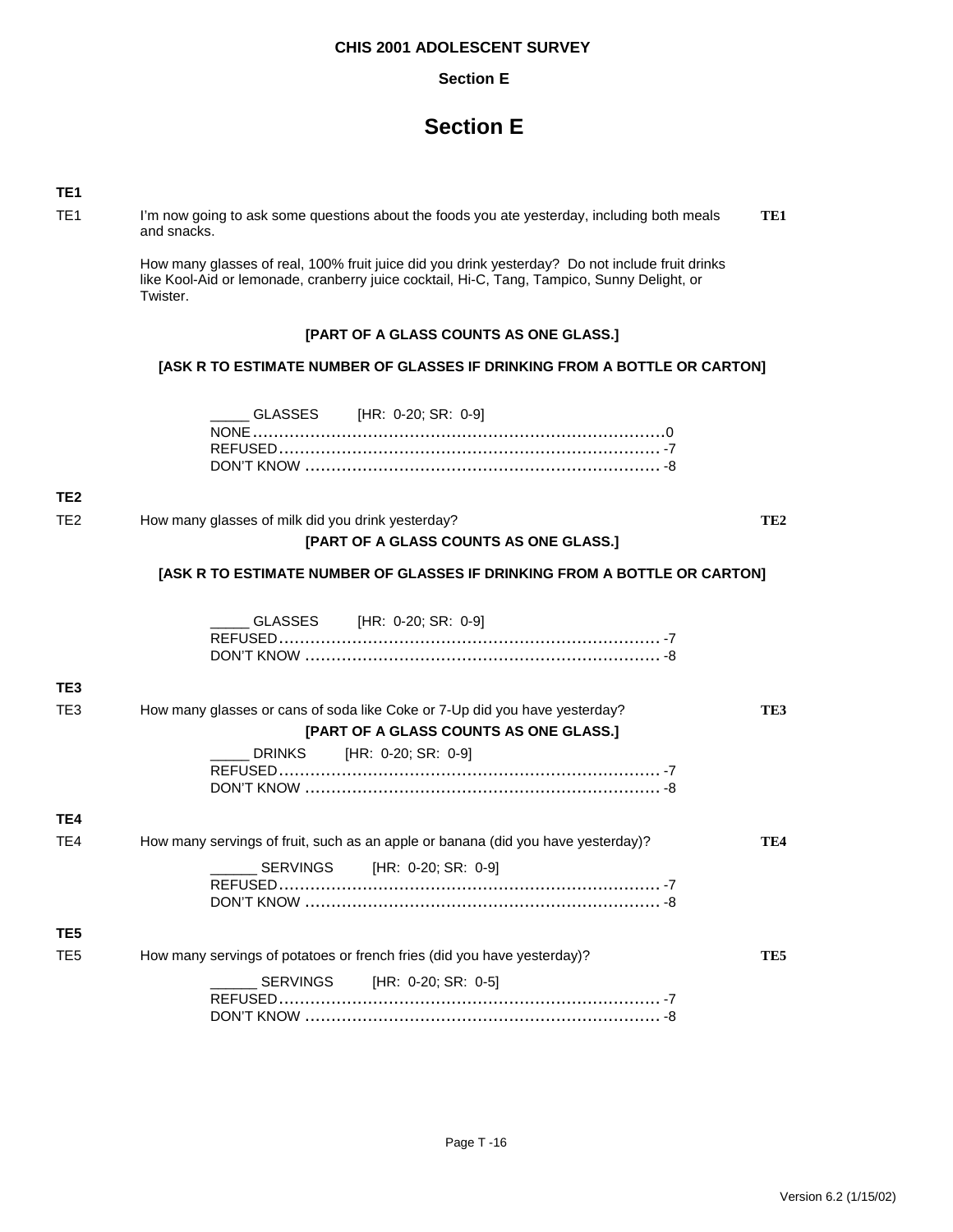| TE <sub>6</sub> |                                                                                                                                                                                                                                                                                                      |                 |
|-----------------|------------------------------------------------------------------------------------------------------------------------------------------------------------------------------------------------------------------------------------------------------------------------------------------------------|-----------------|
| TE6             | How many servings of vegetables like corn, green beans, lettuce or other vegetables (did you<br>have yesterday)?                                                                                                                                                                                     | TE <sub>6</sub> |
|                 | SERVINGS [HR: 0-20; SR: 0-4]                                                                                                                                                                                                                                                                         |                 |
| TE7             |                                                                                                                                                                                                                                                                                                      |                 |
| TE7             | Over the past month, have you taken any vitamin, mineral, herbal, botanical or other dietary<br>supplements or pills?                                                                                                                                                                                | TE7             |
|                 |                                                                                                                                                                                                                                                                                                      |                 |
| TE8             |                                                                                                                                                                                                                                                                                                      |                 |
| TE <sub>8</sub> | These next questions are about physical activity in the past week.                                                                                                                                                                                                                                   | TE8             |
|                 | In the past 7 days, did you do any physical activity for at least 20 minutes that made you SWEAT<br>and BREATHE HARD?                                                                                                                                                                                |                 |
|                 | [IF NEEDED, SAY: "Such as basketball, soccer, running, swimming laps, fast bicycling,<br>fast dancing or similar aerobic activities."]                                                                                                                                                               |                 |
|                 |                                                                                                                                                                                                                                                                                                      |                 |
|                 | On Dec. 22, 2000, the last word of question TE8A was changed from "that" to "this."                                                                                                                                                                                                                  |                 |
| TE8A            |                                                                                                                                                                                                                                                                                                      |                 |
| TE8A            |                                                                                                                                                                                                                                                                                                      |                 |
|                 | On how many of the past 7 days did you do this?                                                                                                                                                                                                                                                      | TE8A            |
|                 |                                                                                                                                                                                                                                                                                                      |                 |
|                 | DAYS<br>[HR: 0-7]                                                                                                                                                                                                                                                                                    |                 |
| TE9             |                                                                                                                                                                                                                                                                                                      |                 |
| TE <sub>9</sub> | Again, thinking about the past 7 days, did you do any physical activity for at least half an hour that TE9<br>did NOT make you sweat or breathe hard? This could be things like walking for at least 30<br>minutes, slow bicycling or skating, doing chores like cleaning the house, mopping floors. |                 |
|                 |                                                                                                                                                                                                                                                                                                      |                 |
| TE9A            |                                                                                                                                                                                                                                                                                                      |                 |
| TE9A            | On how many of the past 7 days did you do this?                                                                                                                                                                                                                                                      | TE9A            |
|                 | <b>DAYS</b><br>[HR: 0-7]                                                                                                                                                                                                                                                                             |                 |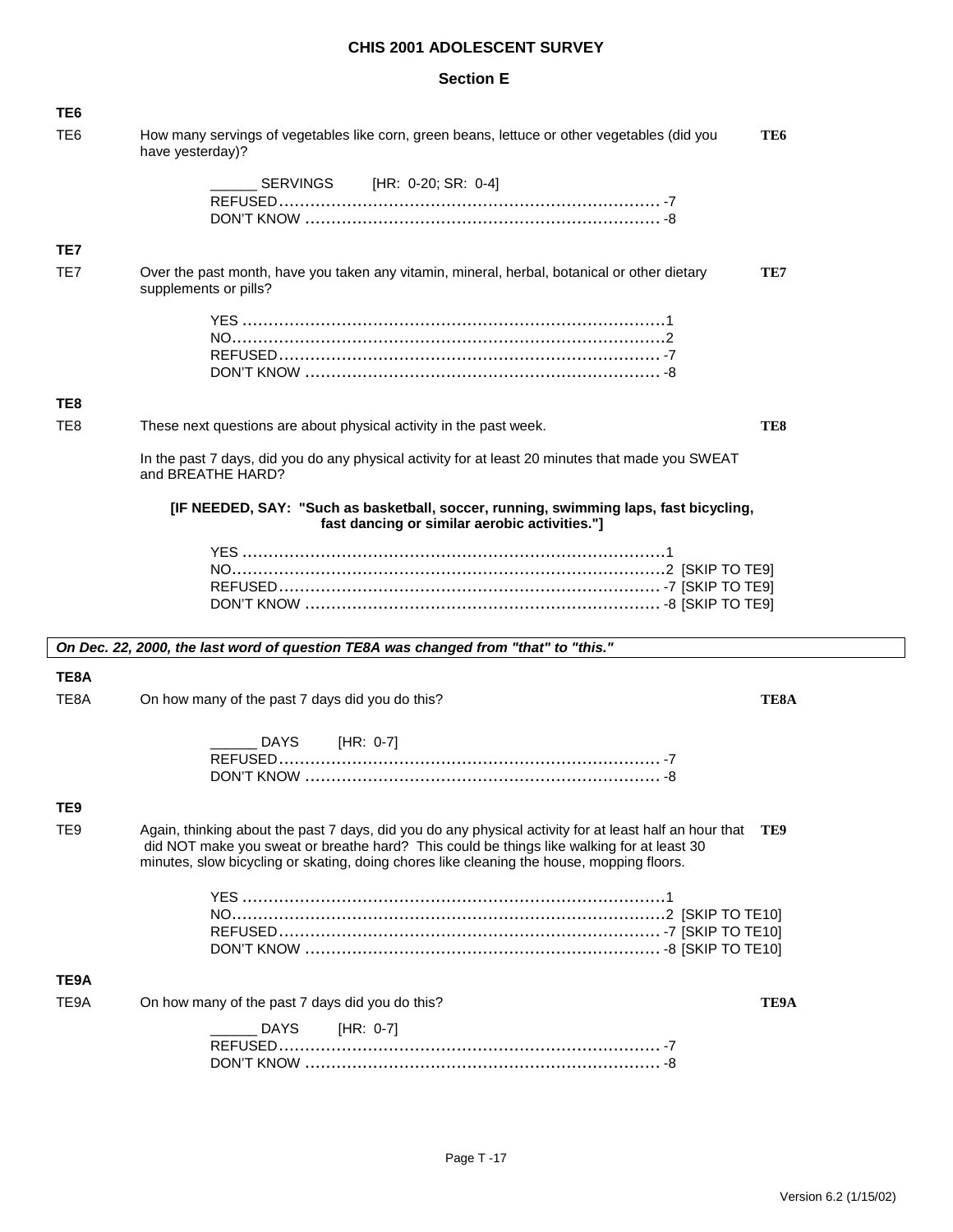#### **Section E**

| <b>TE10</b>  |                                                                                                                                                                                                                      |
|--------------|----------------------------------------------------------------------------------------------------------------------------------------------------------------------------------------------------------------------|
| <b>TE10</b>  | In the past 7 days did you do exercises to STRENGTHEN or tone your muscles, such as<br><b>TE10</b><br>push-ups, sit-ups, or weight lifting?                                                                          |
|              |                                                                                                                                                                                                                      |
| <b>TE10A</b> |                                                                                                                                                                                                                      |
| <b>TE10A</b> | On how many of the past 7 days did you do this?<br>TE <sub>10</sub> A                                                                                                                                                |
|              | <b>DAYS</b><br>[HR: $0-7$ ]                                                                                                                                                                                          |
|              |                                                                                                                                                                                                                      |
|              |                                                                                                                                                                                                                      |
| <b>TE11</b>  |                                                                                                                                                                                                                      |
| <b>TE11</b>  | During the past 12 months, on how many sports teams did you play, including teams run by<br><b>TE11</b><br>your school or other group.                                                                               |
|              | TEAMS [HR: 0-15; SR: 0-5]                                                                                                                                                                                            |
|              |                                                                                                                                                                                                                      |
|              |                                                                                                                                                                                                                      |
|              | On Dec. 22, 2000, "ENTER 1" was changed to "ENTER 94" and a response category was added to TE12.                                                                                                                     |
| <b>TE12</b>  |                                                                                                                                                                                                                      |
| <b>TE12</b>  | Thinking about your free time on MONDAY THROUGH FRIDAY, on a typical day, about how<br><b>TE12</b><br>many hours do you usually watch TV or play video games (such as Playstation)?<br>[IF > 0, BUT < 1, ENTER "94"] |
|              | [HR: 0-20, 93, 94; SR: 0-10, 93, 94]1<br><b>HOURS</b>                                                                                                                                                                |

#### *On Dec. 22, 2000, "ENTER 1" was changed to "ENTER 94" and a response category was added to TE13.*

#### **TE13**

TE13 And about how many hours per day on MONDAY THROUGH FRIDAY do you use a computer for **TE13**  fun, not schoolwork?

#### **[IF > 0, BUT < 1, ENTER "94"]**

| _____ HOURS [HR: 0-20, 93, 94; SR: 0-10, 93, 94]1 |  |  |
|---------------------------------------------------|--|--|
|                                                   |  |  |
|                                                   |  |  |
|                                                   |  |  |
|                                                   |  |  |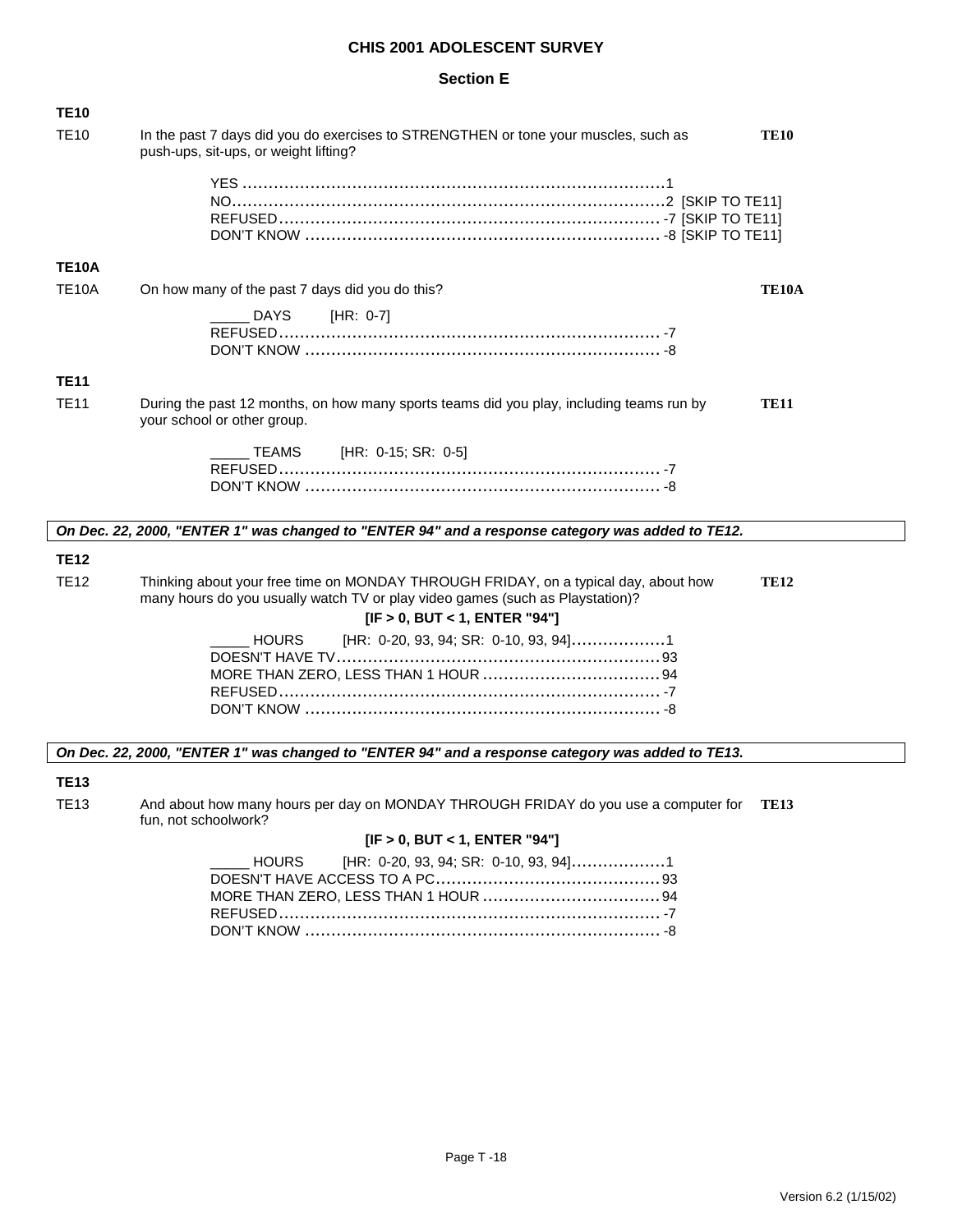#### **Section E**

#### *On Dec. 22, 2000, "ENTER 1" was changed to "ENTER 94" and a response category was added to TE14.*

#### **TE14**

TE14 Now, thinking about a typical SATURDAY AND SUNDAY, about how many hours per day do you **TE14**  usually watch TV or play video games (such as Playstation)?

**[IF > 1 HOUR, VERIFY: "That's {xx} hours PER DAY?"]**

#### **[IF > 0, BUT < 1, ENTER "94"]**

*On Dec. 22, 2000, "ENTER 1" was changed to "ENTER 94" and a response category was added to TE15. On Dec. 22, 2000, "SATURDAY AND SUNDAY" was changed to "SATURDAY OR SUNDAY."*

**PROGRAMMING NOTE TE15: IF TE13 = 93 (DOESN'T HAVE ACCESS TO A PC), SKIP TO TE16; ELSE CONTINUE WITH TE15** 

#### **TE15**

| <b>TE15</b> | And about how many hours per day on a typical SATURDAY OR SUNDAY do you use a | <b>TE15</b> |
|-------------|-------------------------------------------------------------------------------|-------------|
|             | computer for fun, not schoolwork?                                             |             |

**[IF > 1 HOUR, VERIFY: "That's {xx} hours PER DAY?"]**

#### **[IF > 0, BUT < 1, ENTER "94"]**

#### **TE16**

TE16 Now I have some questions about a variety of different health behaviors. **TE16** 

This first one is about the use of sunscreen. How often do you use strong suncreen -- a sunscreen with a SPF of 15 or greater -- when you go outside on a very sunny day for more than one hour? Would you say always, sometimes or never?

> **[IF NEEDED, SAY: "Sunscreen is a cream or lotion that protects skin from sun damage."]**

#### **TE17**

| <b>TE17</b> | Have you ever smoked cigarettes regularly, that is, at least 1 cigarette everyday for 30 days? | <b>TE17</b> |
|-------------|------------------------------------------------------------------------------------------------|-------------|
|             |                                                                                                |             |
|             |                                                                                                |             |
|             |                                                                                                |             |
|             |                                                                                                |             |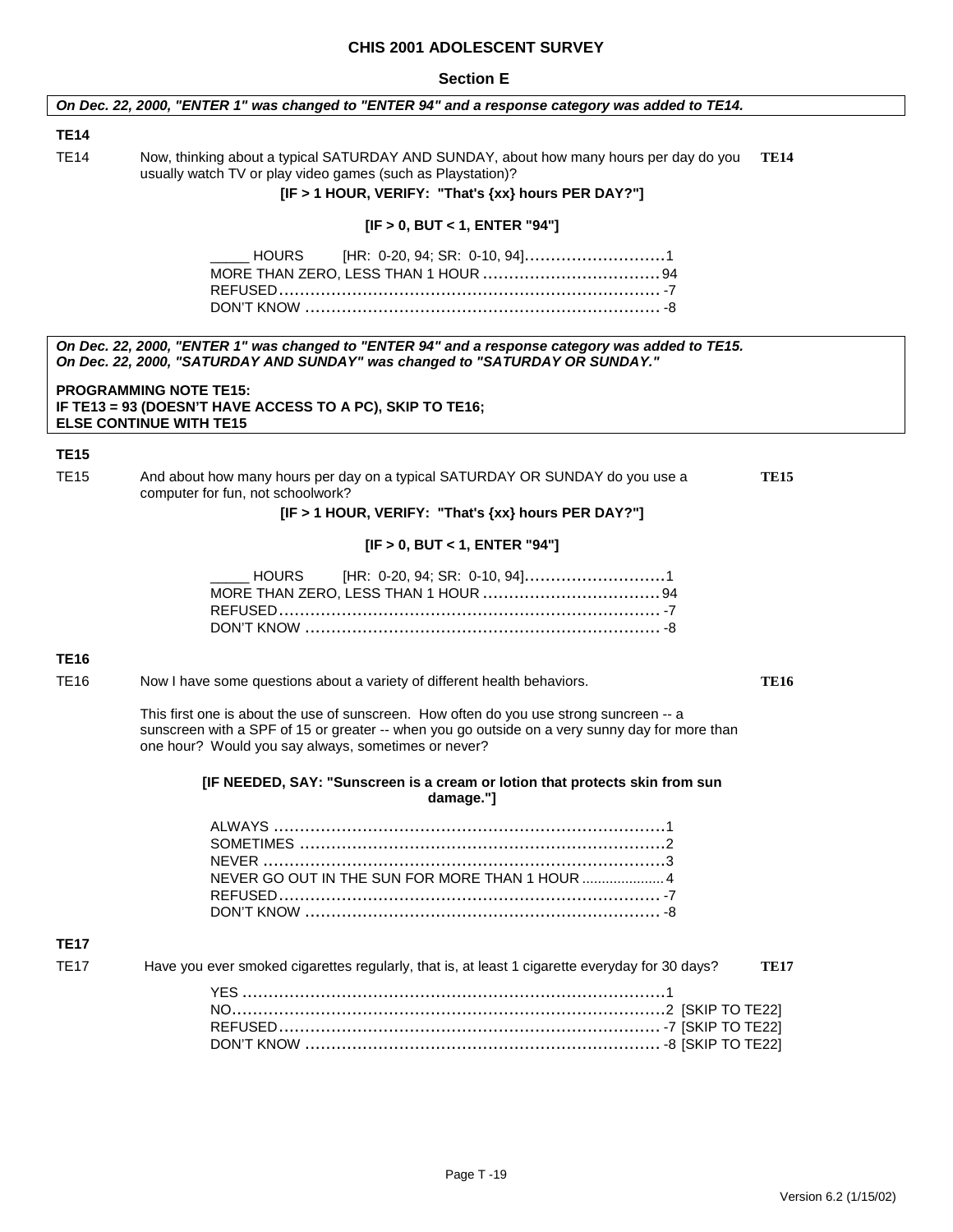| <b>TE18</b> |                                                                                                                                                                                                       |             |
|-------------|-------------------------------------------------------------------------------------------------------------------------------------------------------------------------------------------------------|-------------|
| <b>TE18</b> | How old were you when you smoked your first cigarette?                                                                                                                                                | <b>TE18</b> |
|             | [HR: 1-17; SR: 6-17]<br>AGE                                                                                                                                                                           |             |
| <b>TE19</b> |                                                                                                                                                                                                       |             |
| <b>TE19</b> | In the past 30 days, on how many days did you smoke cigarettes?                                                                                                                                       | <b>TE19</b> |
|             |                                                                                                                                                                                                       |             |
| <b>TE20</b> |                                                                                                                                                                                                       |             |
| <b>TE20</b> | In the past 30 days, when you smoked, how many cigarettes did you smoke per day?                                                                                                                      | <b>TE20</b> |
|             |                                                                                                                                                                                                       |             |
| <b>TE22</b> |                                                                                                                                                                                                       |             |
| <b>TE22</b> | Did you ever have more than a few sips of any alcoholic drink, like beer, wine, mixed drinks, or<br>liquor?                                                                                           | <b>TE22</b> |
|             |                                                                                                                                                                                                       |             |
| <b>TE23</b> |                                                                                                                                                                                                       |             |
| TE23        | If we consider one drink to be a can or bottle of beer, a glass of wine, a shot of liquor, or one<br>mixed drink, on how many days in the past 30 days did you have AT LEAST ONE drink of<br>alcohol? | <b>TE23</b> |
|             |                                                                                                                                                                                                       |             |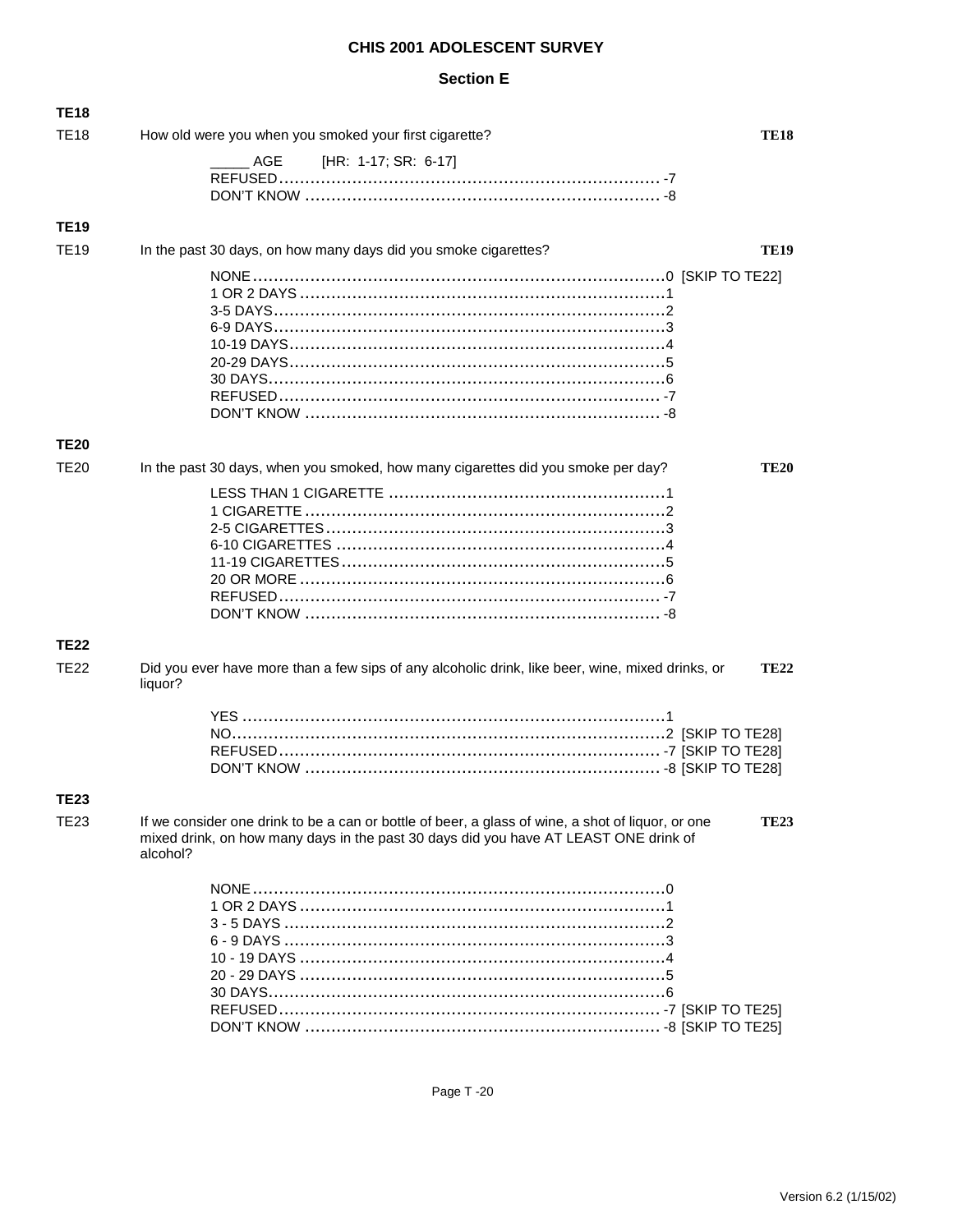#### **Section E**

## **PROGRAMMING NOTE TE24:** IF TE23 = 0 (NONE), SKIP TO PROGRAMMING NOTE TE26;<br>ELSE CONTINUE WITH TE24

#### **TE24**

| <b>TE24</b> | How many days in the past 30 days did you have FIVE OR MORE drinks in one day?                    | <b>TE24</b> |
|-------------|---------------------------------------------------------------------------------------------------|-------------|
|             |                                                                                                   |             |
| <b>TE25</b> |                                                                                                   |             |
| <b>TE25</b> | When you drink alcohol, about how many drinks do you usually have?                                | <b>TE25</b> |
|             |                                                                                                   |             |
|             | <b>PROGRAMMING NOTE TE26:</b><br>IF TEENAGE < 16, SKIP TO TE28;<br><b>ELSE CONTINUE WITH TE26</b> |             |
| <b>TE26</b> |                                                                                                   |             |
| <b>TE26</b> | Have you ever driven a car after you've been drinking?                                            | <b>TE26</b> |
|             |                                                                                                   |             |
| <b>TE28</b> |                                                                                                   |             |
| <b>TE28</b> | Have you ever tried any drugs, such as marijuana, cocaine, sniffing glue or other drugs?          | <b>TE28</b> |
|             |                                                                                                   |             |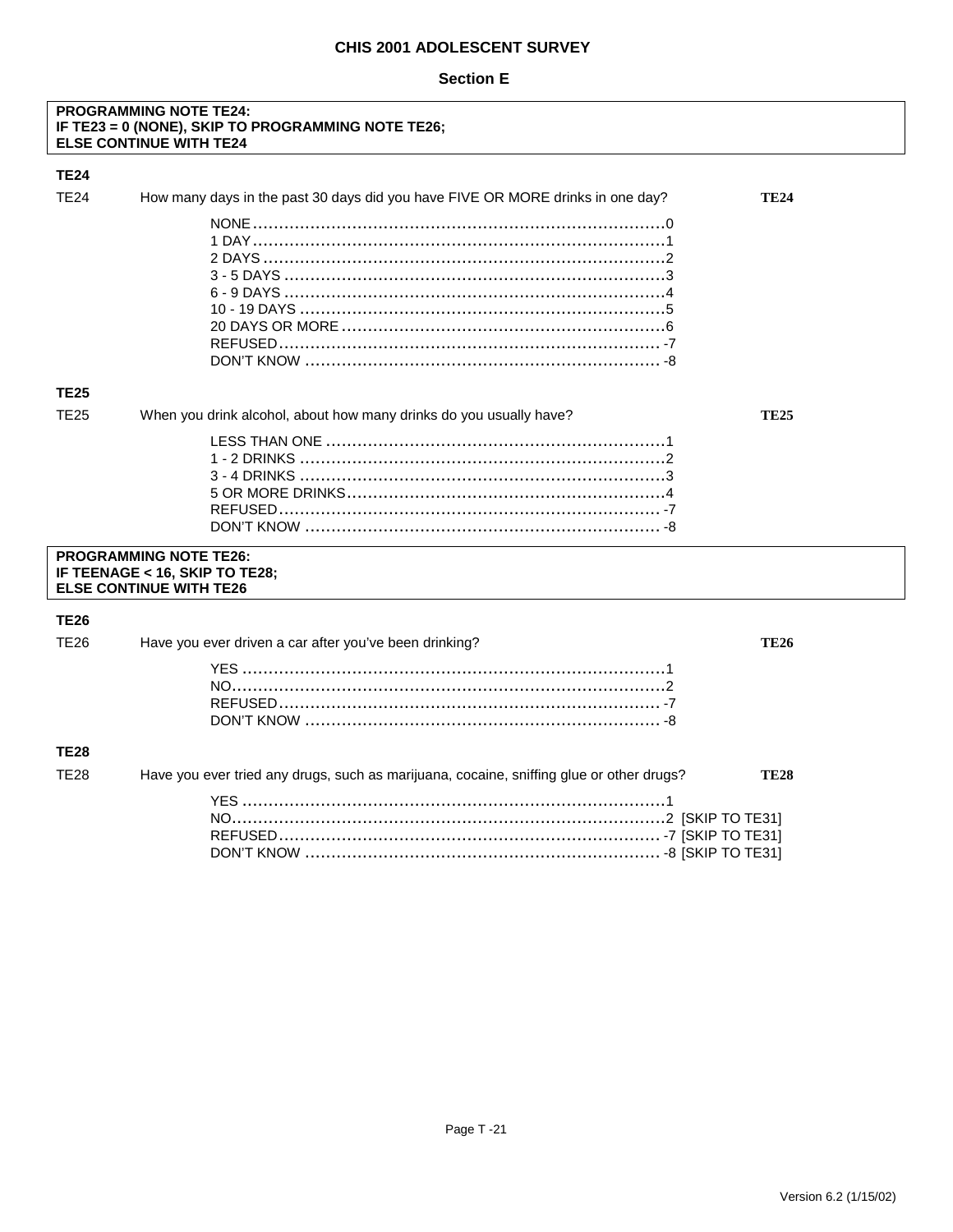| <b>TE29</b> | In the past 30 days, on how many days did you smoke marijuana?                                                                                            | <b>TE29</b> |
|-------------|-----------------------------------------------------------------------------------------------------------------------------------------------------------|-------------|
|             |                                                                                                                                                           |             |
|             |                                                                                                                                                           |             |
|             |                                                                                                                                                           |             |
|             |                                                                                                                                                           |             |
|             |                                                                                                                                                           |             |
|             |                                                                                                                                                           |             |
|             |                                                                                                                                                           |             |
|             |                                                                                                                                                           |             |
|             |                                                                                                                                                           |             |
| <b>TE30</b> |                                                                                                                                                           |             |
| <b>TE30</b> | Just in the past 30 days, on how many days did you sniff glue, breathe the contents of aerosol<br>spray cans, or inhale any paints or sprays to get high? | <b>TE30</b> |
|             |                                                                                                                                                           |             |
|             |                                                                                                                                                           |             |
|             |                                                                                                                                                           |             |
|             |                                                                                                                                                           |             |
|             |                                                                                                                                                           |             |
|             |                                                                                                                                                           |             |
|             |                                                                                                                                                           |             |
|             |                                                                                                                                                           |             |
|             |                                                                                                                                                           |             |
|             | <b>PROGRAMMING NOTE TE31:</b>                                                                                                                             |             |
|             | IF TEENAGE < 14, SKIP TO F1;                                                                                                                              |             |
|             | <b>ELSE CONTINUE WITH TE31</b>                                                                                                                            |             |
|             |                                                                                                                                                           |             |
| <b>TE31</b> |                                                                                                                                                           |             |
|             |                                                                                                                                                           |             |
| <b>TE31</b> | I want to remind you that all your answers will be kept confidential. These next few questions                                                            | <b>TE31</b> |
|             | are about sexual orientation and activity. Do you feel sexually attracted to                                                                              |             |
|             |                                                                                                                                                           |             |
|             |                                                                                                                                                           |             |
|             |                                                                                                                                                           |             |
|             |                                                                                                                                                           |             |
|             |                                                                                                                                                           |             |
|             |                                                                                                                                                           |             |
| <b>TE32</b> |                                                                                                                                                           |             |
|             |                                                                                                                                                           |             |
| <b>TE32</b> | Have you ever had sexual intercourse?                                                                                                                     | <b>TE32</b> |
|             |                                                                                                                                                           |             |
|             |                                                                                                                                                           |             |
|             |                                                                                                                                                           |             |
|             |                                                                                                                                                           |             |
| <b>TE33</b> |                                                                                                                                                           |             |
| <b>TE33</b> | How old were you when you had sexual intercourse for the first time?                                                                                      | <b>TE33</b> |
|             |                                                                                                                                                           |             |
|             | YEARS OLD<br>[HR: 1-17; SR: 10-17]                                                                                                                        |             |
|             |                                                                                                                                                           |             |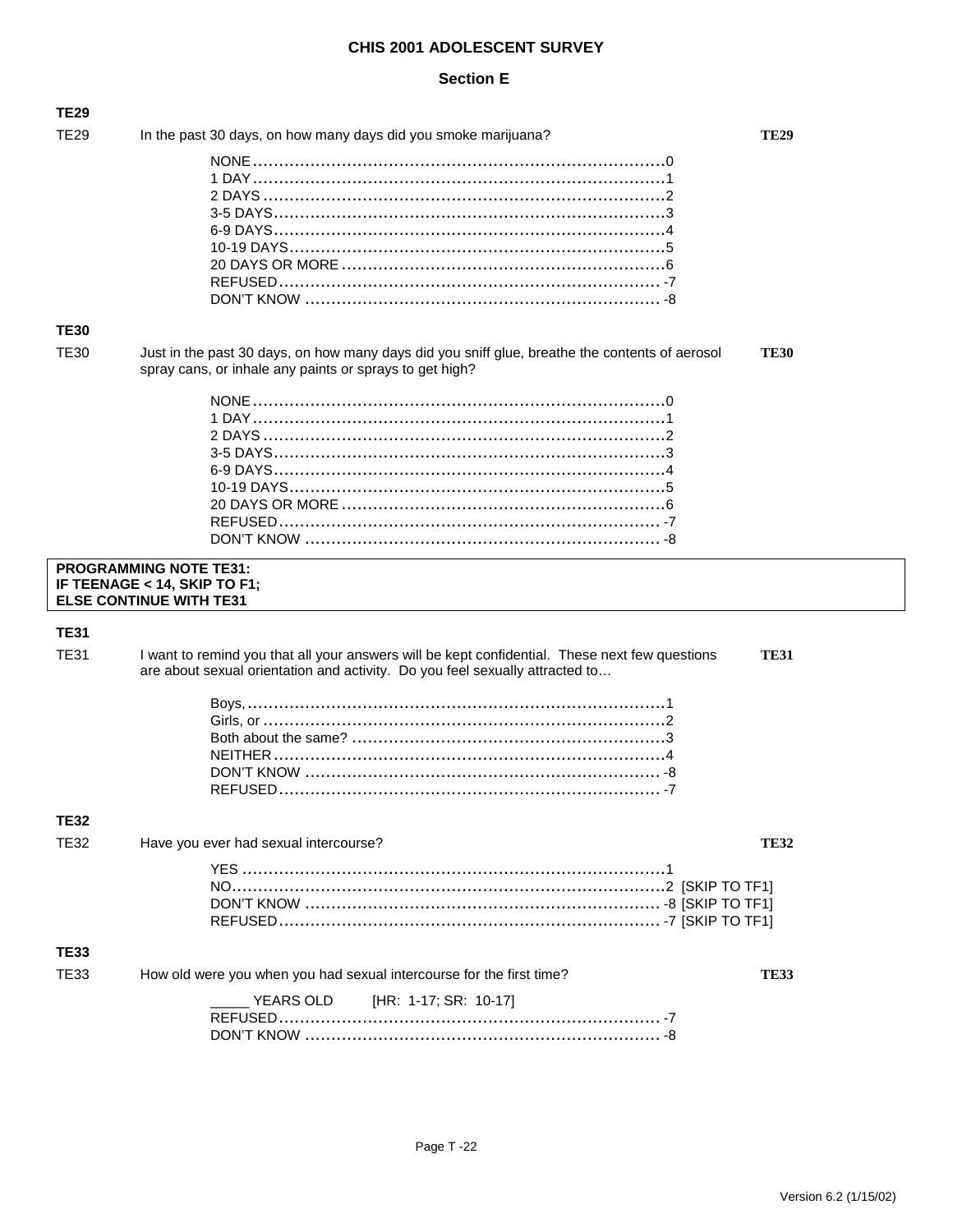| <b>TE34</b>                                                                                                            |                                                                                                                                                                                |                        |
|------------------------------------------------------------------------------------------------------------------------|--------------------------------------------------------------------------------------------------------------------------------------------------------------------------------|------------------------|
| <b>TE34</b>                                                                                                            | The first time you had sexual intercourse did you or your partner use birth control or a protection<br>method to prevent pregnancy or disease?                                 | <b>TE34</b>            |
|                                                                                                                        |                                                                                                                                                                                |                        |
| <b>TE35</b>                                                                                                            |                                                                                                                                                                                |                        |
| <b>TE35</b>                                                                                                            | This question is about the protection method or methods you used. You can tell me which<br>methods you used or I can read a list of methods and you can just answer yes or no. | <b>TE35_A - TE35_H</b> |
|                                                                                                                        | Do you want to tell me or do you want me to read from my list?                                                                                                                 |                        |
|                                                                                                                        | [FOLLOW R's PREFERENCE]<br>[CODE ALL THAT APPLY. CTRL-P TO EXIT.]<br>[PROBE: "Any other?"]                                                                                     |                        |
| <b>TE35 1</b><br>TE35 2<br><b>TE35_3</b><br><b>TE35 4</b><br><b>TE35_5</b><br>TE35 6<br><b>TE35 7</b><br><b>TE35 8</b> |                                                                                                                                                                                |                        |
| <b>TE36</b>                                                                                                            |                                                                                                                                                                                |                        |
| <b>TE36</b>                                                                                                            | In the past 3 months, with how many different people did you have sexual intercourse?<br>PEOPLE<br>[HR: 0-90; SR: 0-10]                                                        | <b>TE36</b>            |
| <b>TE37</b>                                                                                                            |                                                                                                                                                                                |                        |
| <b>TE37</b>                                                                                                            | The last time you had sexual intercourse, did you or your partner use birth control or a protection<br>method to prevent pregnancy or disease?                                 | <b>TE37</b>            |
|                                                                                                                        |                                                                                                                                                                                |                        |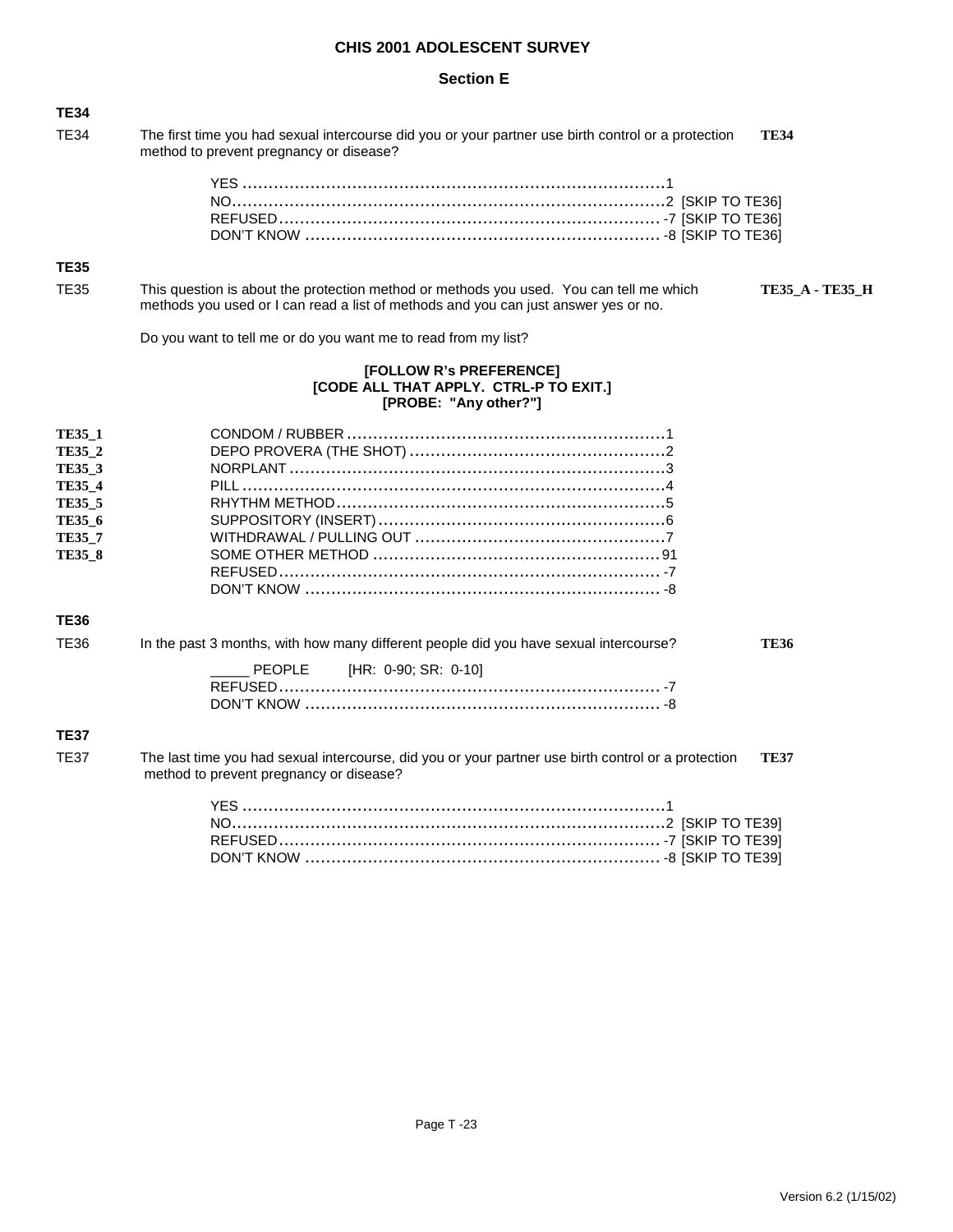|                                                                                                                                      | <b>PROGRAMMING TE38:</b><br>IF TE34 = 1 (YES), DISPLAY "Once again" and "again"                                                                                                                                          |                        |
|--------------------------------------------------------------------------------------------------------------------------------------|--------------------------------------------------------------------------------------------------------------------------------------------------------------------------------------------------------------------------|------------------------|
| <b>TE38</b>                                                                                                                          |                                                                                                                                                                                                                          |                        |
| <b>TE38</b>                                                                                                                          | {Once again, this/This} question is about the protection method or methods you used. {Again,<br>you/You} can either tell me which methods you used or I can read a list of methods and you can<br>just answer yes or no. | <b>TE38_A - TE38_H</b> |
|                                                                                                                                      | Do you want to tell me or do you want me to read from my list?                                                                                                                                                           |                        |
|                                                                                                                                      | [FOLLOW R's PREFERENCE]<br>[CODE ALL THAT APPLY. CTRL-P TO EXIT.]<br>[PROBE: "Any other?"]                                                                                                                               |                        |
| <b>TE38_1</b><br><b>TE38 2</b><br><b>TE38_3</b><br><b>TE38_4</b><br><b>TE38_5</b><br><b>TE38_6</b><br><b>TE38 7</b><br><b>TE38_8</b> | <b>PROGRAMMING NOTE TE39:</b><br>IF TA3 = 1 (MALE), DISPLAY "Have you ever gotten someone";<br>ELSE IF TA3 = 2 (FEMALE), DISPLAY "Have you ever been"                                                                    |                        |
| <b>TE39</b>                                                                                                                          |                                                                                                                                                                                                                          |                        |
| TE39                                                                                                                                 | {Have you ever gotten someone/Have you ever been} pregnant?                                                                                                                                                              | <b>TE39</b>            |
|                                                                                                                                      |                                                                                                                                                                                                                          |                        |
|                                                                                                                                      | <b>PROGRAMMING NOTE TE40:</b><br>IF TA3 = 1 (MALE), DISPLAY "How many times have you gotten someone";<br>ELSE IF TA3 = 2, DISPLAY "How many times have you been"                                                         |                        |
| <b>TE40</b>                                                                                                                          |                                                                                                                                                                                                                          |                        |
| <b>TE40</b>                                                                                                                          | {How many times have you gotten someone/How many times have you been} pregnant?                                                                                                                                          | <b>TE40</b>            |
|                                                                                                                                      | [HR: 1-20; SR: 1-5]<br><b>TIMES</b>                                                                                                                                                                                      |                        |
| <b>TE41</b>                                                                                                                          |                                                                                                                                                                                                                          |                        |
| <b>TE41</b>                                                                                                                          | How many children do you have?                                                                                                                                                                                           | <b>TE41</b>            |
|                                                                                                                                      | NUMBER OF CHILDREN [HR: 0-10; SR: 0-5]                                                                                                                                                                                   |                        |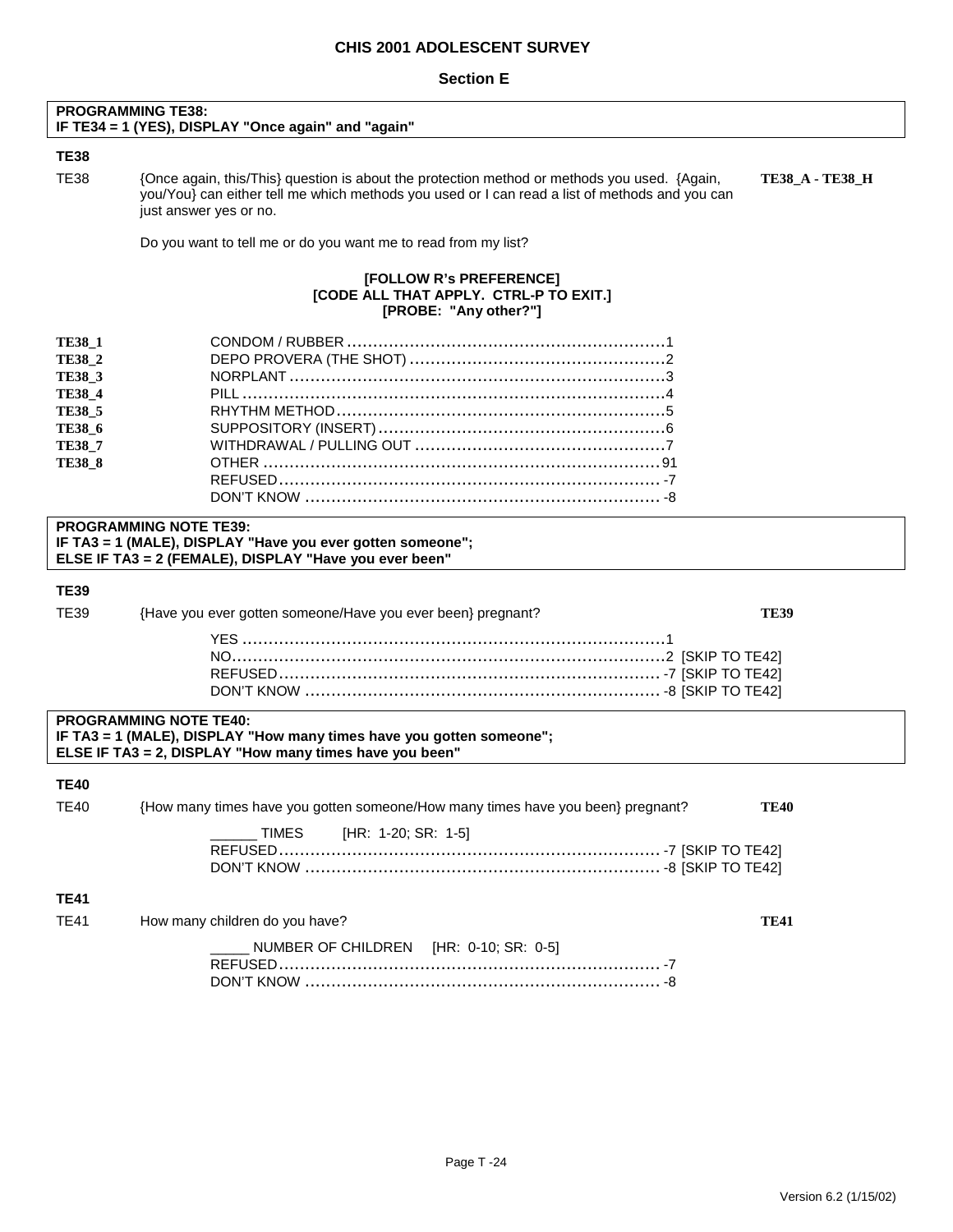| <b>TE42</b> |                                                                                                                                                          |             |
|-------------|----------------------------------------------------------------------------------------------------------------------------------------------------------|-------------|
| <b>TE42</b> | In the past year have you received family planning counseling or services?                                                                               | <b>TE42</b> |
|             |                                                                                                                                                          |             |
| <b>TE43</b> |                                                                                                                                                          |             |
| TE43        | In the past year have you been tested for a sexually transmitted disease or AIDS?                                                                        | <b>TE43</b> |
|             |                                                                                                                                                          |             |
| <b>TE44</b> |                                                                                                                                                          |             |
| <b>TE44</b> | Have you ever been told by a doctor or a nurse that you had a sexually transmitted disease,<br>such as gonorrhea, herpes, chlamydia, trich, or syphilis? | <b>TE44</b> |
|             |                                                                                                                                                          |             |
|             |                                                                                                                                                          |             |
|             |                                                                                                                                                          |             |
|             |                                                                                                                                                          |             |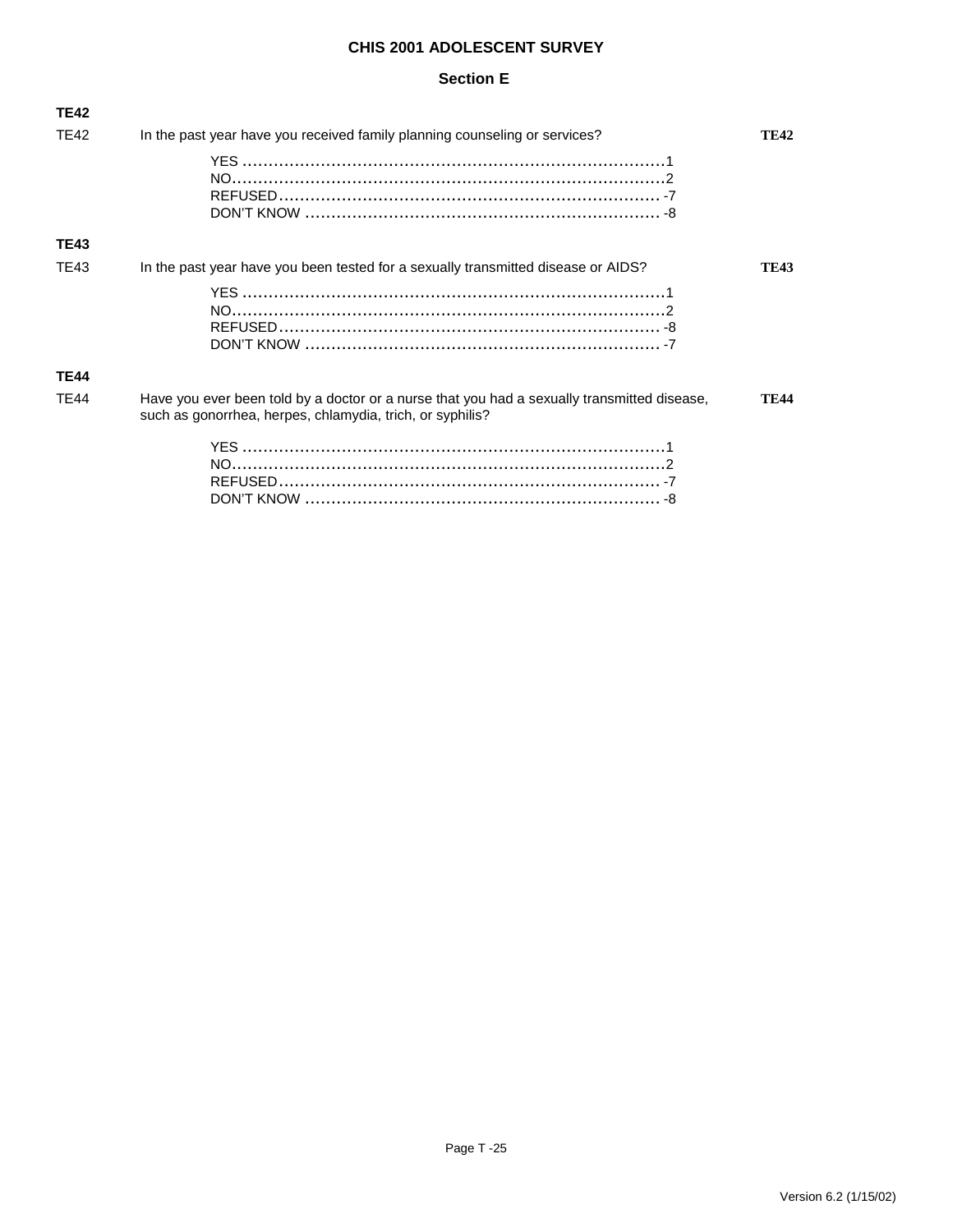#### **Section F**

## **Section F**

| TF <sub>1</sub> |                                                                                                                                                                                                                                    |                 |
|-----------------|------------------------------------------------------------------------------------------------------------------------------------------------------------------------------------------------------------------------------------|-----------------|
| TF <sub>1</sub> | These next questions are about where you get your health care.                                                                                                                                                                     | TF1             |
|                 | Is there a place you USUALLY go to when you are sick or need advice about your health?                                                                                                                                             |                 |
|                 |                                                                                                                                                                                                                                    |                 |
|                 | <b>PROGRAMMING NOTE TF2:</b><br>IF TF1 = 4 (KAISER), FILL TF2 = 1 AND SKIP TO TF3;<br>ELSE IF TF1 = 3 (DOCTOR/MY DOCTOR), DISPLAY "Is your doctor in a private";<br>ELSE DISPLAY "What kind of place do you go to most often -- a" |                 |
| TF <sub>2</sub> |                                                                                                                                                                                                                                    |                 |
| TF <sub>2</sub> | {Is your doctor in a private/What kind of place do you go to most often -- a medical} doctor's<br>office, a clinic or hospital clinic, an emergency room, or some other place?                                                     | TF <sub>2</sub> |
| <b>TF2OS</b>    |                                                                                                                                                                                                                                    |                 |
| TF <sub>3</sub> |                                                                                                                                                                                                                                    |                 |
| TF <sub>3</sub> | During the past 12 months, did you visit a hospital emergency room?                                                                                                                                                                | TF3             |
|                 |                                                                                                                                                                                                                                    |                 |
|                 | <b>PROGRAMMING NOTE:</b><br>IF TB5 = 1 (YES, ASTHMA) OR TB10 = 1 (YES, DIABETES) OR TC1 = 1 (YES, INJURY), CONTINUE WITH                                                                                                           |                 |

**TF3A-C, DISPLAYING QUESTION TEXT AND RESPONSE OPTIONS ONLY FOR REPORTED CONDITIONS; ELSE SKIP TO TF4** 

#### **TF3A**

| TF3A | Were any of the visits to a hospital emergency room because of your asthma? | TF3AAST |
|------|-----------------------------------------------------------------------------|---------|
|      |                                                                             |         |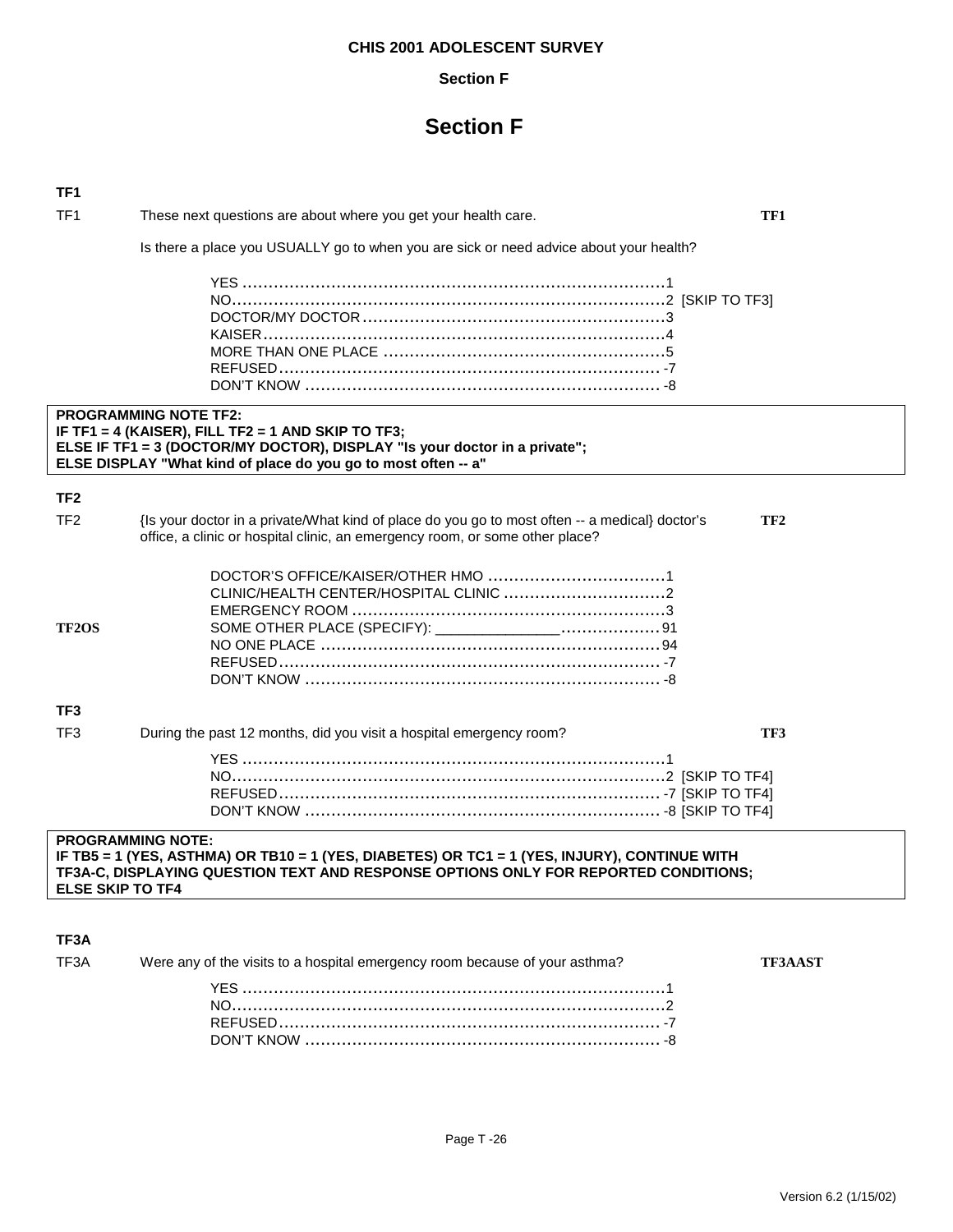### **Section F**

| TF3A                     |                                                                                                                                                                                     |                |
|--------------------------|-------------------------------------------------------------------------------------------------------------------------------------------------------------------------------------|----------------|
| TF3B                     | (Were any of the visits to a hospital emergency room)  because of your diabetes?                                                                                                    | <b>TF3ADIA</b> |
|                          |                                                                                                                                                                                     |                |
|                          |                                                                                                                                                                                     |                |
|                          |                                                                                                                                                                                     |                |
|                          |                                                                                                                                                                                     |                |
| TF3A                     |                                                                                                                                                                                     |                |
| TF <sub>3</sub> C        | (Were any of the visits to a hospital emergency room)  because of your injury?                                                                                                      | <b>TF3AINJ</b> |
|                          |                                                                                                                                                                                     |                |
|                          |                                                                                                                                                                                     |                |
|                          |                                                                                                                                                                                     |                |
| TF4                      |                                                                                                                                                                                     |                |
| TF4                      | During the past 12 months, were you a patient in a hospital overnight or longer?                                                                                                    | TF4            |
|                          |                                                                                                                                                                                     |                |
|                          |                                                                                                                                                                                     |                |
|                          |                                                                                                                                                                                     |                |
|                          | <b>PROGRAMMING NOTE TF4A:</b>                                                                                                                                                       |                |
|                          | IF TB5 = 1 (YES, ASTHMA) OR TB10 = 1 (YES, DIABETES) OR TC1 = 1 (YES, INJURY), CONTINUE WITH<br>TF4A-C, DISPLAYING QUESTION TEXT AND RESPONSE OPTIONS ONLY FOR REPORTED CONDITIONS; |                |
|                          |                                                                                                                                                                                     |                |
| <b>ELSE SKIP TO TF51</b> |                                                                                                                                                                                     |                |
|                          |                                                                                                                                                                                     |                |
| TF4A                     |                                                                                                                                                                                     |                |
| TF4A                     | Were you hospitalized for your asthma?                                                                                                                                              | <b>TF4AAST</b> |
|                          |                                                                                                                                                                                     |                |
|                          |                                                                                                                                                                                     |                |
|                          |                                                                                                                                                                                     |                |
| TF4B                     |                                                                                                                                                                                     |                |
| TF4B                     | (Were you hospitalized) for your diabetes?                                                                                                                                          | <b>TF4ADIA</b> |
|                          |                                                                                                                                                                                     |                |
|                          |                                                                                                                                                                                     |                |
|                          |                                                                                                                                                                                     |                |
|                          |                                                                                                                                                                                     |                |
| TF4C                     |                                                                                                                                                                                     |                |
| TF4C                     | (Were you hospitalized) for your injury?                                                                                                                                            | <b>TF4AINJ</b> |
|                          |                                                                                                                                                                                     |                |
|                          |                                                                                                                                                                                     |                |
|                          |                                                                                                                                                                                     |                |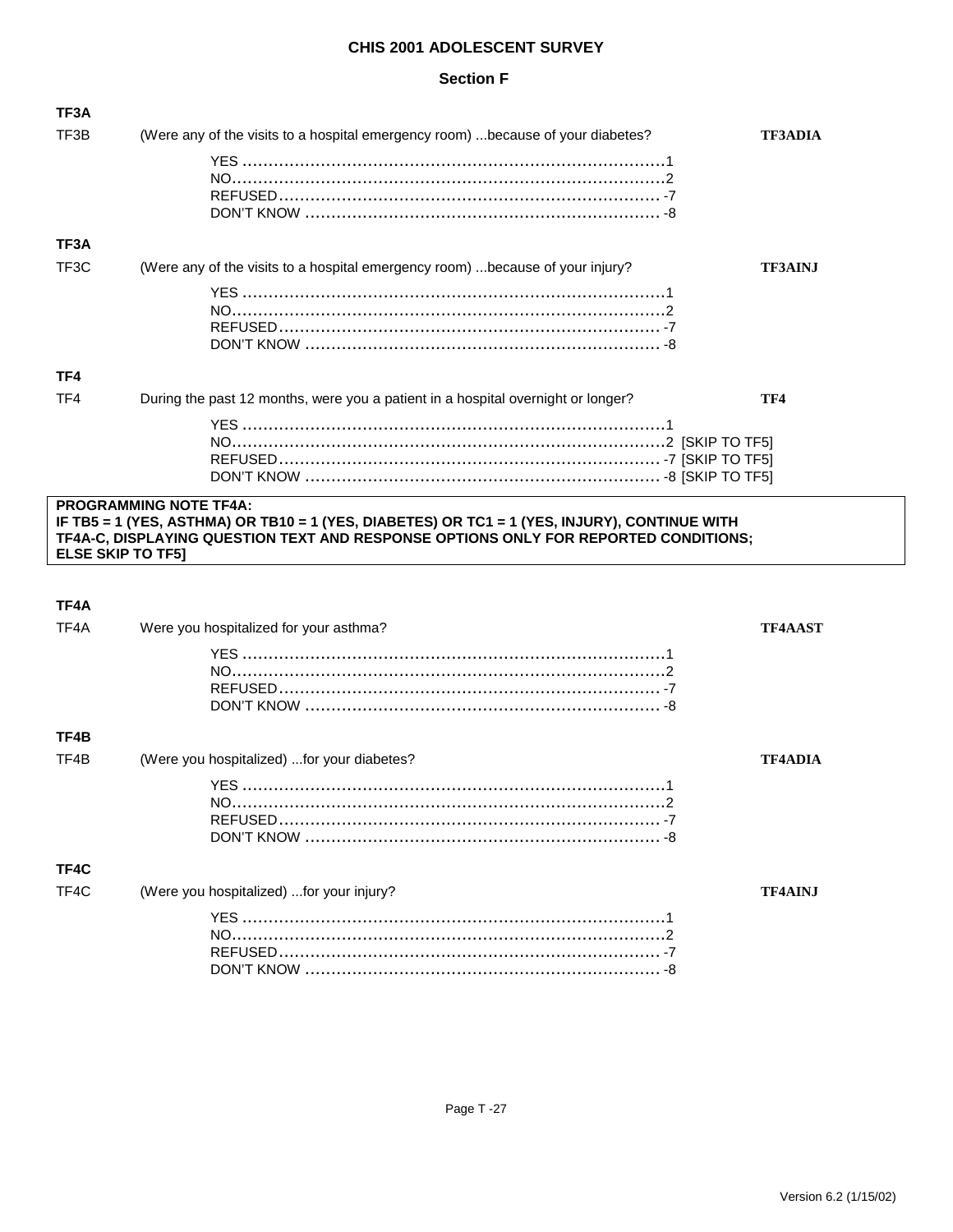### **Section F**

| TF5               |                                                                                                                                       |      |
|-------------------|---------------------------------------------------------------------------------------------------------------------------------------|------|
| TF5               | When was the last time you saw a doctor for a routine physical exam or check-up?                                                      | TF5  |
|                   |                                                                                                                                       |      |
| TF8               |                                                                                                                                       |      |
| TF <sub>8</sub>   | When you had your last routine physical exam, did you and a doctor or other health care provider<br>talk about cigarettes or smoking? | TF8  |
|                   |                                                                                                                                       |      |
| TF8A              |                                                                                                                                       |      |
| TF <sub>8</sub> A | about alcohol use?                                                                                                                    | TF8A |
|                   |                                                                                                                                       |      |
| TF8B              |                                                                                                                                       |      |
| TF8B              | marijuana, pot or grass?                                                                                                              | TF8B |
|                   |                                                                                                                                       |      |
| TF8C              |                                                                                                                                       |      |
| TF8C              | about seatbelt use?                                                                                                                   | TF8C |
|                   |                                                                                                                                       |      |
| TF8D              |                                                                                                                                       |      |
| TF8D              | about helmet use?                                                                                                                     | TF8D |
|                   |                                                                                                                                       |      |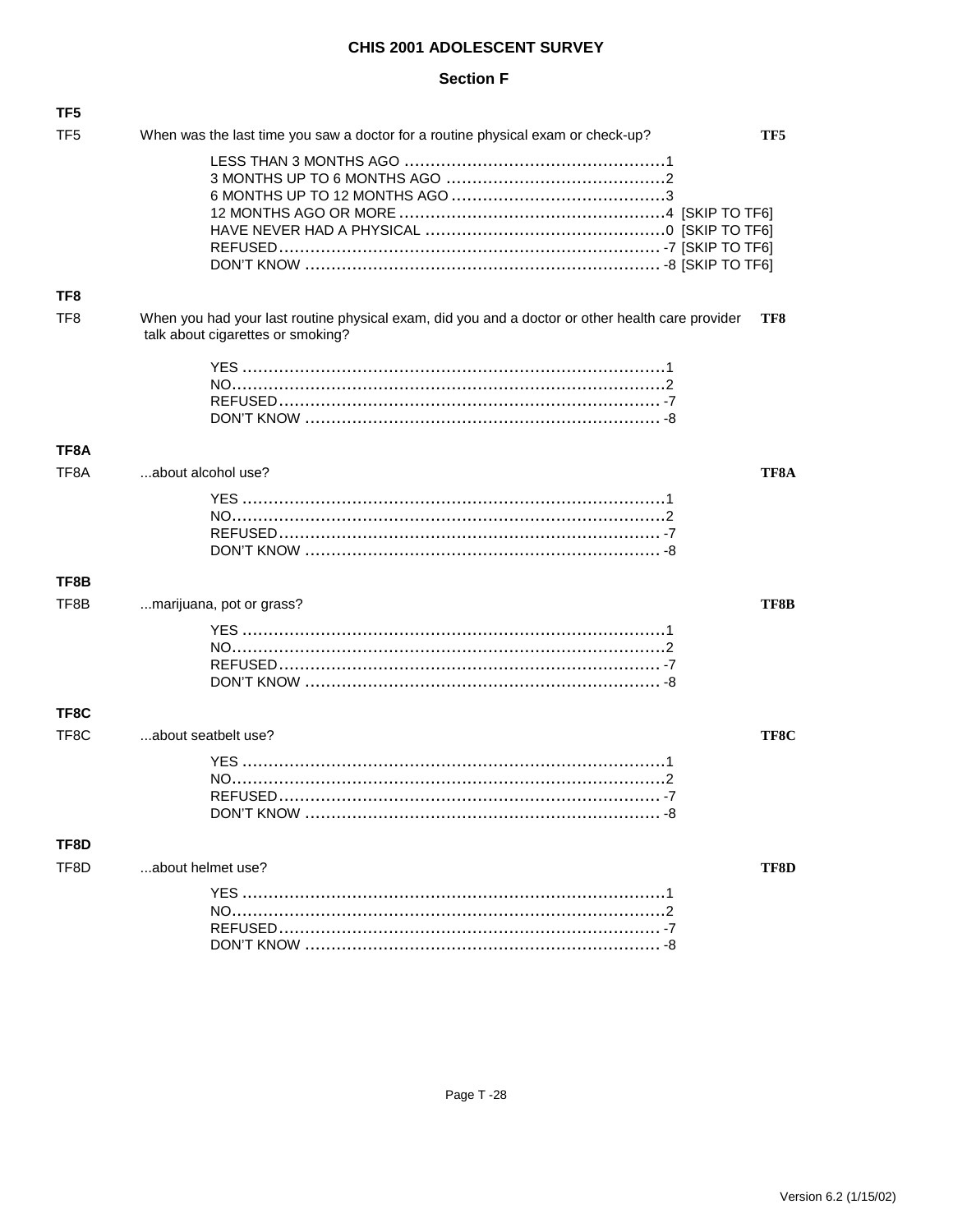### **Section F**

| TF8E            |                                                                                                                                      |       |
|-----------------|--------------------------------------------------------------------------------------------------------------------------------------|-------|
| TF8E            | about sexually transmitted diseases or STD's, such as gonorrhea or chlamydia?                                                        | TF8E  |
|                 |                                                                                                                                      |       |
|                 |                                                                                                                                      |       |
|                 |                                                                                                                                      |       |
| TF8F            |                                                                                                                                      |       |
| TF8F            | about your emotions or moods?                                                                                                        | TF8F  |
|                 |                                                                                                                                      |       |
|                 |                                                                                                                                      |       |
|                 |                                                                                                                                      |       |
| TF8G            |                                                                                                                                      |       |
| TF8G            | and finally, about violence or violence prevention?                                                                                  | TF8G  |
|                 |                                                                                                                                      |       |
|                 |                                                                                                                                      |       |
|                 |                                                                                                                                      |       |
| TF6             |                                                                                                                                      |       |
| TF <sub>6</sub> | During the past 12 months, did you go to another country, such as Mexico or any other country,<br>for either medical or dental care? | TF6   |
|                 |                                                                                                                                      |       |
|                 |                                                                                                                                      |       |
|                 |                                                                                                                                      |       |
| TF6A            |                                                                                                                                      |       |
| TF6A            | Was this for medical care or dental care or both?                                                                                    | ТҒ6А  |
|                 |                                                                                                                                      |       |
|                 |                                                                                                                                      |       |
|                 |                                                                                                                                      |       |
|                 |                                                                                                                                      |       |
| TF6B1           |                                                                                                                                      |       |
| TF6B1           | And what country did you go to for medical care?                                                                                     | TF6B1 |
|                 |                                                                                                                                      |       |
|                 |                                                                                                                                      |       |
|                 |                                                                                                                                      |       |
|                 |                                                                                                                                      |       |
|                 |                                                                                                                                      |       |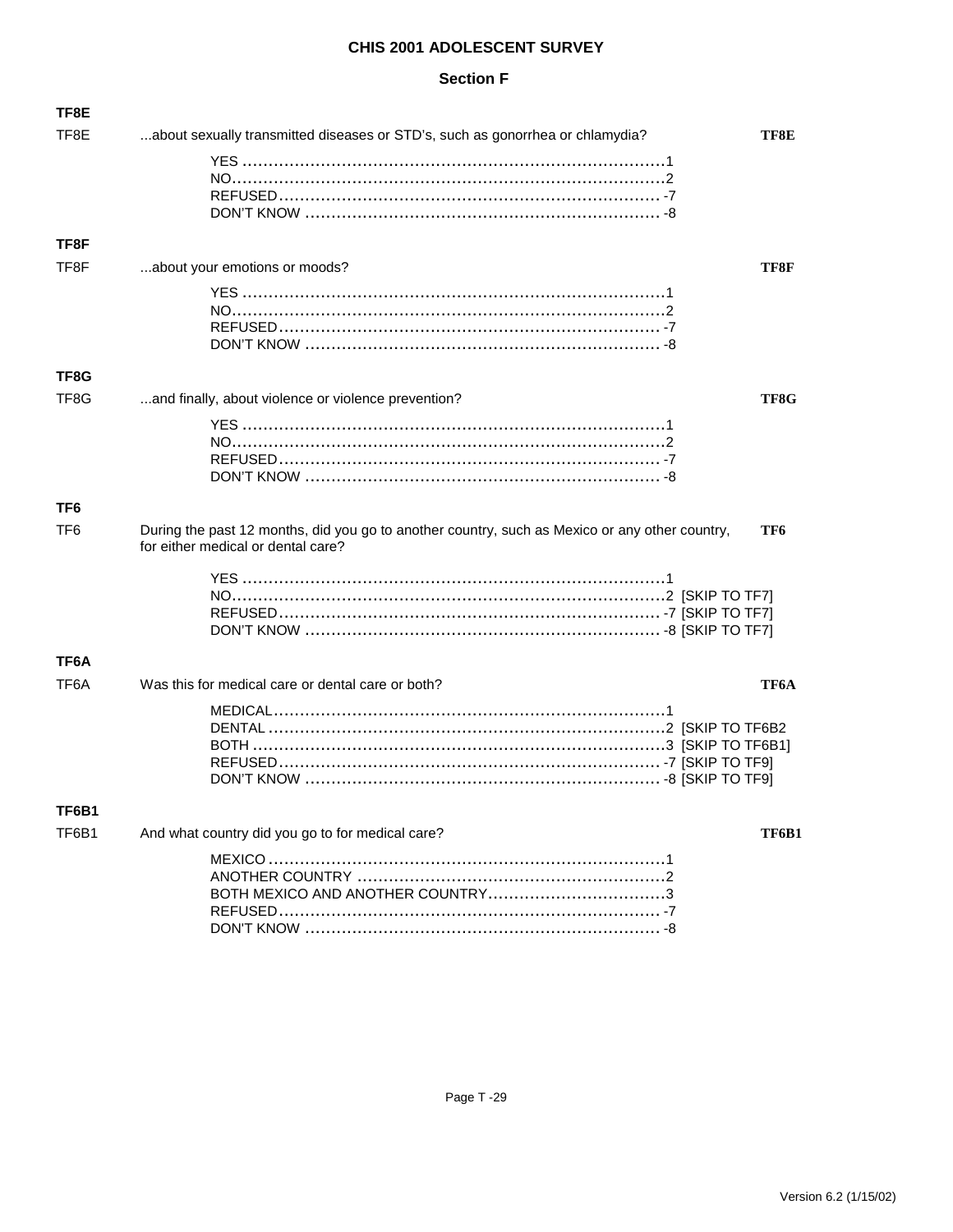#### **Section F**

#### **PROGRAMMING NOTE TF6B2: IF TF6A <> 2 (ANOTHER COUNTRY) OR 3 (BOTH), SKIP TO TF7; ELSE CONTINUE WITH TF6B2**

| TF6B2                                                                                                                                                                               |                                                                                                                                                                                          |                 |
|-------------------------------------------------------------------------------------------------------------------------------------------------------------------------------------|------------------------------------------------------------------------------------------------------------------------------------------------------------------------------------------|-----------------|
| TF6B <sub>2</sub>                                                                                                                                                                   | And what country did you go to for dental care?                                                                                                                                          | TF6B2           |
|                                                                                                                                                                                     |                                                                                                                                                                                          |                 |
| TF7                                                                                                                                                                                 |                                                                                                                                                                                          |                 |
| TF7                                                                                                                                                                                 | Thinking about your experiences with receiving health care in the past 12 months, have you felt<br>you were discriminated against for any reason?                                        | TF7             |
|                                                                                                                                                                                     |                                                                                                                                                                                          |                 |
| TF7A                                                                                                                                                                                |                                                                                                                                                                                          |                 |
| TF7A                                                                                                                                                                                | What do you think was the reason you were discriminated against?                                                                                                                         | TF7A A - TF7A G |
|                                                                                                                                                                                     | [CODE ALL THAT APPLY. CTRL-P TO EXIT.]                                                                                                                                                   |                 |
| <b>TF7A 1</b><br><b>TF7A 2</b><br>TF7A <sub>3</sub><br><b>TF7A_4</b><br>TF7A <sub>5</sub><br><b>TF7A 6</b><br><b>TF7A 7</b><br>TF7A 8<br>TF7A 9<br><b>TF7A_10</b><br>TF7A_11 TF7AOS | SOME OTHER REASON (SPECIFY): _________________________ 91                                                                                                                                |                 |
| TF <sub>9</sub>                                                                                                                                                                     |                                                                                                                                                                                          |                 |
| TF <sub>9</sub>                                                                                                                                                                     | Again, thinking about medical care, sometimes young people have difficulties in getting medical<br>care when they need it. During the past 12 months, was there any time when you needed | TF9             |

medical care but did not get it?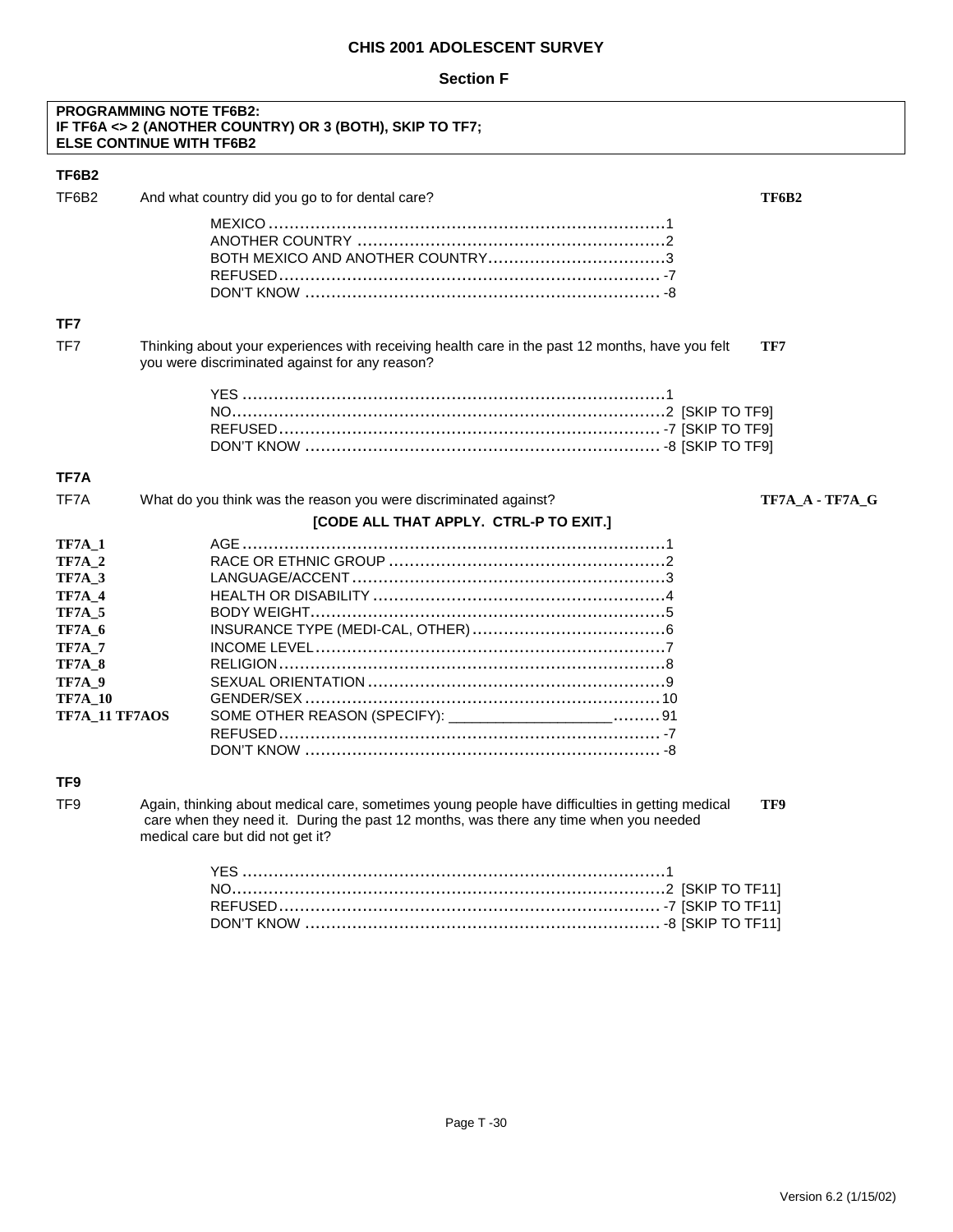#### **Section F**

#### **PROGRAMMING NOTE TF4A: IF TB5 = 1 (YES, ASTHMA) OR TB10 = 1 (YES, DIABETES) OR TC1 = 1 (YES, INJURY), CONTINUE WITH TF9A-C, DISPLAYING QUESTION TEXT AND RESPONSE OPTIONS ONLY FOR REPORTED CONDITIONS; ELSE SKIP TO TF10]**

| TF9A              |                                                                                                     |                |
|-------------------|-----------------------------------------------------------------------------------------------------|----------------|
| TF9A              | When that happened, was it for something related to your asthma?                                    | <b>TF9AAST</b> |
|                   |                                                                                                     |                |
|                   |                                                                                                     |                |
|                   |                                                                                                     |                |
|                   |                                                                                                     |                |
| TF9A              |                                                                                                     |                |
| TF9B              | (When that happened, was it for something)  related to your diabetes?                               | <b>TF9ADIA</b> |
|                   |                                                                                                     |                |
|                   |                                                                                                     |                |
|                   |                                                                                                     |                |
|                   |                                                                                                     |                |
| TF9A              |                                                                                                     |                |
| TF <sub>9</sub> C | (When that happened, was it for something)  related to your injury?                                 | <b>TF9AINJ</b> |
|                   |                                                                                                     |                |
|                   |                                                                                                     |                |
|                   |                                                                                                     |                |
|                   |                                                                                                     |                |
| <b>TF10</b>       |                                                                                                     |                |
| <b>TF10</b>       | The last time you did not get the care you needed, what was the MAIN reason you didn't get<br>care? | <b>TF10</b>    |
|                   |                                                                                                     |                |
|                   |                                                                                                     |                |
|                   | MY PARENTS DIDN'T THINK I NEEDED TO SEE A DOCTOR 3                                                  |                |
|                   |                                                                                                     |                |
|                   |                                                                                                     |                |
|                   |                                                                                                     |                |
|                   |                                                                                                     |                |
|                   |                                                                                                     |                |
|                   |                                                                                                     |                |
|                   | MY MOTHER/FATHER COULD NOT TAKE OFF WORK  11                                                        |                |
|                   |                                                                                                     |                |
|                   |                                                                                                     |                |
|                   | REFUSED.                                                                                            |                |
|                   |                                                                                                     |                |
| <b>TF11</b>       |                                                                                                     |                |
| <b>TF11</b>       | In the past 12 months, have you received any psychological or emotional counseling?                 | <b>TF11</b>    |
|                   |                                                                                                     |                |
|                   |                                                                                                     |                |
|                   |                                                                                                     |                |
|                   |                                                                                                     |                |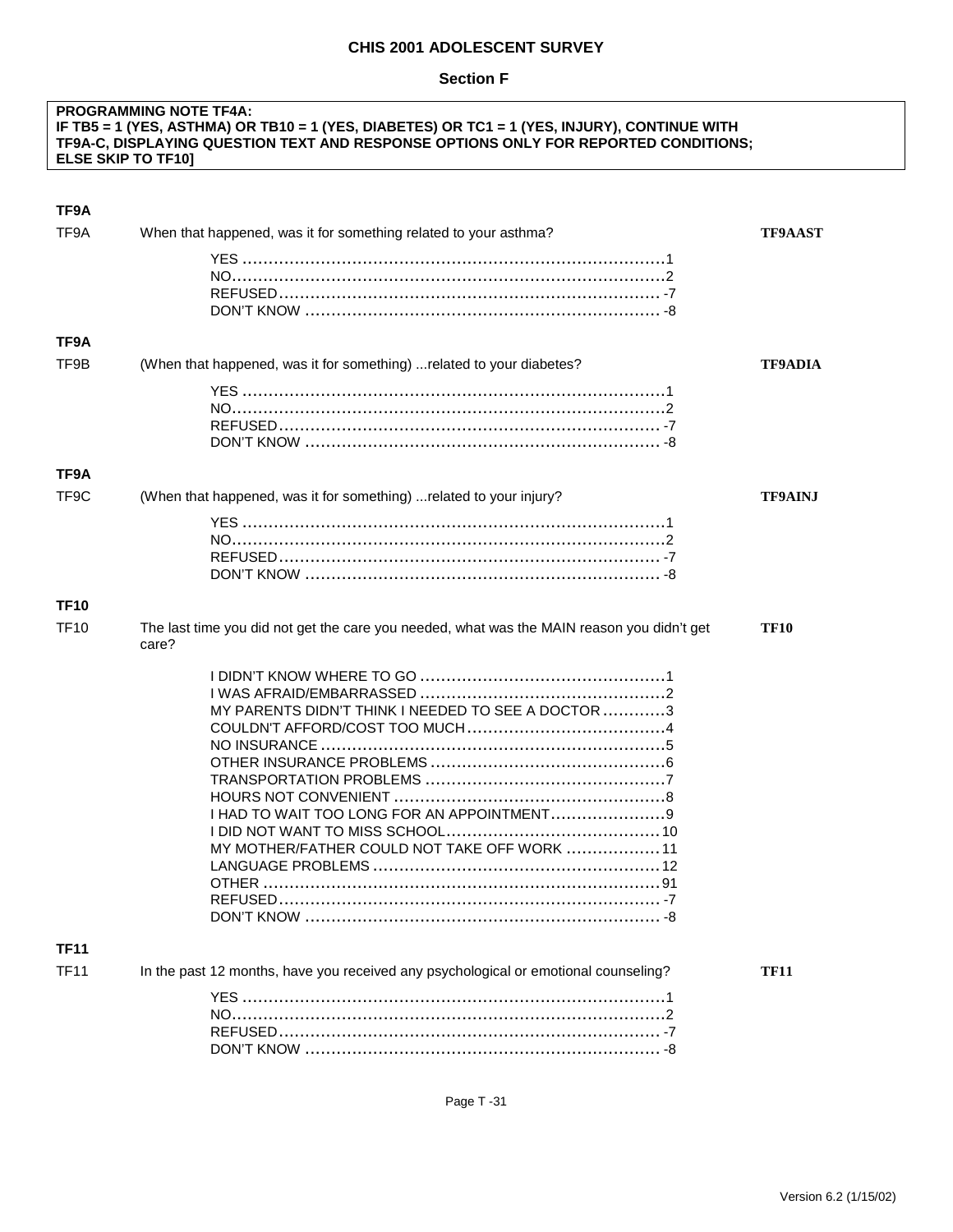#### **Section F**

| <b>TF12</b> |                                                                                                                                                                                                                                      |
|-------------|--------------------------------------------------------------------------------------------------------------------------------------------------------------------------------------------------------------------------------------|
| <b>TF12</b> | How sure are you that you can contact a doctor or other health provider on your own if you have<br><b>TF12</b><br>questions or concerns about your health or safety - would you say not at all sure, somewhat<br>sure, or very sure? |
|             |                                                                                                                                                                                                                                      |
| <b>TF13</b> |                                                                                                                                                                                                                                      |
| <b>TF13</b> | Do you know of a place, other than the school nurse, where young people like yourself can go to<br><b>TF13</b><br>see a doctor or other health provider without their parents knowing about it?                                      |
|             |                                                                                                                                                                                                                                      |
| <b>TF14</b> |                                                                                                                                                                                                                                      |
| <b>TF14</b> | <b>TF14</b><br>How long has it been since you last visited a dentist, dental hygienist or orthodontist?                                                                                                                              |
|             |                                                                                                                                                                                                                                      |

*On Jan. 8, 2001, for question TF15, the label for response category 3 was expanded and the "Other" category was added.* 

#### **TF15**

TF15 Did you go for a routine check-up or cleaning or was it for a specific problem? **TF15**

| BOTH A ROUTINE CHECKUP AND A PROBLEM 3 |  |
|----------------------------------------|--|
|                                        |  |
|                                        |  |
|                                        |  |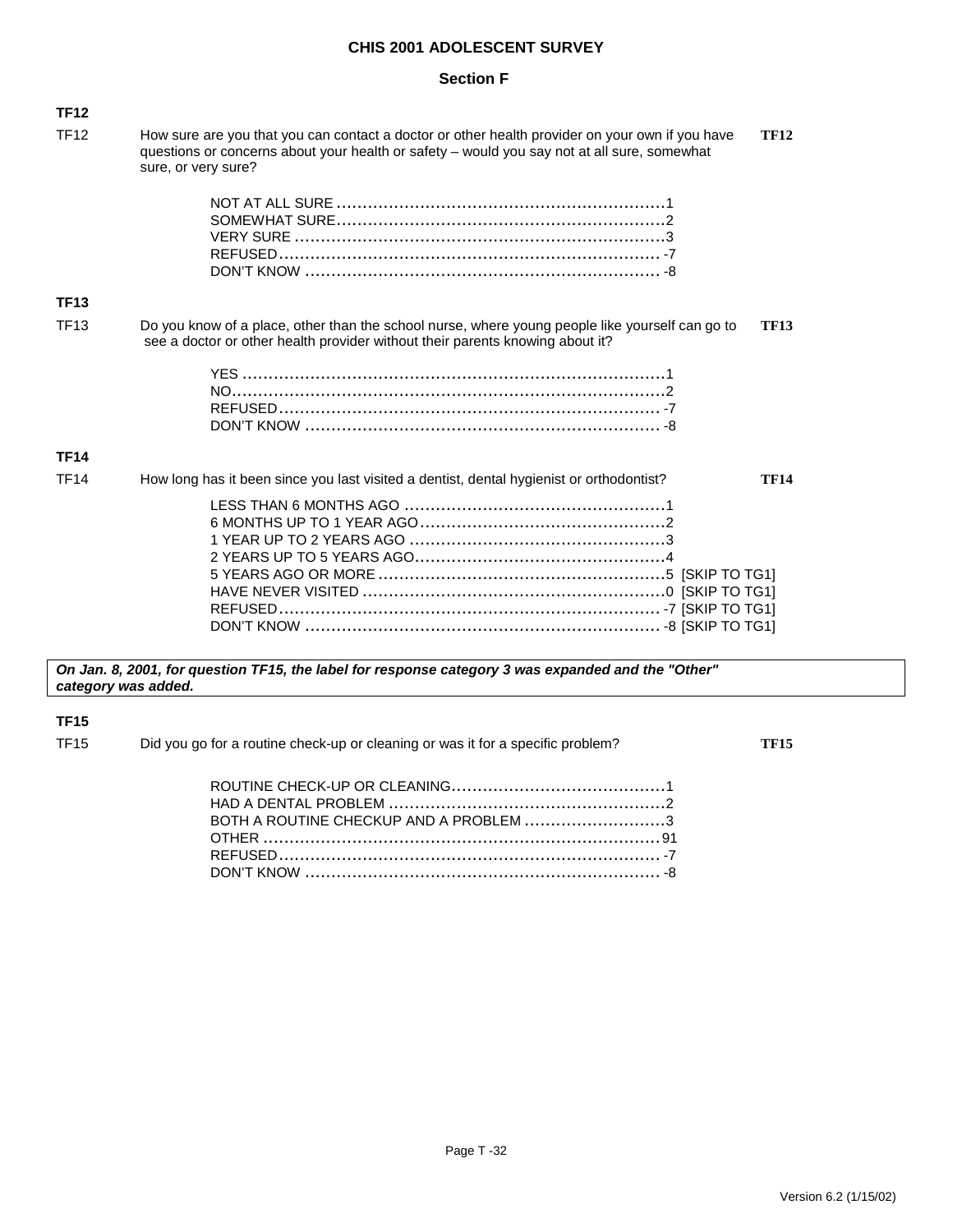#### **Section G**

## **Section G**

| TG1                     |                                                                                                                                                                                               |  |
|-------------------------|-----------------------------------------------------------------------------------------------------------------------------------------------------------------------------------------------|--|
| TG <sub>1</sub>         | These next questions are about violence among young people. In the past 12 months, about<br>TG1<br>how many times did someone about your age threaten to hurt you or threaten to beat you up? |  |
|                         | TIMES<br>[HR: 0-365; SR: 0-20]                                                                                                                                                                |  |
|                         |                                                                                                                                                                                               |  |
|                         |                                                                                                                                                                                               |  |
| TG <sub>2</sub>         |                                                                                                                                                                                               |  |
| TG <sub>2</sub>         | TG <sub>2</sub><br>In the past 12 months, how many times did YOU threaten to hurt someone or threaten to beat<br>them up?                                                                     |  |
|                         | TIMES [HR: 0-365; SR: 0-20]                                                                                                                                                                   |  |
|                         |                                                                                                                                                                                               |  |
|                         |                                                                                                                                                                                               |  |
|                         |                                                                                                                                                                                               |  |
| TG3                     |                                                                                                                                                                                               |  |
| TG <sub>3</sub>         | In the past 12 months, about how many times were you actually in a physical fight with a guy or<br>TG3<br>girl, or a group of people around your age?                                         |  |
|                         | [HR: 0-365; SR: 0-20]<br>TIMES                                                                                                                                                                |  |
|                         |                                                                                                                                                                                               |  |
|                         |                                                                                                                                                                                               |  |
|                         |                                                                                                                                                                                               |  |
| TG4                     |                                                                                                                                                                                               |  |
| TG4                     | TG4<br>Have you ever been stalked by anyone?                                                                                                                                                  |  |
|                         |                                                                                                                                                                                               |  |
|                         |                                                                                                                                                                                               |  |
|                         |                                                                                                                                                                                               |  |
|                         |                                                                                                                                                                                               |  |
| TG5                     |                                                                                                                                                                                               |  |
|                         |                                                                                                                                                                                               |  |
| TG <sub>5</sub>         | Has this happened at all in the past 12 months?<br>TG5                                                                                                                                        |  |
|                         |                                                                                                                                                                                               |  |
|                         | <b>PROGRAMMING NOTE TG6:</b>                                                                                                                                                                  |  |
| <b>ELSE SKIP TO TH1</b> | IF TEENAGE > 13, CONTINUE WITH TG6;                                                                                                                                                           |  |
|                         |                                                                                                                                                                                               |  |
| TG6                     |                                                                                                                                                                                               |  |
| TG <sub>6</sub>         | TG6<br>Have you ever been slapped, kicked or otherwise physically hurt by a boyfriend or girlfriend,<br>someone you are romantically involved with, not just a friend?                        |  |
|                         |                                                                                                                                                                                               |  |
|                         |                                                                                                                                                                                               |  |
|                         |                                                                                                                                                                                               |  |
|                         |                                                                                                                                                                                               |  |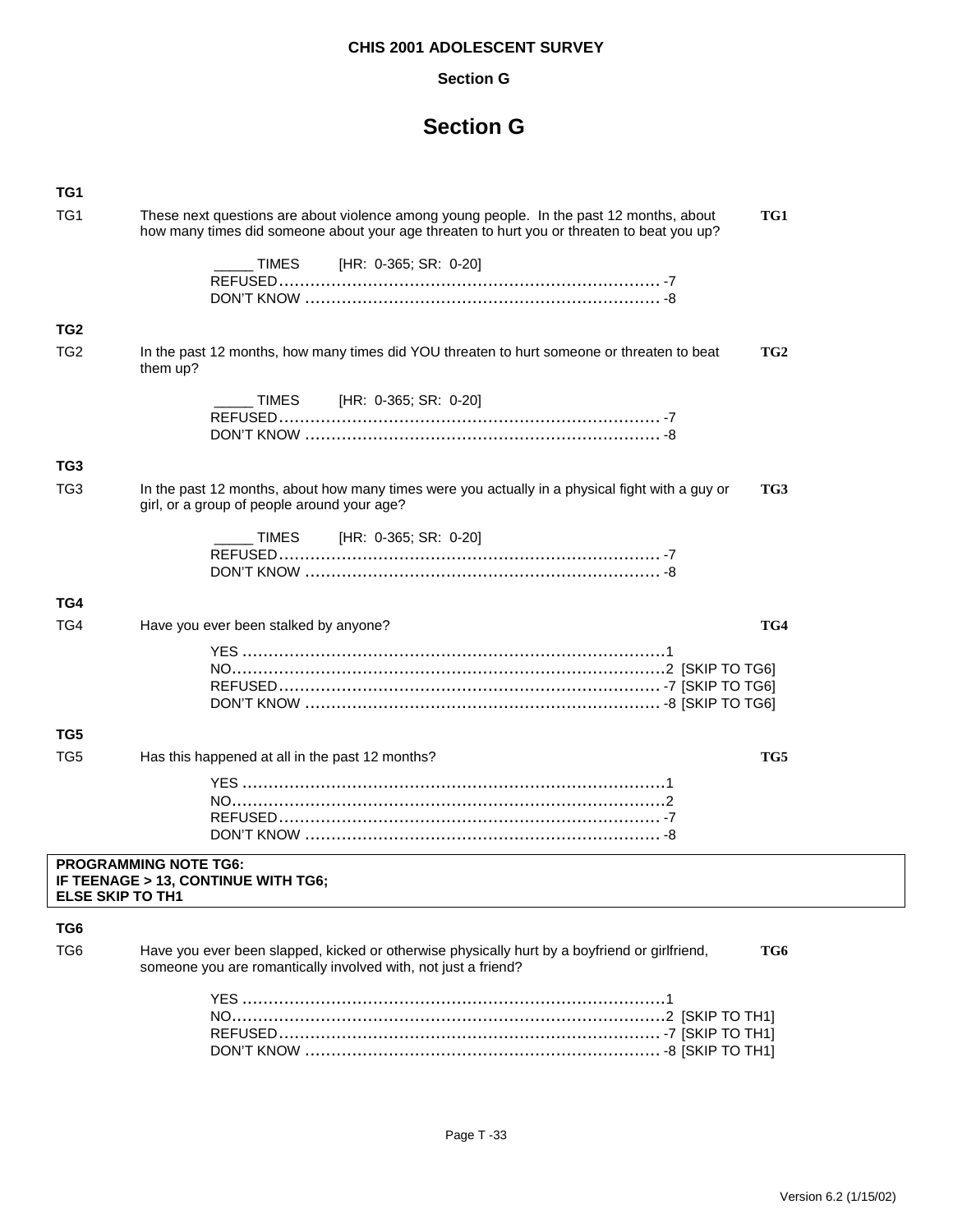#### **Section G**

| TG7          |                                                 |
|--------------|-------------------------------------------------|
| TG7 TO THE T | Has this happened at all in the past 12 months? |
|              |                                                 |
|              |                                                 |
|              |                                                 |

TG7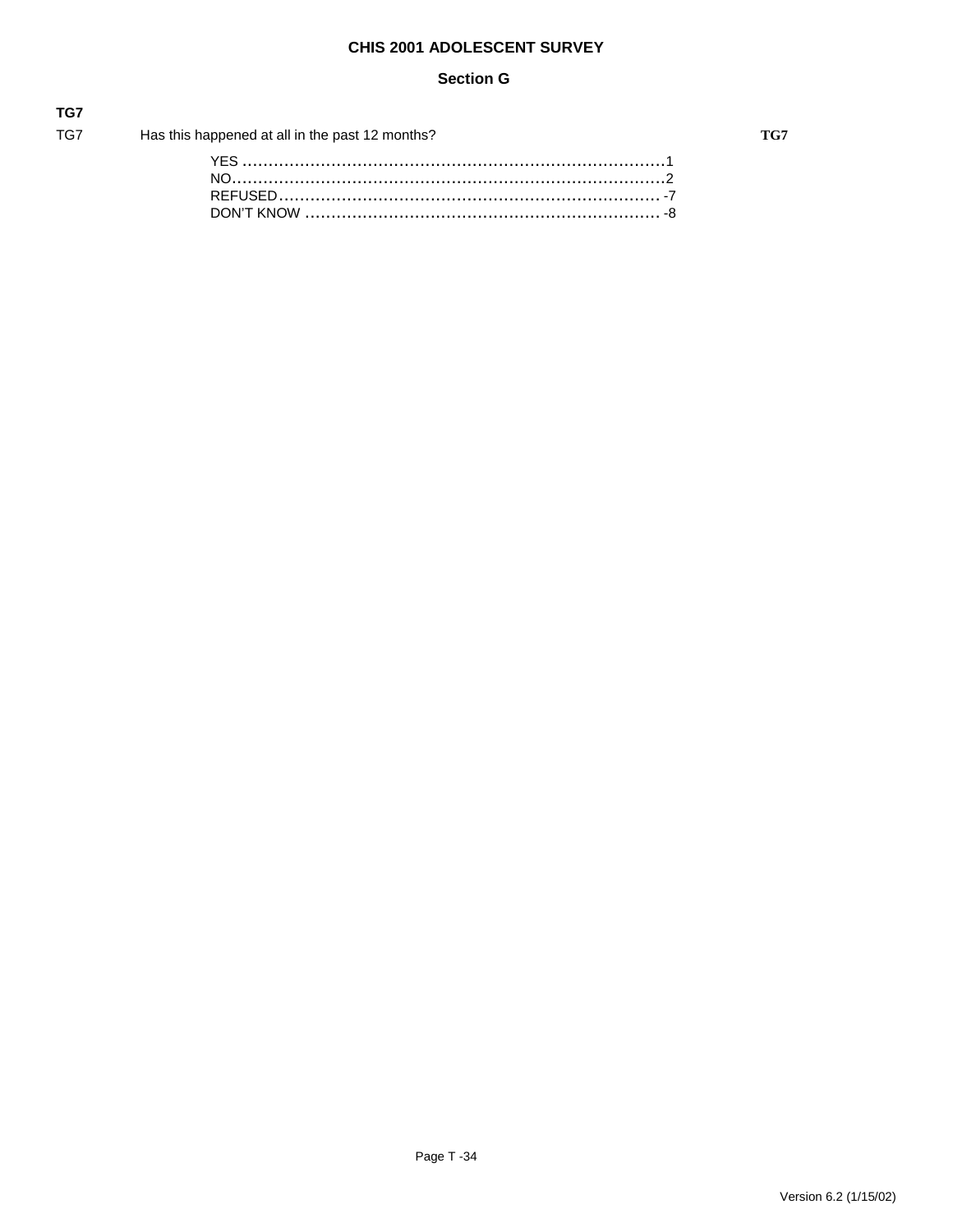#### **Section H**

## **Section H**

| TH1               |                                                                                                                                                                    |                 |
|-------------------|--------------------------------------------------------------------------------------------------------------------------------------------------------------------|-----------------|
| TH <sub>1</sub>   | These next questions are about your parents. Are your parents                                                                                                      | TH1             |
|                   |                                                                                                                                                                    |                 |
| TH <sub>2</sub>   |                                                                                                                                                                    |                 |
| TH <sub>2</sub>   | Do you live with both your parents in the same house or apartment?                                                                                                 | TH <sub>2</sub> |
|                   |                                                                                                                                                                    |                 |
| TH <sub>5</sub>   |                                                                                                                                                                    |                 |
| TH <sub>5</sub>   | How often is there an adult around during your after school hours? Would you say                                                                                   | TH5             |
|                   |                                                                                                                                                                    |                 |
| TH <sub>6</sub> A |                                                                                                                                                                    |                 |
| TH <sub>6</sub> A | These next questions are about how much your parents know about you.                                                                                               | TH6A            |
|                   | How much do your parents (or guardians) really know about where you go when you go out at<br>night? Would you say, they know a lot, know a little or know nothing? |                 |
|                   | [IF ONLY ONE PARENT HAS ANY KNOWLEDGE, CODE THAT PARENT'S LEVEL OF<br><b>KNOWLEDGE1</b>                                                                            |                 |
|                   |                                                                                                                                                                    |                 |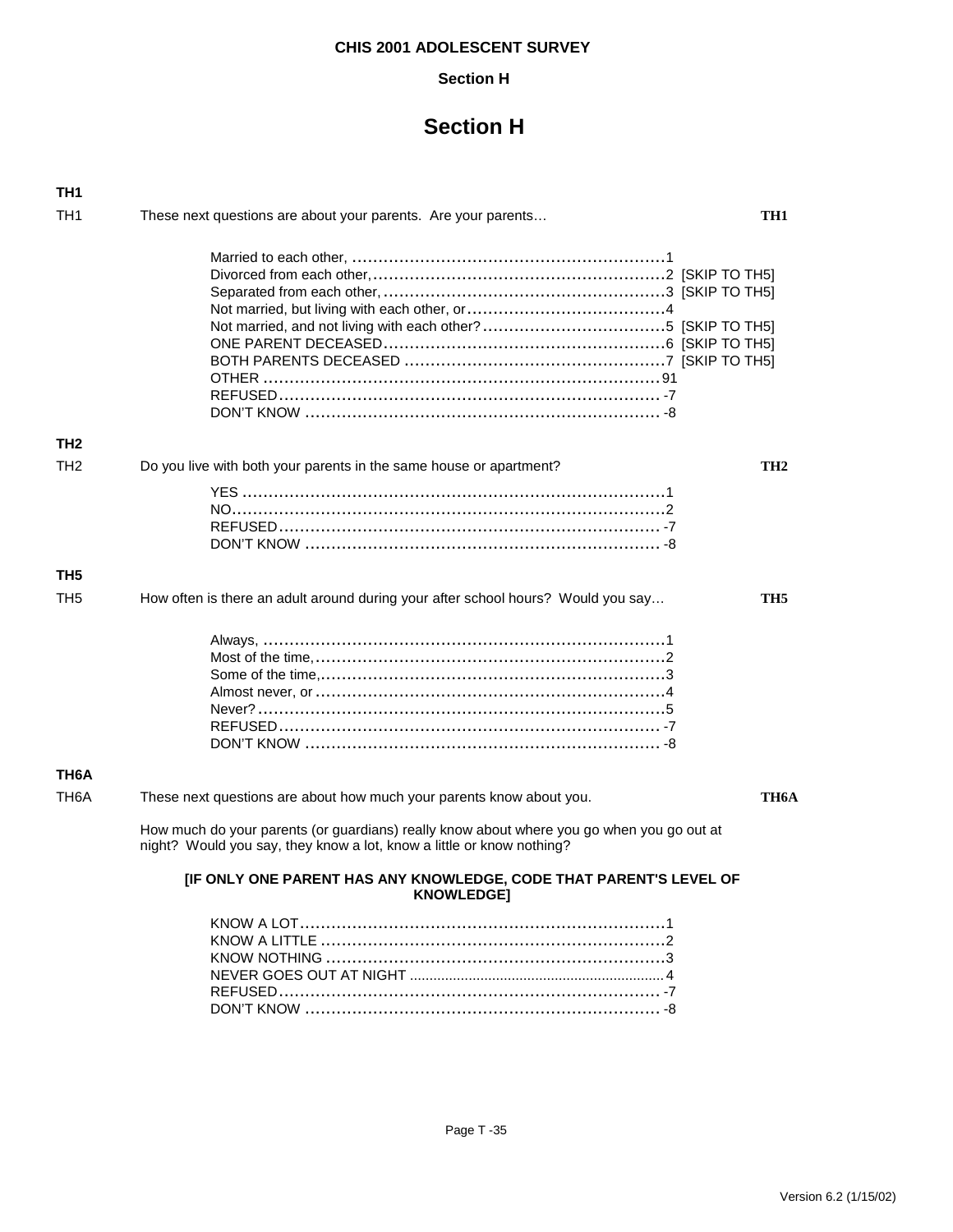#### **Section H**

| TH6B                    |                                                                                                                      |      |
|-------------------------|----------------------------------------------------------------------------------------------------------------------|------|
| TH6B                    | How much do they know about what you do with your free time? Would you say, they know a lot,<br>a little or nothing? | TH6B |
|                         |                                                                                                                      |      |
|                         | <b>PROGRAMMING NOTE TH6C:</b><br>IF A4 = 1 (ATTENDING SCHOOL), ADD "after school" TO DISPLAY                         |      |
| TH <sub>6</sub> C       |                                                                                                                      |      |
| TH <sub>6</sub> C       | And how about where you are most afternoons {after school}? Would you say, they know a lot,<br>a little or nothing?  | TH6C |
|                         |                                                                                                                      |      |
| TH6D                    |                                                                                                                      |      |
| TH6D                    | And about your use of alcohol (even if you do not drink)? (Would you say, they know a lot, a little<br>or nothing?)  | TH6D |
|                         |                                                                                                                      |      |
| TH <sub>6</sub> E       |                                                                                                                      |      |
| TH <sub>6</sub> E       | your use of tobacco (even if you do not smoke)? (Would you say, they know a lot, a little or<br>nothing?)            | TH6E |
|                         |                                                                                                                      |      |
| <b>ELSE SKIP TO TH7</b> | <b>PROGRAMMING NOTE TH6F:</b><br>IF TEENAGE > 13, CONTINUE WITH TH6F;                                                |      |
|                         |                                                                                                                      |      |

### **TH6F**

TH6F … your sexual activity (even if you are not sexually active)? (Would you say, they know a lot, a **TH6F** little or nothing?)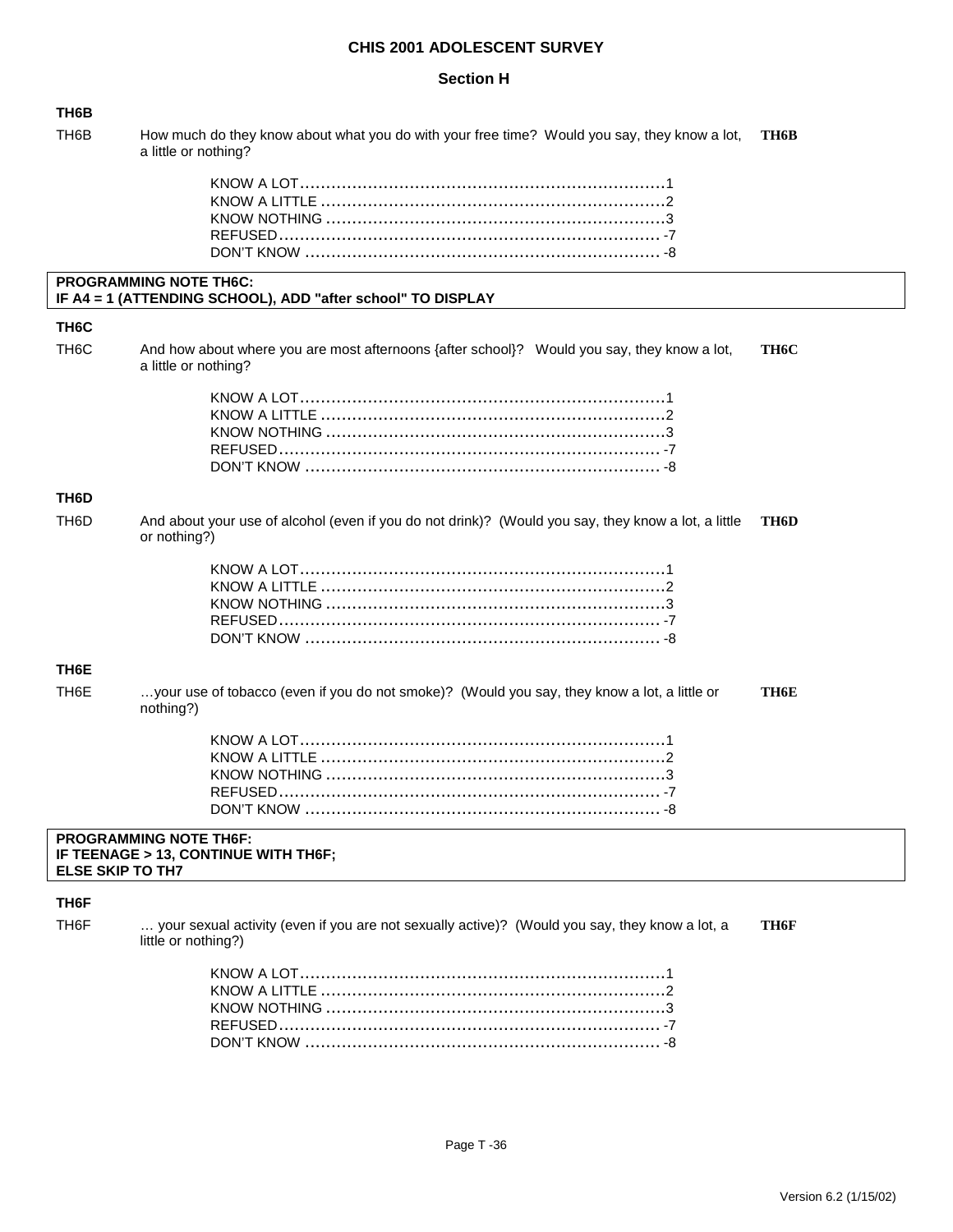#### **Section H**

| <b>TH7</b>      |                                                                                                                               |     |
|-----------------|-------------------------------------------------------------------------------------------------------------------------------|-----|
| TH <sub>7</sub> | How much do you feel your parents (or guardians) care about you? Would you say very much,<br>some, very little or not at all? | TH7 |

| R DOES NOT HAVE PARENT(S) OR GUARDIAN(S) |  |
|------------------------------------------|--|
|                                          |  |
|                                          |  |
|                                          |  |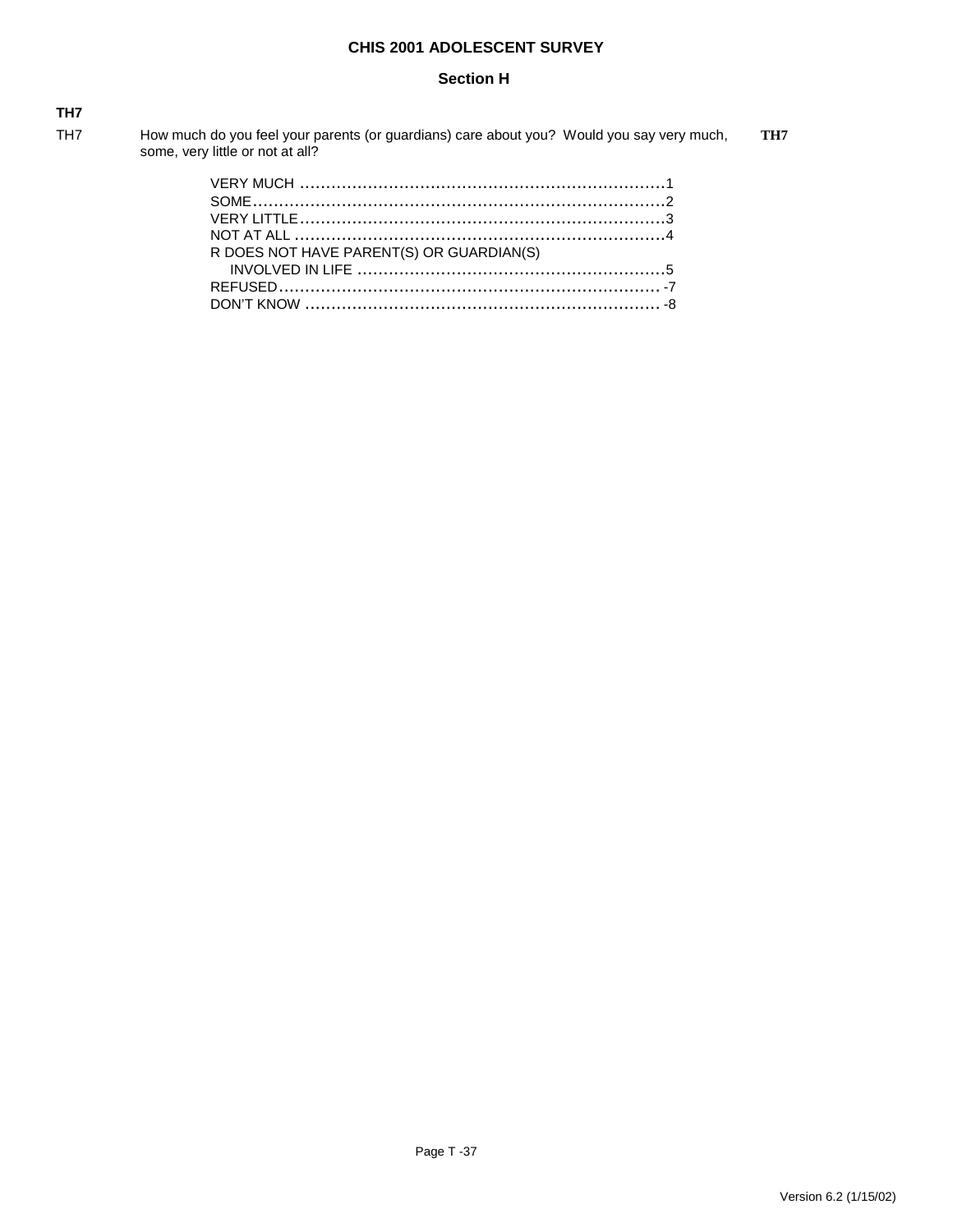#### **Section I**

## **Section I**

**TI1**

TI1 So we can be sure we have included young people of all races and ethnic groups in California, I **TI1** need to ask just a final few questions about your background.

First, are you of Latino or Hispanic origin?

#### **IF NEEDED, PROBE: "Such as Mexican or Central or South American?"**

#### **TI1A**

| TI1A | And what is your Latino or Hispanic ancestry or origin? Such as Mexican, Chicano, Salvadorian | TI1A A - TI1A M |
|------|-----------------------------------------------------------------------------------------------|-----------------|
|      | -- and if you have more than one, tell me all of them.                                        |                 |

#### **[IF NECESSARY, GIVE MORE EXAMPLES.]**

#### **[CODE ALL THAT APPLY. CTRL-P TO EXIT.]**

| <b>TI1A 1</b>         |  |
|-----------------------|--|
| <b>TI1A 2</b>         |  |
| <b>TI1A 3</b>         |  |
| <b>TI1A 4</b>         |  |
| <b>TI1A 5</b>         |  |
| TI1A 6                |  |
| <b>TI1A 7</b>         |  |
| <b>TI1A 8</b>         |  |
| <b>TI1A 9</b>         |  |
| <b>TI1A 10</b>        |  |
| <b>TI1A 11</b>        |  |
| <b>TI1A 12</b>        |  |
| <b>TI1A 13 TI1AOS</b> |  |
|                       |  |
|                       |  |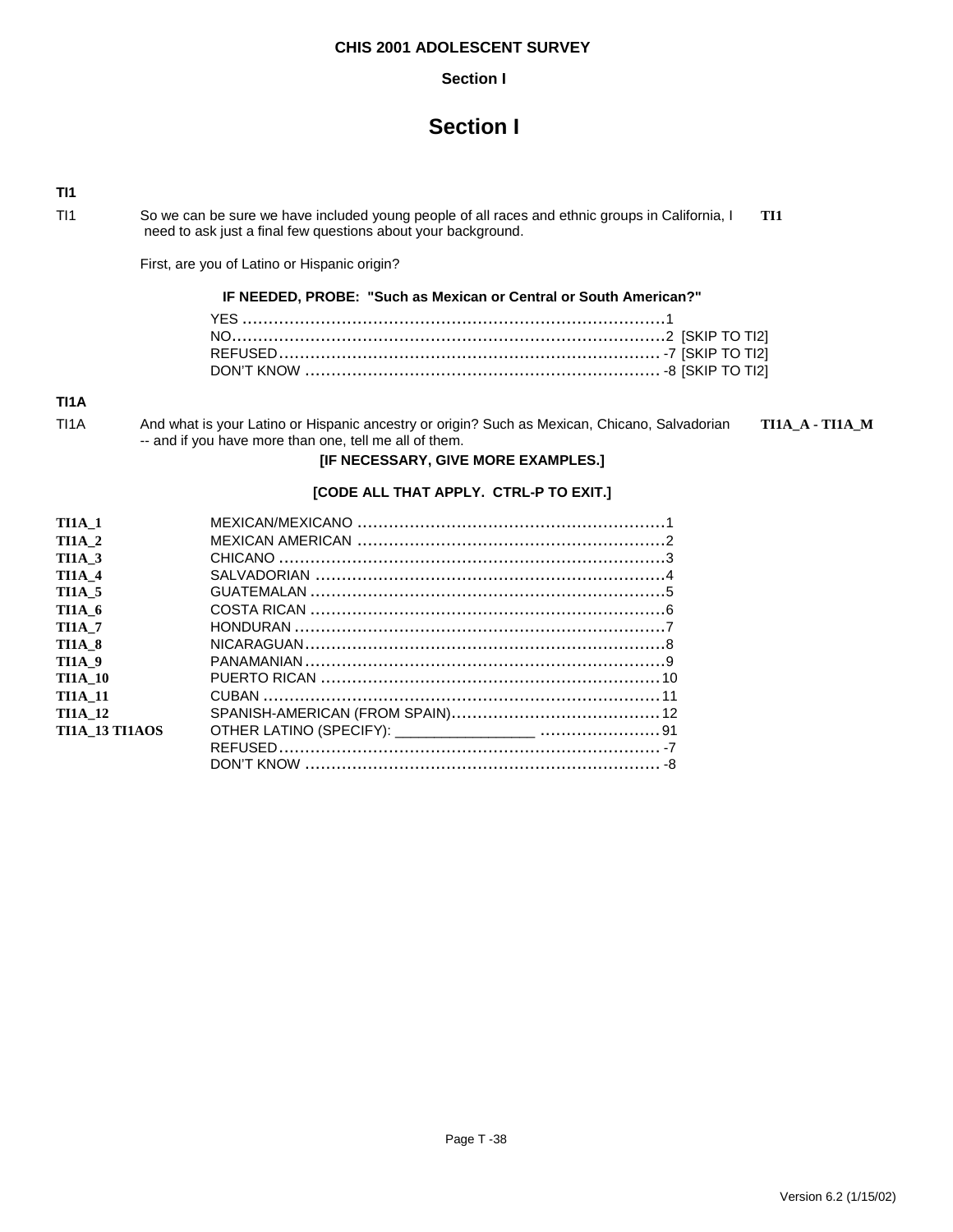#### **Section I**

| <b>PROGRAMMING NOTE TI2:</b><br>IF MORE THAN ONE RACE GIVEN, AFTER ENTERING RESPONSES FOR TI2, CONTINUE WITH PROGRAMMING<br><b>NOTE TI2A:</b> |                                                                                                                                                                                                                                              |  |  |
|-----------------------------------------------------------------------------------------------------------------------------------------------|----------------------------------------------------------------------------------------------------------------------------------------------------------------------------------------------------------------------------------------------|--|--|
|                                                                                                                                               | <b>ELSE FOLLOW SKIPS AS INDICATED FOR SINGLE RESPONSES</b>                                                                                                                                                                                   |  |  |
| TI2                                                                                                                                           |                                                                                                                                                                                                                                              |  |  |
| TI2                                                                                                                                           | Also, please tell me which one OR MORE of the following you would use to describe yourself:<br><b>TI2 A - TI2 G</b><br>Native Hawaiian, Other Pacific Islander, American Indian, Alaska Native, Asian, Black, African<br>American, or White? |  |  |
|                                                                                                                                               | [IF R GIVES ANOTHER RESPONSE, YOU MUST SPECIFY WHAT IT IS]                                                                                                                                                                                   |  |  |
|                                                                                                                                               | [CODE ALL THAT APPLY. CTRL-P TO EXIT.]                                                                                                                                                                                                       |  |  |
| $TI2_1$                                                                                                                                       | RACE1                                                                                                                                                                                                                                        |  |  |
| <b>TI2 2</b>                                                                                                                                  | RACE]                                                                                                                                                                                                                                        |  |  |
| <b>TI2 3</b>                                                                                                                                  | RACE <sub>1</sub>                                                                                                                                                                                                                            |  |  |
| TI2 4                                                                                                                                         | RACE]                                                                                                                                                                                                                                        |  |  |
| <b>TI2 5</b>                                                                                                                                  | RACE <sub>1</sub>                                                                                                                                                                                                                            |  |  |
| TI2 6                                                                                                                                         | RACE]                                                                                                                                                                                                                                        |  |  |
| <b>TI2 7 TI2OS</b>                                                                                                                            | RACE]                                                                                                                                                                                                                                        |  |  |
|                                                                                                                                               |                                                                                                                                                                                                                                              |  |  |

#### **PROGRAMMING NOTE TI2A: IF TI2 = 3 (AMERICAN INDIAN OR ALASKA NATIVE) AND [1 (NATIVE HAWAIIAN) OR 2 (OTHER PACIFIC ISLANDER) OR 4 (ASIAN) OR 5 (BLACK OR AFRICAN AMERICAN) OR 6 (WHITE) OR 91 (OTHER (Specify))], CONTINUE WITH TI2A; ELSE SKIP TO PROGRAMMING NOTE TI2D**

#### **TI2A**

TI2A You said, American Indian or Alaska Native, and what is your tribal heritage? If you have more **TI2A\_A - TI2A\_L** than one tribe, tell me all of them.

### **[CODE ALL THAT APPLY. CTRL-P TO EXIT.]**

| <b>TI2A 1</b>         |                                                           |  |
|-----------------------|-----------------------------------------------------------|--|
| $TI2A$ 2              |                                                           |  |
| $TI2A$ 3              |                                                           |  |
| $TI2A$ 4              |                                                           |  |
| $TI2A$ 5              |                                                           |  |
| $TI2A$ 6              |                                                           |  |
| <b>TI2A 7</b>         |                                                           |  |
| <b>TI2A 8</b>         |                                                           |  |
| <b>TI2A 9</b>         |                                                           |  |
| <b>TI2A 10</b>        |                                                           |  |
| <b>TI2A 11</b>        |                                                           |  |
| <b>TI2A 12 TI2AOS</b> | OTHER TRIBE (SPECIFY): [ASK SPELLING] ________________ 91 |  |
|                       |                                                           |  |
|                       |                                                           |  |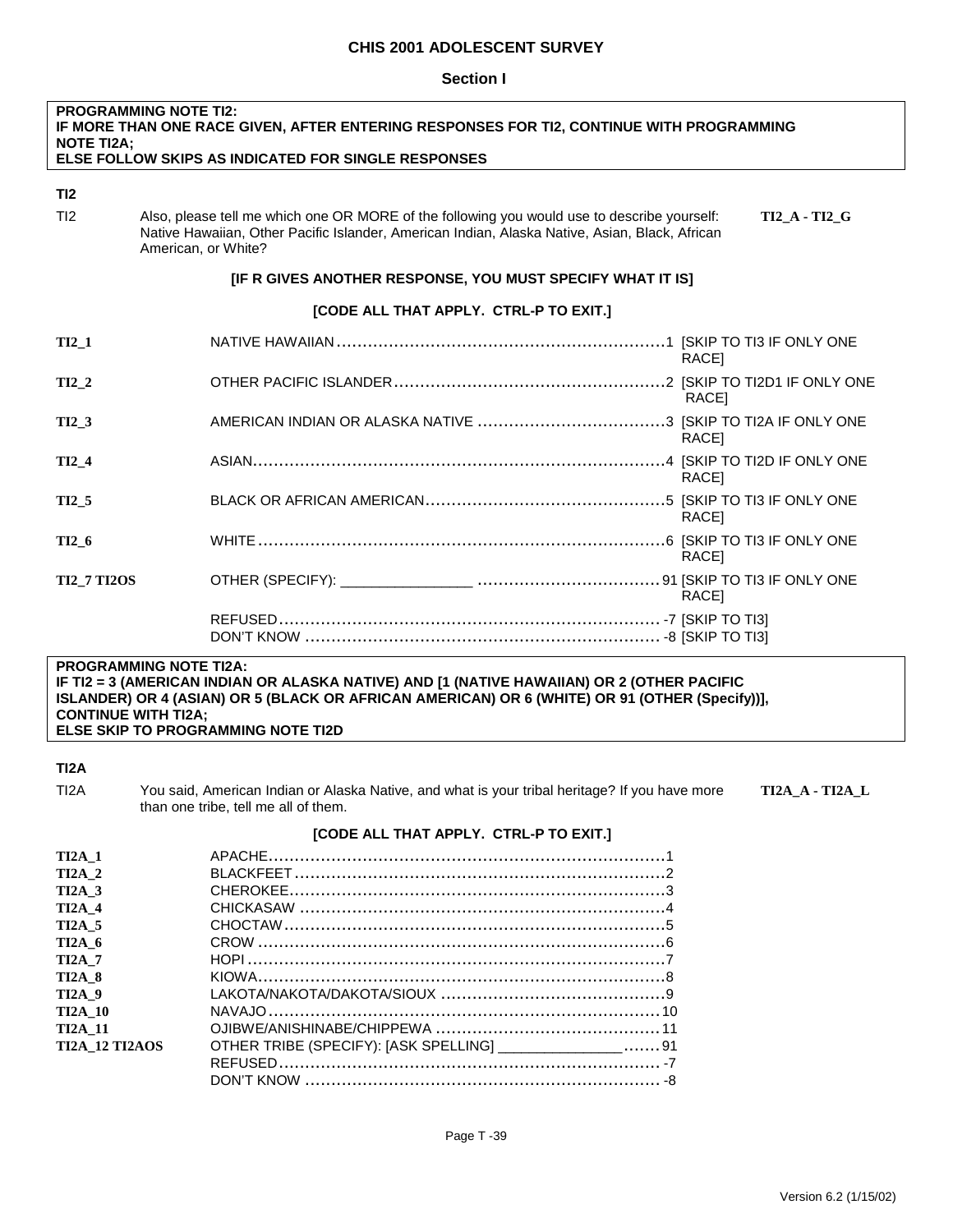#### **Section I**

| <b>TI2B</b>       |                                                                      |            |
|-------------------|----------------------------------------------------------------------|------------|
| TI2B              | Are you an enrolled member in a federally or state recognized tribe? | TI2B       |
|                   |                                                                      |            |
|                   |                                                                      | NOTE TI2D] |
|                   |                                                                      | NOTE TI2D] |
|                   |                                                                      | NOTE TI2D] |
| TI <sub>2</sub> C |                                                                      |            |
| TI <sub>2</sub> C | Which tribe are you enrolled in?                                     | TI2C       |
|                   | <b>APACHE</b>                                                        |            |
|                   |                                                                      |            |
|                   |                                                                      |            |
|                   |                                                                      |            |
|                   | <b>CHEROKEE</b>                                                      |            |
|                   |                                                                      |            |
|                   |                                                                      |            |
|                   | <b>SIOUX</b>                                                         |            |
|                   |                                                                      |            |
|                   |                                                                      |            |
|                   |                                                                      |            |
|                   |                                                                      |            |
|                   | SISSETON-WAHPETON SIOUX TRIBE, LAKE TRAVERSE, SD  10                 |            |
|                   | STANDING ROCK SIOUX TRIBE OF ND & SD  11                             |            |
|                   | <b>BLACKFEET</b>                                                     |            |
|                   |                                                                      |            |
|                   | <b>CHICKASAW</b>                                                     |            |
|                   |                                                                      |            |
|                   | <b>CHOCTAW</b>                                                       |            |
|                   |                                                                      |            |
|                   | <b>CROW</b>                                                          |            |
|                   |                                                                      |            |
|                   | <b>HOPI</b>                                                          |            |
|                   |                                                                      |            |
|                   | <b>KIOWA</b>                                                         |            |
|                   |                                                                      |            |
|                   | <b>CHIPPEWA</b>                                                      |            |
|                   |                                                                      |            |
|                   | TURTLE MOUNTAIN BAND OF CHIPPEWA, ND  19                             |            |
|                   | <b>NAVAJO</b>                                                        |            |
|                   |                                                                      |            |
|                   | <b>OTHER</b>                                                         |            |
| <b>TI2COS</b>     |                                                                      |            |
|                   |                                                                      |            |
|                   |                                                                      |            |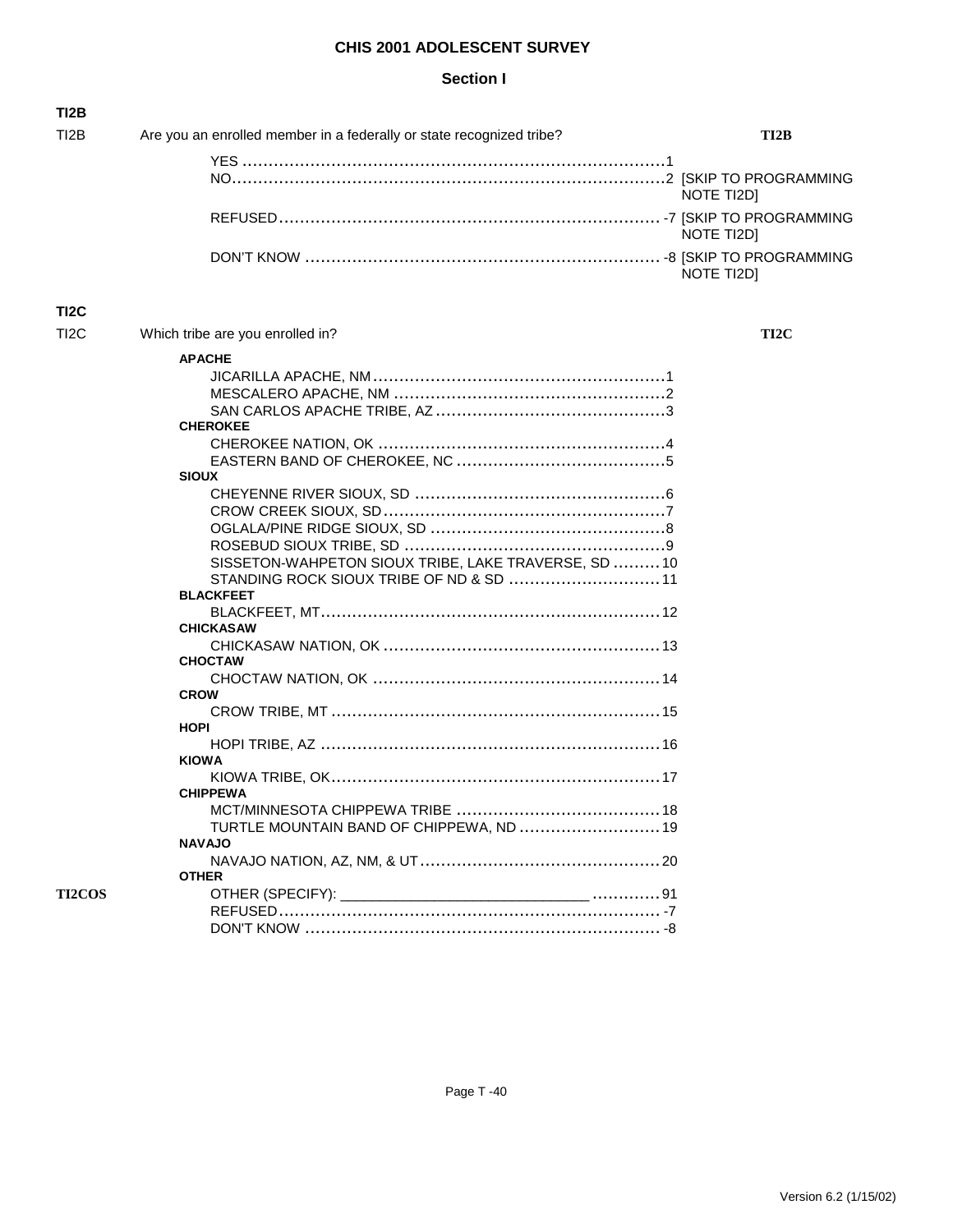#### **Section I**

#### **PROGRAMMING NOTE TI2D: IF TI2 = 4 (ASIAN) AND [1 (NATIVE HAWAIIAN) OR 2 (OTHER PACIFIC ISLANDER) OR 3 (AMERICAN INDIAN OR ALASKA NATIVE) OR 5 (BLACK OR AFRICAN AMERICAN) OR 6 (WHITE) OR 91 (OTHER (Specify))], CONTINUE WITH TI2D; ELSE SKIP TO PROGRAMMING NOTE TI2D1**

#### **TI2D**

| T <sub>12</sub> D | You said Asian, and what specific ethnic group are you, such as Chinese, Filipino, |
|-------------------|------------------------------------------------------------------------------------|
|                   | Vietnamese? If you are more than one, tell me all of them.                         |

TI2D\_A - TI2D\_R

#### **[CODE ALL THAT APPLY. CTRL-P TO EXIT.]**

| <b>TI2D 1</b>         |  |
|-----------------------|--|
| <b>TI2D 2</b>         |  |
| <b>TI2D 3</b>         |  |
| <b>TI2D 4</b>         |  |
| <b>TI2D 5</b>         |  |
| <b>TI2D 6</b>         |  |
| <b>TI2D 7</b>         |  |
| <b>TI2D 8</b>         |  |
| <b>TI2D 9</b>         |  |
| <b>TI2D 10</b>        |  |
| <b>TI2D 11</b>        |  |
| <b>TI2D 12</b>        |  |
| <b>TI2D 13</b>        |  |
| <b>TI2D 14</b>        |  |
| <b>TI2D 15</b>        |  |
| <b>TI2D 16</b>        |  |
| <b>TI2D 17</b>        |  |
| <b>TI2D 18 TI2DOS</b> |  |
|                       |  |
|                       |  |

#### **PROGRAMMING NOTE TI2D1:**

**IF TI2 = 2 (PACIFIC ISLANDER) AND [1 (NATIVE HAWAIIAN) OR 3 (AMERICAN INDIAN OR ALASKA NATIVE) OR 4 (ASIAN) OR 5 (BLACK OR AFRICAN AMERICAN) OR 6 (WHITE) OR 91 (OTHER (Specify))], CONTINUE WITH TI2D1; ELSE SKIP TO PROGRAMMING NOTE TI2E** 

#### **TI2D1**

TI2D1 You said Pacific Islander and what specific ethnic group are you, such as Samoan, Tongan, or **TI2D1\_A - TI2D1\_E** Guamanian? If you are more than one, tell me all of them.

### **[CODE ALL THAT APPLY. CTRL-P TO EXIT.]**

| <b>TI2D1 1</b><br><b>TI2D1 2</b> |  |
|----------------------------------|--|
| <b>TI2D1 3</b>                   |  |
| <b>TI2D1 4</b>                   |  |
|                                  |  |
|                                  |  |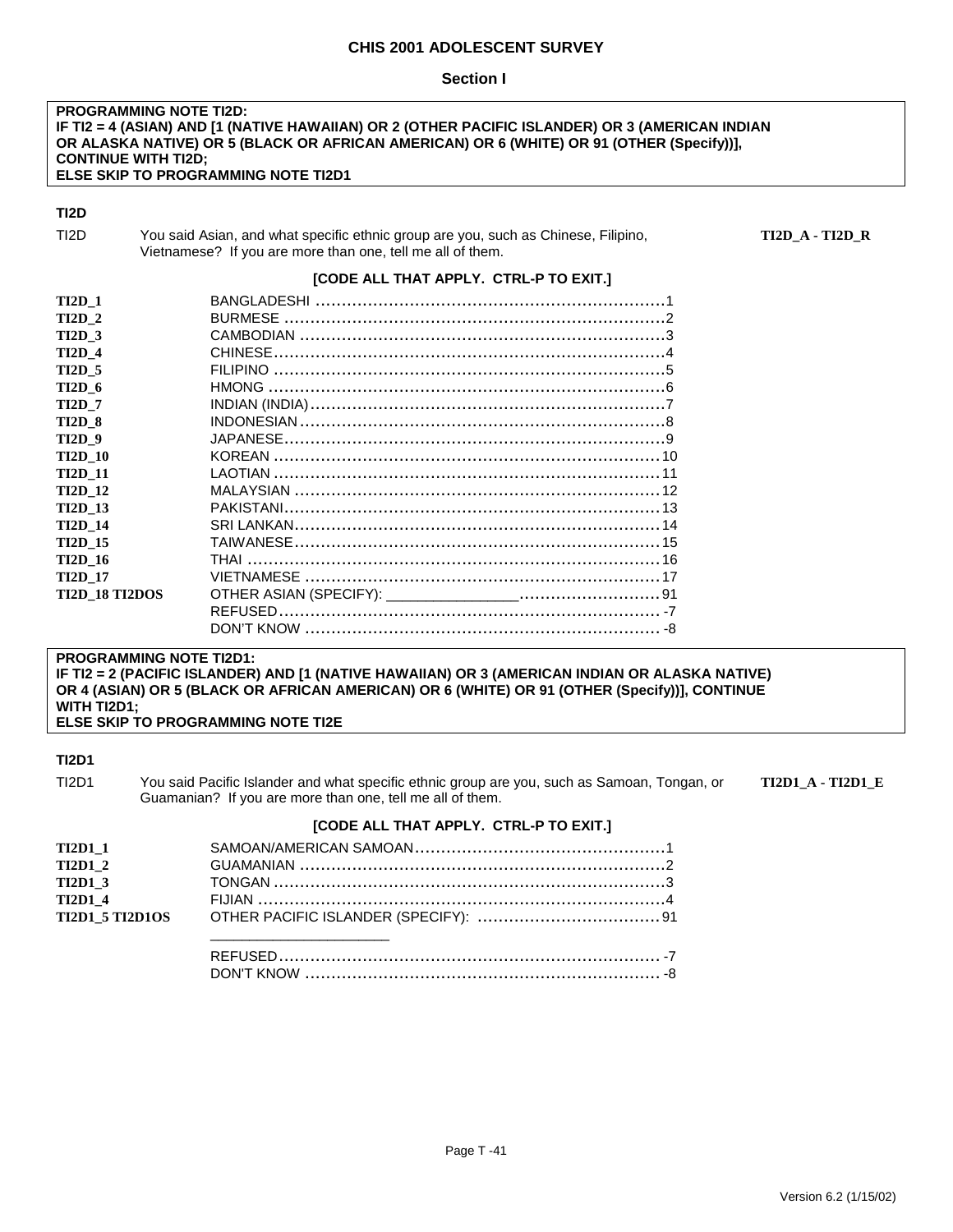#### **Section I**

#### **PROGRAMMING NOTE TI2E:** IF TI1 = 1 (YES, LATINO) AND [TI2 = 1 (NATIVE HAWAIIAN) OR 2 (OTHER PACIFIC ISLANDER) OR 3 (AMERICAN INDIAN OR ALASKA NATIVE) OR 4 (ASIAN) OR 5 (BLACK OR AFRICAN AMERICAN) OR 6 (WHITE) OR 91 (OTHER (Specify))], CONTINUE WITH TI2E; ELSE IF MULTIPLE RESPONSES TO TI2 OR TI2D OR TI2D1 [NOT COUNTING -7 OR -8 (REF/DK)], CONTINUE WITH TI2E; **ELSE SKIP TO TI3** [NOTE: FOR TI1 RESPONSES, INCLUDE "Specify" RESPONSE FOR 91 (OTHER LATINO); IF TI1 = -7 (REFUSE), INSERT "Latino"]

#### TI<sub>2</sub>E

TI<sub>2</sub>E You said that you are {RESPONSES FROM I1, I2, I2D, I2D1}. Of these, which do you MOST TI2E identify with?

#### [IF R IS UNABLE TO CHOOSE ONE, OFFER OPTION "BOTH/ALL/MULTIRACIAL"]

Page T-42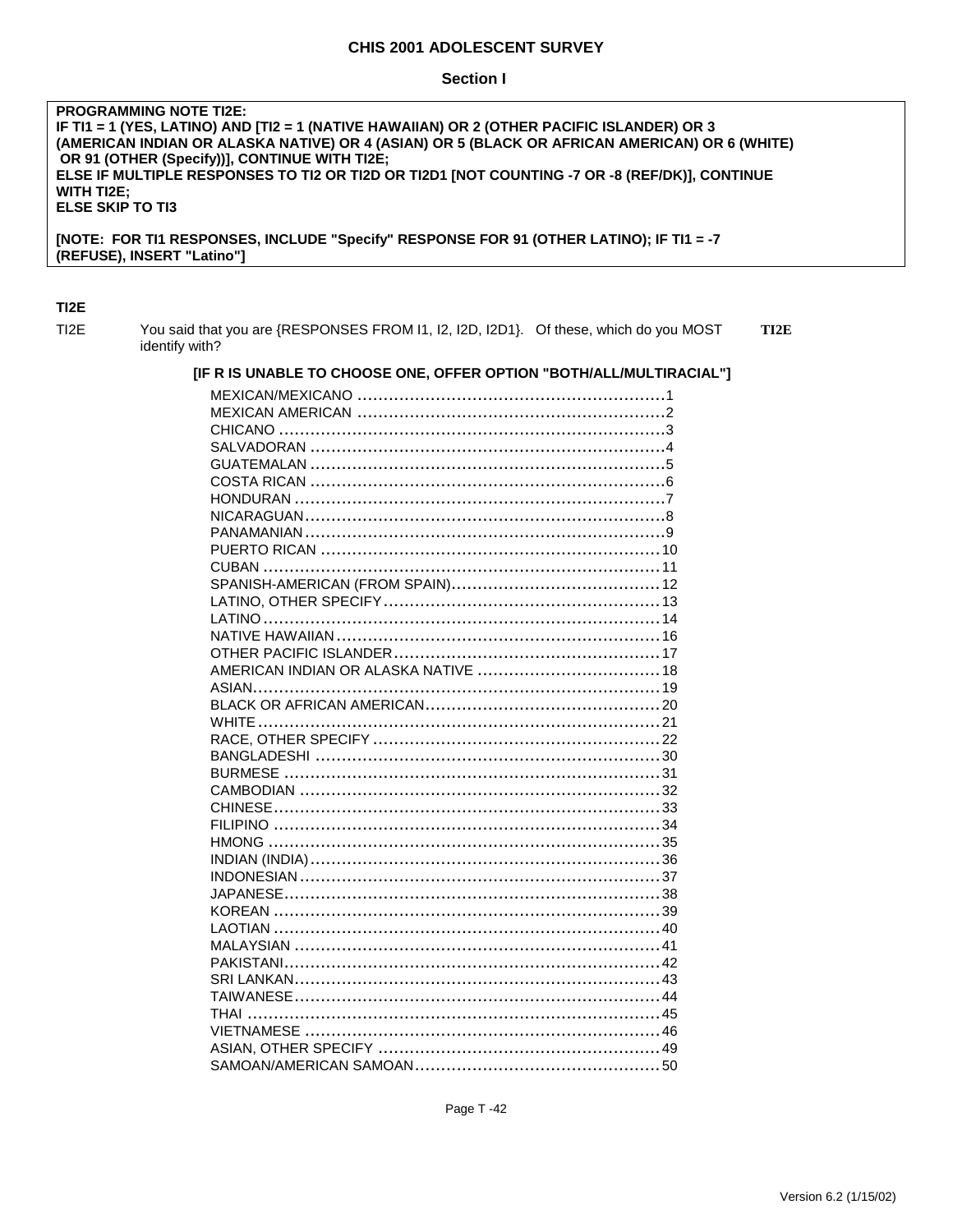#### **Section I**

#### In what country were you born?

#### **PROGRAMMING NOTE TI4:** IF BORN IN USA, SKIP TO TI7; IF NOT BORN IN THE US OR A US TERRITORY, CONTINUE WITH TI4:

 $TI4$ 

**TI3OS** 

 $TI4$ The next two questions are about citizenship and immigration status. Your answers are confidential, will not be reported to the INS, and will only be used for statistical purposes. TI<sub>4</sub>

TI3

Are you a citizen of the United States?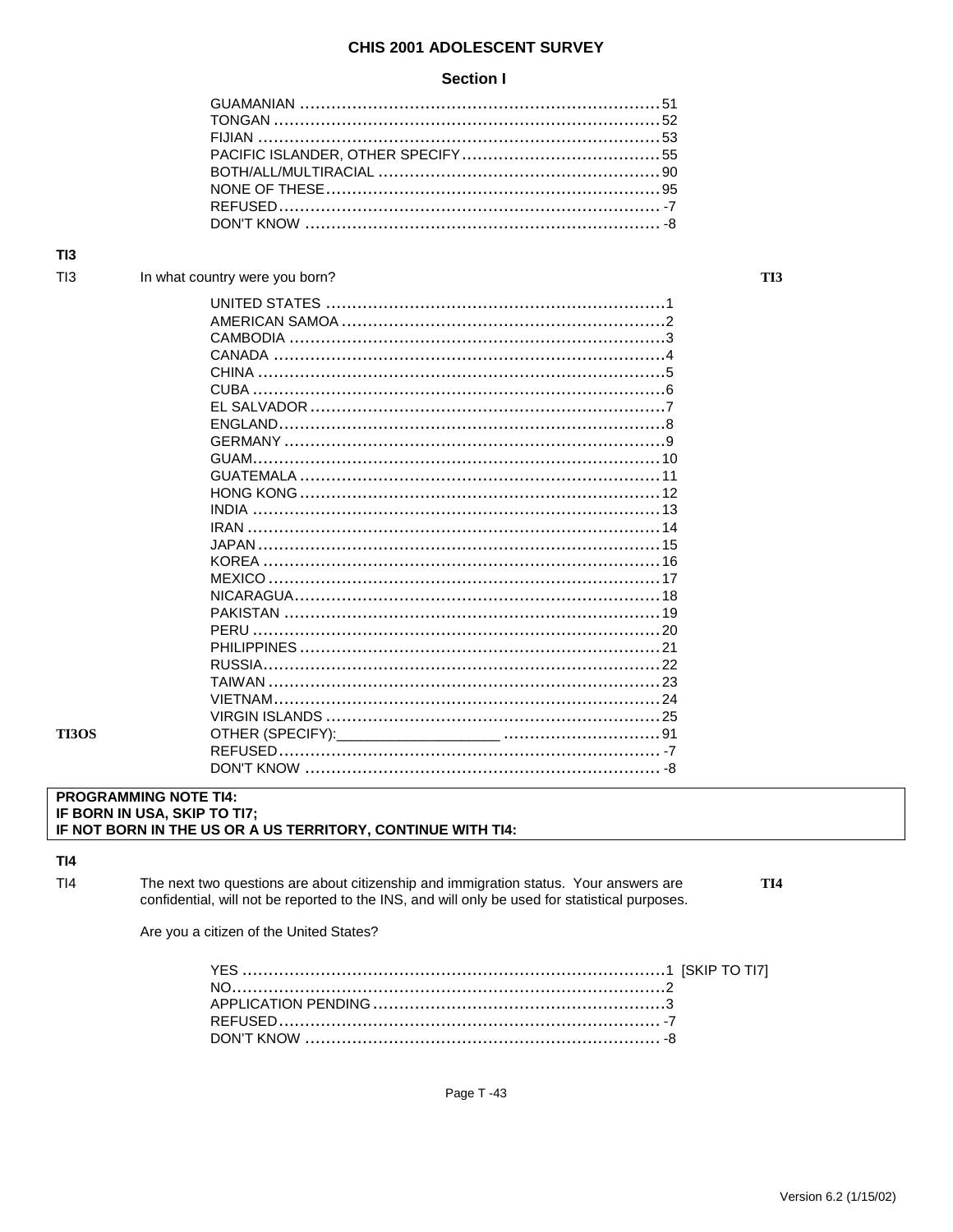#### **Section I**

| TI5                  |                                                                      |                         |
|----------------------|----------------------------------------------------------------------|-------------------------|
| T <sub>15</sub>      | Are you a permanent resident with a green card?                      | TI <sub>5</sub>         |
|                      |                                                                      |                         |
|                      |                                                                      |                         |
|                      |                                                                      |                         |
|                      |                                                                      |                         |
|                      |                                                                      |                         |
|                      |                                                                      |                         |
| TI6                  |                                                                      |                         |
| T <sub>16</sub>      | How many years have you lived in the United States?                  | <b>TI6 TI6YR TI6FMT</b> |
|                      |                                                                      |                         |
|                      | NUMBER OF YEARS [IF < 1 YEAR, ENTER "1"]<br>$[HR: 0-17]$             |                         |
|                      | <b>OR</b>                                                            |                         |
|                      | YEAR FIRST CAME TO LIVE IN U.S.                                      |                         |
|                      | [HR: 1982-2000]                                                      |                         |
|                      |                                                                      |                         |
|                      |                                                                      |                         |
|                      |                                                                      |                         |
| TI7                  |                                                                      |                         |
| T <sub>17</sub>      | What languages do you speak at home?                                 | <b>TI7_A - TI7_K</b>    |
|                      | [CODE ALL THAT APPLY. CTRL-P TO EXIT.]<br>[PROBE: "Any others?"]     |                         |
|                      |                                                                      |                         |
| $TI7_1$              |                                                                      |                         |
| $TI7_2$              |                                                                      |                         |
| TI7_3                |                                                                      |                         |
| TI7_4                |                                                                      |                         |
| TI7_5                |                                                                      |                         |
| TI7_6                |                                                                      |                         |
| TI7_7                |                                                                      |                         |
| <b>TI7_8</b>         |                                                                      |                         |
| TI7_9                |                                                                      |                         |
| <b>TI7_10 TI7OS1</b> |                                                                      |                         |
| <b>TI7 11 TI7OS2</b> |                                                                      |                         |
|                      |                                                                      |                         |
|                      |                                                                      |                         |
|                      |                                                                      |                         |
|                      | <b>PROGRAMMING NOTE TITA:</b><br>IE TIZ – ONI V ENGLISH SKID TO TIS. |                         |

**IF TI7 = ONLY ENGLISH, SKIP TO TI8; ELSE ASK TI7A AND TI7B** 

### **TI7A**

TI7A Would you say you speak English … **TI7A** very well, ...........................................................................1 well, or ..............................................................................2 not well? ............................................................................3

**General Note: If interview is conducted in a language other than English, use the following response categories: very well, well, not well, not at all.** 

REFUSED......................................................................... -7 DON'T KNOW .................................................................... -8